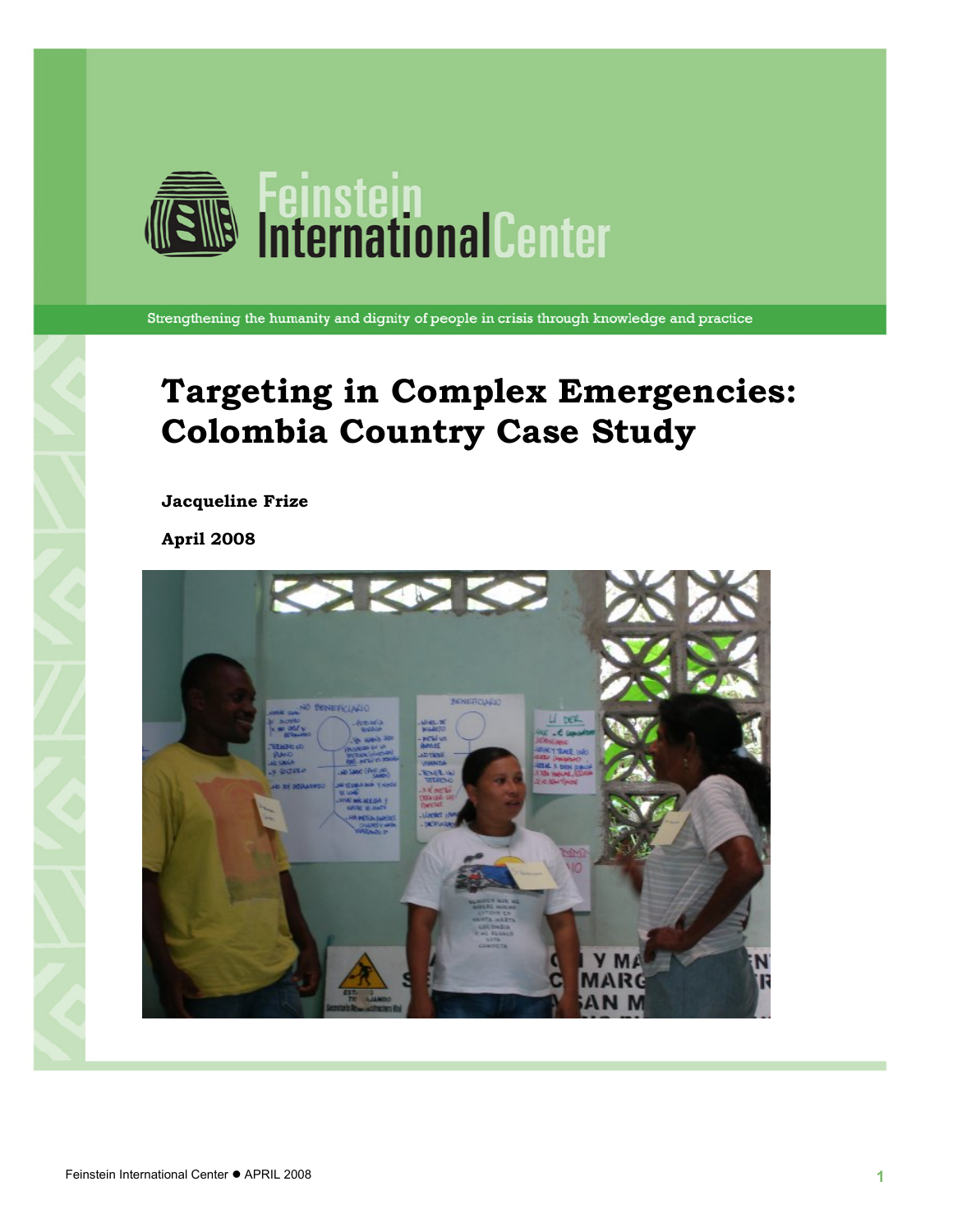### **Table of Contents**

| The field work for this study was carried out between 15 November and 14 December 2007 53      |  |
|------------------------------------------------------------------------------------------------|--|
|                                                                                                |  |
|                                                                                                |  |
|                                                                                                |  |
|                                                                                                |  |
|                                                                                                |  |
|                                                                                                |  |
| <b>List of Tables</b>                                                                          |  |
| Table 1. WFP Colombia PRRO 10366 profile by modality of assistance  13                         |  |
| Table 2. Number of WFP Colombia projects by type of implementing partner 2006 14               |  |
| Table 3. WFP PRRO current target groups based on criteria related to marginalisation  17       |  |
| Table 4. Analysis of stakeholders influencing status on targeting practices in Colombia 22     |  |
| Table 5. Overview of participation of different community members in the various stages of the |  |
|                                                                                                |  |
| Table 6. Application of Principles of CBTD systems to Colombia Case Study  40                  |  |
|                                                                                                |  |
|                                                                                                |  |
|                                                                                                |  |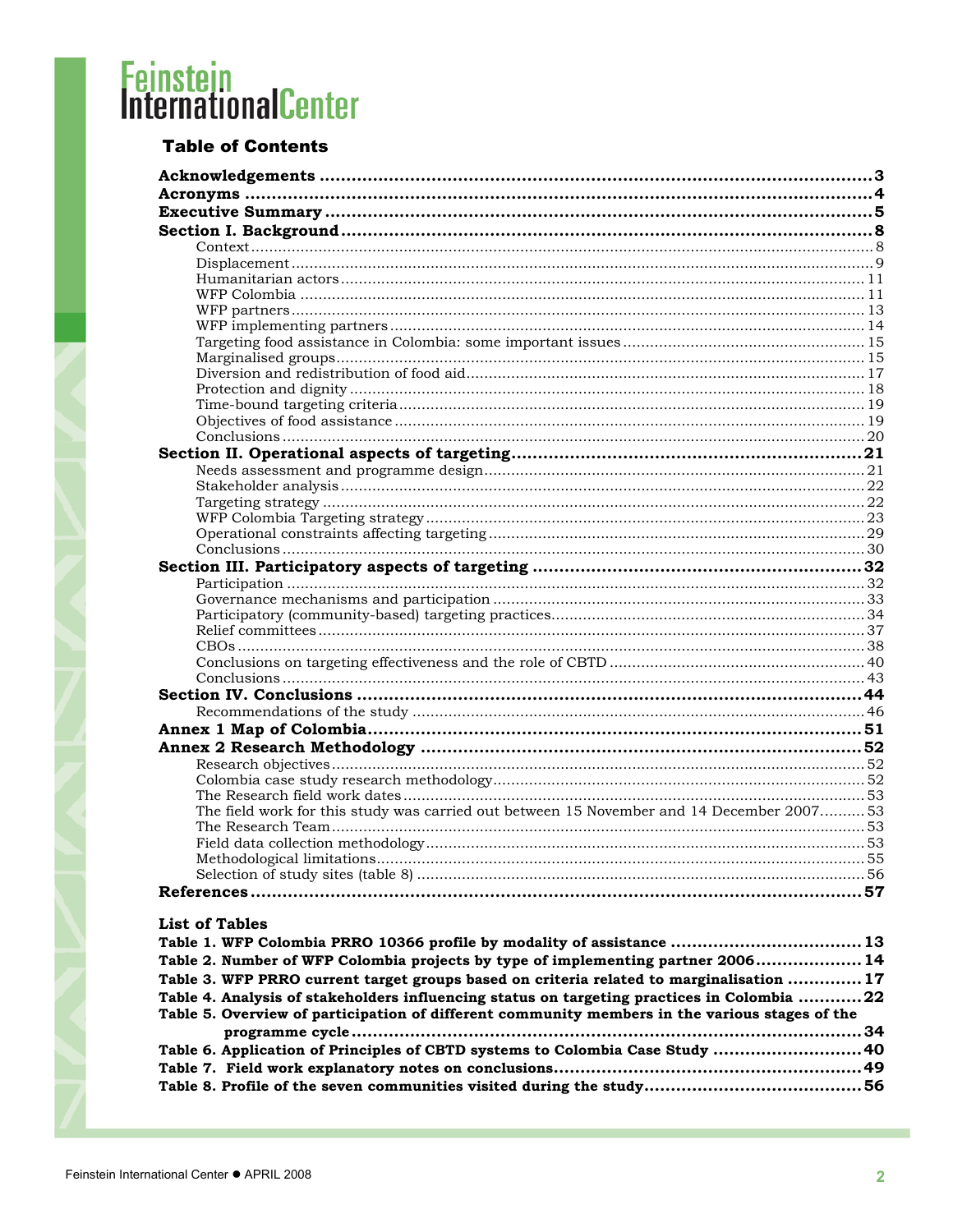# <span id="page-2-0"></span>ernationalCenter

### Acknowledgements

I would like to acknowledge the support and assistance of many individuals throughout the course of this research. I am especially grateful to local leaders in the communities we visited and all the community members themselves who showed their interest in meeting with us and answer our many questions. Particular gratitude goes to Lisa Neisa, my Colombian counterpart, who shared out the field work with me in the communities.

In WFP Colombia, I am extremely grateful for Manuela Angel and Jacqueline Flentge's continued support and interest in the study. In the field, the sub-office teams who led us to the communities and to the many implementing partners WFP works with. Particular thanks go to Maria Lucia Osorio from the Bogota sub-office, Carmen Saavedra from the Pasto sub-office, Yolanda Benavides from the Cali sub-office**,** Blanca Noemi Florian and Romys Gutierrez from the Cartagena and Valledupar sub-offices respectively. I would also like to acknowledge the support of the Colombia Country Director, Praveen Agrawal.

In WFP Rome we would like to acknowledge the support of Nick Crawford, Sheila Grudem, Sarah Laughton, Joyce Luma, Allesia Rossi, Gaurab Tewari, Maria Novella Andrielli and Arif Husain.

I am also grateful to the government and non-government representatives who gave up some of their time to provide insights into the situation.

Finally I would like to acknowledge the support of the staff of the Feinstein International Center engaged in this study, particularly Dan Maxwell, team leader, and Marianne Vik, research assistant.

The views expressed in this study are those of the authors and do not necessarily reflect those of the World Food Programme.

The Author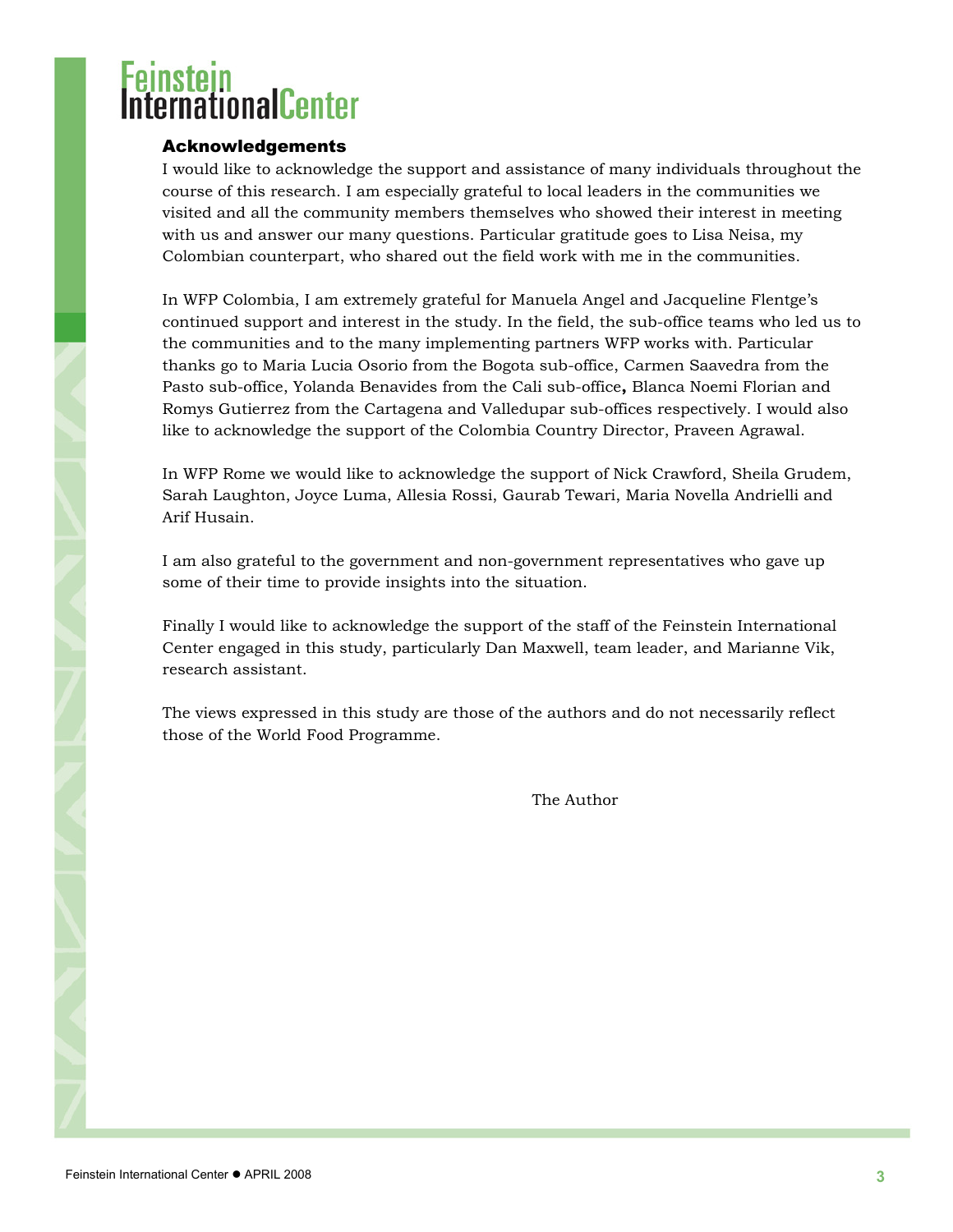### <span id="page-3-0"></span>Acronyms

| Acción Social           | GOC Agency in charge of IDP affairs                                      |
|-------------------------|--------------------------------------------------------------------------|
| <b>AUC</b>              | Autodefensas Unidas de Colombia (paramilitary group)                     |
| Bienestarina            | GOC fortified wheat/soyblend for children and those at nutritional risk  |
| Bloqueado               | A community under siege by armed actors                                  |
| <b>CBTD</b>             | Community based targeting and distribution                               |
| CBO                     | Community based organisation                                             |
| CO                      | WFP Country Office                                                       |
| <b>CODHES</b>           | Consultoría Para Los Derechos Humanos y El Desplazamiento                |
|                         | Forzado (Consultants on Human Rights and Displacement)                   |
| $\mathbf{C} \mathbf{N}$ | Comite Tecnico Nacional y Consejo Directivo (WFP, Accion Social and ICBF |
|                         | coordination mechanism for allocating food aid)                          |
| <b>ECHO</b>             | European Commission on Humanitarian Operations                           |
| <b>ELN</b>              | National Liberation Army (guerrilla group)                               |
| <b>EMOP</b>             | WFP Emergency Operation                                                  |
| FARC                    | Revolutionary Armed Forces of Colombia (guerrilla group)                 |
| <b>FFT</b>              | Food for Training                                                        |
| <b>FFW</b>              | Food for Work                                                            |
| <b>FIC</b>              | Feinstein International Center                                           |
| GoC                     | Government of Colombia                                                   |
| <b>ICBF</b>             | Instituto Colombiano de Bienestar Familiar                               |
| <b>ICRC</b>             | International Committee of the Red Cross                                 |
| <b>IDP</b>              | Internally displaced persons                                             |
| IOM                     | International Organisation for Migration                                 |
| IP                      | WFP Implementing partner                                                 |
| <b>INGO</b>             | International non-governmental organization                              |
| Kcal                    | kilocalorie                                                              |
| Noraid                  | Norwegian international aid department                                   |
| <b>NGO</b>              | Non-Governmental Organization                                            |
| ONIC                    | Organizacion Nacional Indigena Colombiana                                |
| <b>PANEM</b>            | Catholic church relief programme directed to non-registered IDPs         |
| <b>PRRO</b>             | WFP Protracted Relief and Recovery Operation                             |
| Resistentes             | A community who refused to be displaced by the conflict and resists      |
| <b>RUPD</b>             | Registro Único de la Poblacion Desplazada (GoC IDP registration system)  |
| <b>SAT</b>              | Sistema de Alerta Temprana (early warning system on displacements)       |
| <b>SIMVA</b>            | WFP Sistema para la Identificación y Monitoreo de Vulnerabilidad         |
|                         | Alimentaria (system for identifying and monitoring vulnerability to      |
|                         | food security)                                                           |
| <b>SISBEN</b>           | Sistema de selección de beneficiarios (GoC system for selecting          |
|                         | beneficiaries for social programmes)                                     |
| <b>SISVAN</b>           | Sistema de Vigilancia Epidemiológica, Alimentaria y Nutricional          |
|                         | (GoC epidemiological food and nutrition surveillance system)             |
| TCE                     | Targeting in complex emergencies                                         |
| <b>UAO</b>              | Unidad de atencion y orientacion (AS run centres for IDPs in urban       |
|                         | centres)                                                                 |
| <b>UNHCR</b>            | United Nations High Commission for Refugees                              |
| <b>UNICEF</b>           | United Nations Children Fund                                             |
| <b>USA</b>              | United States of America                                                 |
| <b>USAID</b>            | United States Agency for International Development                       |
| <b>WFP</b>              | United Nations World Food Programme                                      |
|                         |                                                                          |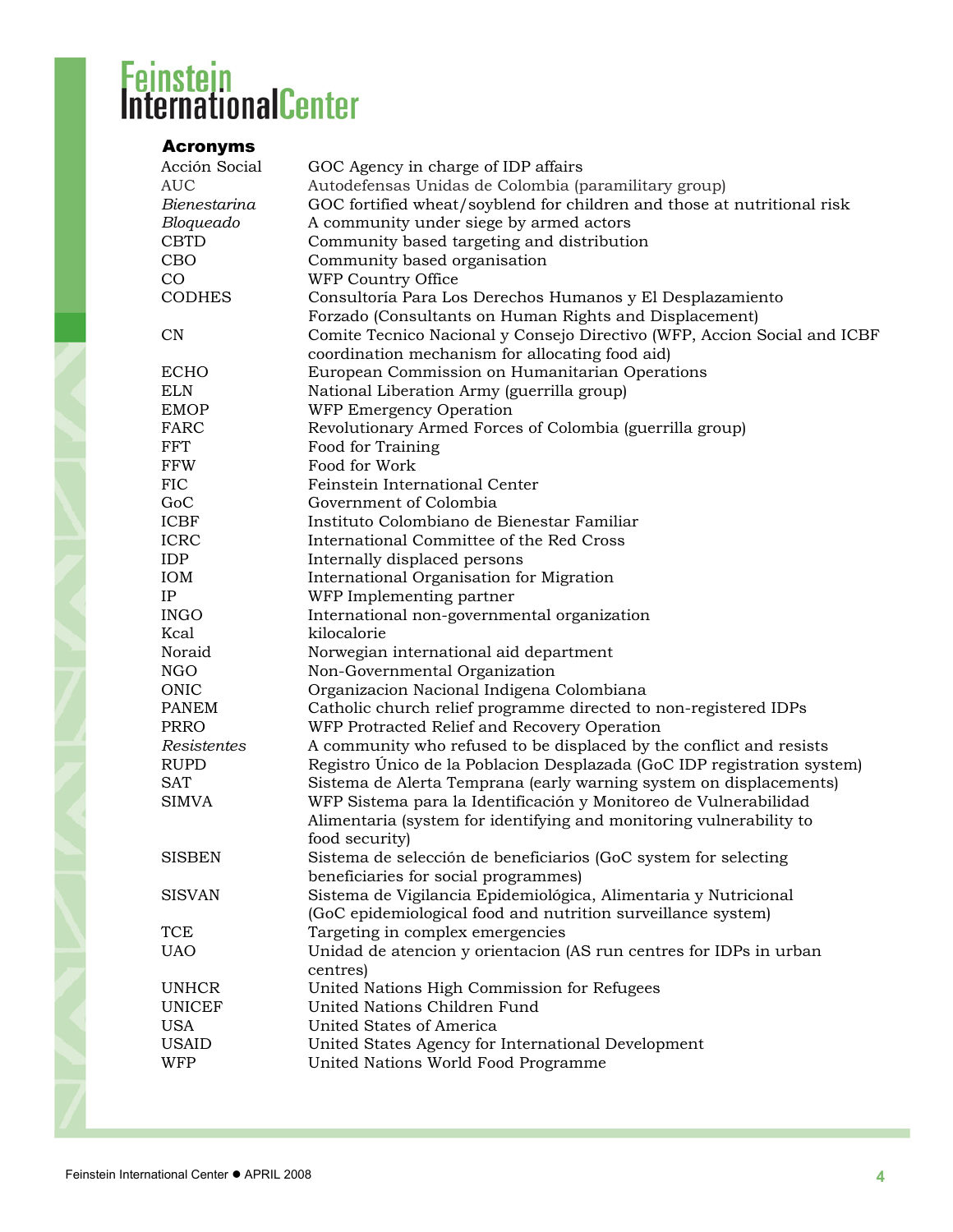# <span id="page-4-0"></span>**THROUGH**

### Executive Summary

This research is one of four cases in a study commissioned by the World Food Programme to investigate the participation of recipient community in the targeting and management of humanitarian food assistance in complex emergencies. The study involved a desk review of existing documentation, and two and a half weeks of field work between **25 November and 14 December 2007** by two researchers supported by the WFP CO. The purpose of the study was to understand the ways in which participatory or community-based approaches to targeting have been attempted, within the definition of community-based targeting suggested by WFP. The study was not an evaluation of targeting methods, although some critical examination of targeting was necessary in order to understand the constraints on community participation.

The study examined **community participation** through the food aid programme cycle with particular attention to its different steps (early warning, needs assessment, design, targeting criteria, beneficiary identification and selection, distribution, monitoring and evaluation). It involved 24 key informant interviews and visits to seven different communities where 21 group discussions were held in Spanish. None of the study findings can be extrapolated beyond the seven study communities, which represent a tiny proportion of the almost 2,000 communities assisted under the current nearly 3,000 projects in PRRO 10366.

Colombia has one of the highest numbers of displaced people in the world, between 1.8 million to 3.7 million people have been displaced. Most displacement is of the drip feed type, small numbers of families being displaced every day for decades. Women and children and marginalised ethnic minority groups such as the indigenous and the afro-Colombian people are over-represented among the IDP population. Once IDPs leave their land, many end up in urban centres looking for new livelihood opportunities. Approximately 4 million hectares of land have been abandoned by people forcibly displaced and although Colombia has sophisticated laws regulating the rights of IDPs, there is limited state protection over their properties. Colombia's geography makes it logistically complex and extremely expensive to deliver food in remote areas. It is however, an extremely resource-rich country whose geography makes it ideal for parallel economies to flourish based on oil, coca, bananas, coal and poppy. This study visited 5 very different regions including the southern hills bordering Ecuador, the Pacific communities living along extensive waterways, the foothills of the snow peaked mountains near the Caribbean Sea, inland into the jungles that border Brazil, and the urban sprawl surrounding Bogota the capital, to meet with communities and hear their voices.

The study identified a clear Colombia specific **targeting strategy** involving a series of sequential steps which help identify the 499,000 PRRO beneficiaries every year. The intricate targeting methods used have been summarised into two distinct steps by the authors, in order to be able to identify the main determinants. The first step in the targeting strategy involves the use of geographical and administrative targeting methods, based on geography, population and institutional criteria using a vast network of informal partners as well as a formal agreement with two Government of Colombia institutions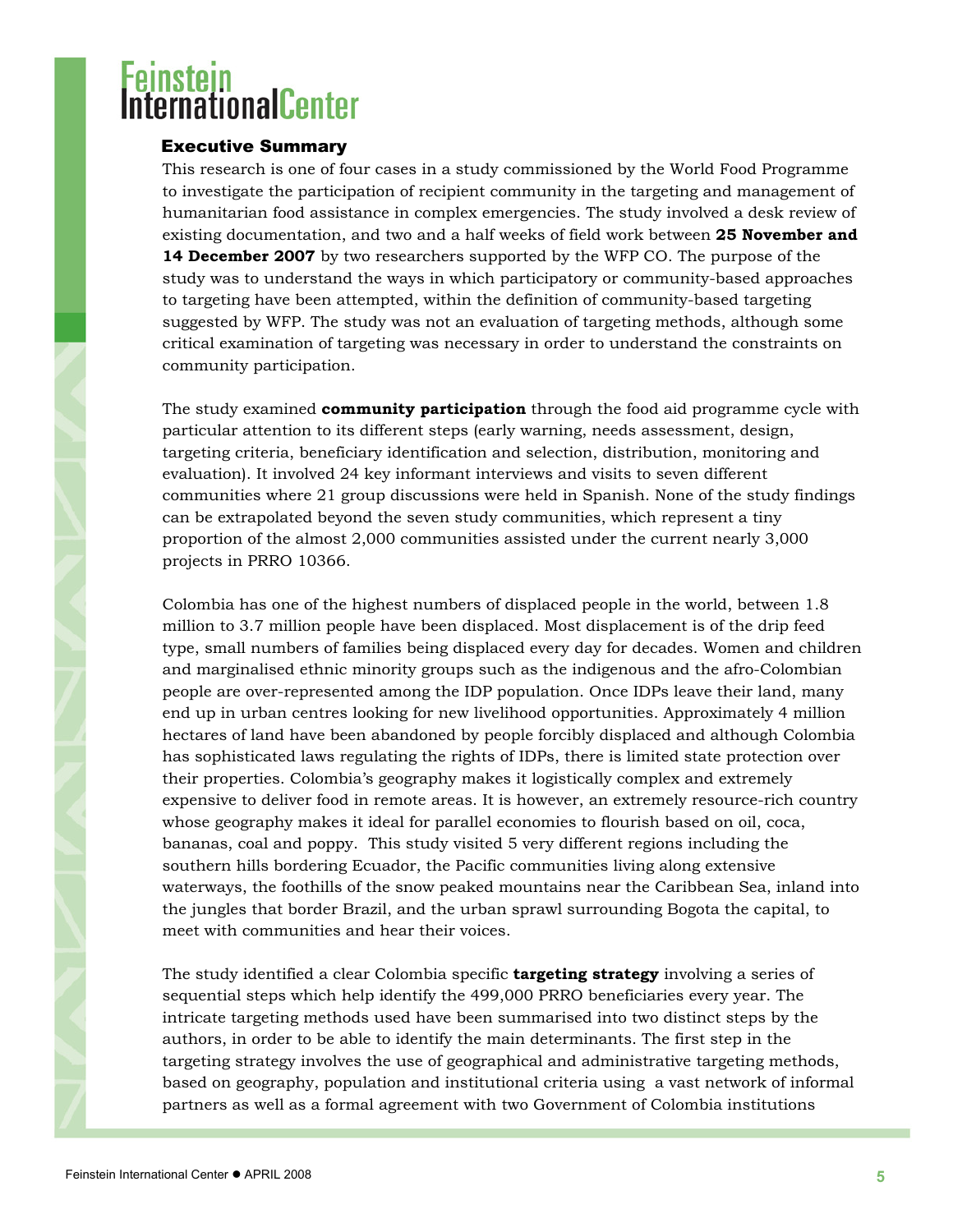# i<mark>einstein</mark><br>nternational<mark>Ce</mark>nter

(Accion Social and Instituto Colombiano para el Bienestar Familiar). The second step involves choosing between seven possible food assistance modalities (relief, food for work, food for training, nutritional risk, mother and child, pre-school feeding and school feeding) each with their own specific beneficiary profile and food assistance package delivered by a chosen implementing partner. These two steps involve various decision-making processes.

The targeting strategy in Colombia allows for ample scope for **direct community participation** because about one third of WFP implementing partners are community based organisations. The study found that community based participation begins after the second step of targeting, and revolves more around programme implementation components than on programme design and selection criteria setting. Thus the community participation component of the targeting strategy under the current PRRO, specifies beneficiary profiles in great detail and relies mostly on existing community leadership structures for implementation. These aspects define the community based practices. During the study, it was seen that some communities can influence the implementing partners negotiation process with WFP to implement a food assistance project and hence can be said to successfully participate in the targeting strategy through an advocacy strategy. This is much more likely to happen in communities with strong cohesion and with leadership styles that foment good working relations with outsiders wishing to support that particular community. In some cases the beneficiary community itself approaches WFP to implement the project, this was seen to be more likely to be led by women in urban settings, where perhaps traditional leadership styles had somewhat broken down.

Participative methods are encouraged by WFP to all its implementing partners and set out in the Colombia PRRO 10366 operations manual. Important examples include encouraging meetings with beneficiaries, especially women; explaining the origins of the food assistance; creating a Food (or relief) Committee or equivalent. Close and regular contact with the communities and implementing partners was found to be an essential ingredient for participative and representative approaches. WFP has successfully achieved this in many of the projects it is supports. The creation of representative food committees in the community to run food assistance projects was seen to be one of the most successful ways of balancing out leadership roles in a community and introducing checks to mitigate against corrupt leadership styles. In addition, the food committees were seen to have successfully empowered female community members to advocate for the strict adherence of the programme selection criteria and gain networking and resource mobilisation skills. Where the food committee was made up of the hand-picked friends of corrupt community leaders, the scope for community participation was seen to be greatly diminished. Participative consultation techniques were also observed among representatives of IDPs who had accumulated years of experience representing their community and had gained their trust.

The main exception to this observation was the mechanism of working with targeting practices already in place through established community leadership mechanisms set up for other purposes. This proved to be the mechanism which was most prone to abuse in terms of promoting participation, especially when associated to the selection criteria under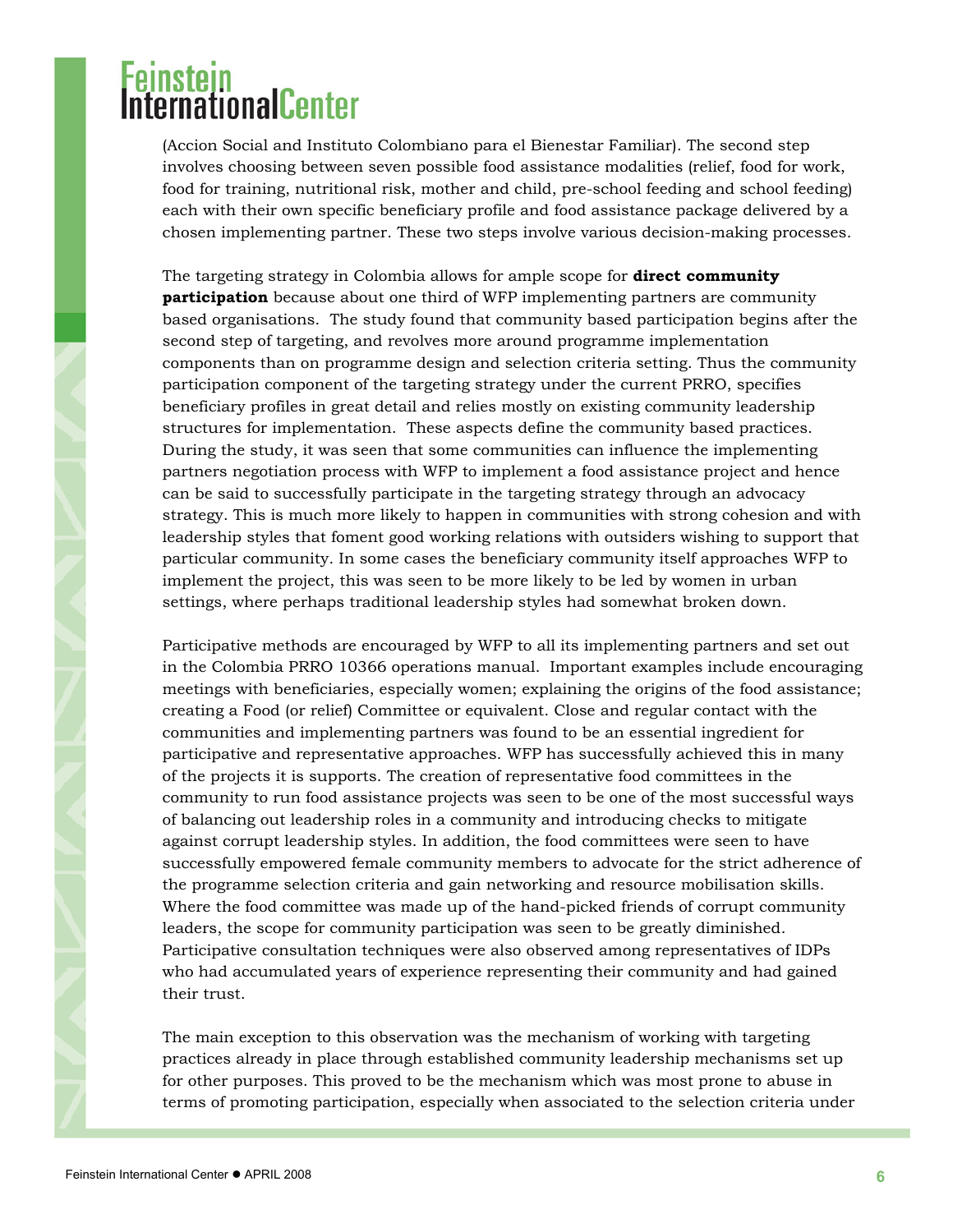# **rnationalCenter**

GoC Food for Work programmes. It appears corrupt leadership styles are something for which WFP's current targeting strategy has few checks and balances.

The study concludes with several recommendations on how to enhance community participation through current practice and suggestions on how to improve this.

The main **enabling factors** to participatory targeting were found to be:

**1.**Proximity and trust between community and some implementing partners

**2.**A targeting strategy that acknowledges changing needs e.g. relief focus

**3.**Recognising the protection element that results from WFP's international presence in the community

**4.**Fair targeting is seen in communities with good leadership

**5.**Urban populations that come together for a collective action

**6.**Rural populations that are supported in their process of returning home, in the rare occasions when this return process respects the mandates laid out in the IDP principles.

**7.**Some beneficiary involvement in selection for some modalities of food assistance

**8.**Women empowered by taking on leadership roles and reaching more marginal members of the community

The main **constraining factors** to participatory targeting were found to be:

**1.**Inadvertent support to existing systems of selection that are unfair and benefit the elite (Platteau 2004).

**2.**Not enough time spent with beneficiaries and non-beneficiaries to explain targeting criteria, leaving leaders and IPs to do this.

**3.**Working with traditional leadership systems that require more frequent visits to achieve monitoring purposes.

**4.**Awareness that IPs may have a tendency to work with communities with higher degree of cohesion, and may exclude more vulnerable groups.

**5.**Limited community ownership of project due to a lack of participation in monitoring activities

The study concludes that CBTD is an approach that needs to be judged for its contribution to more effective targeting as well as for its contribution to more participatory programming methods. In the case of Colombia, CBTD achieves both of these objectives when it empowers community members to gain new skills, and does the opposite, when communities cause further exclusion through unfair systems of targeting. The success of food assistance programmes should consider both of these aspects.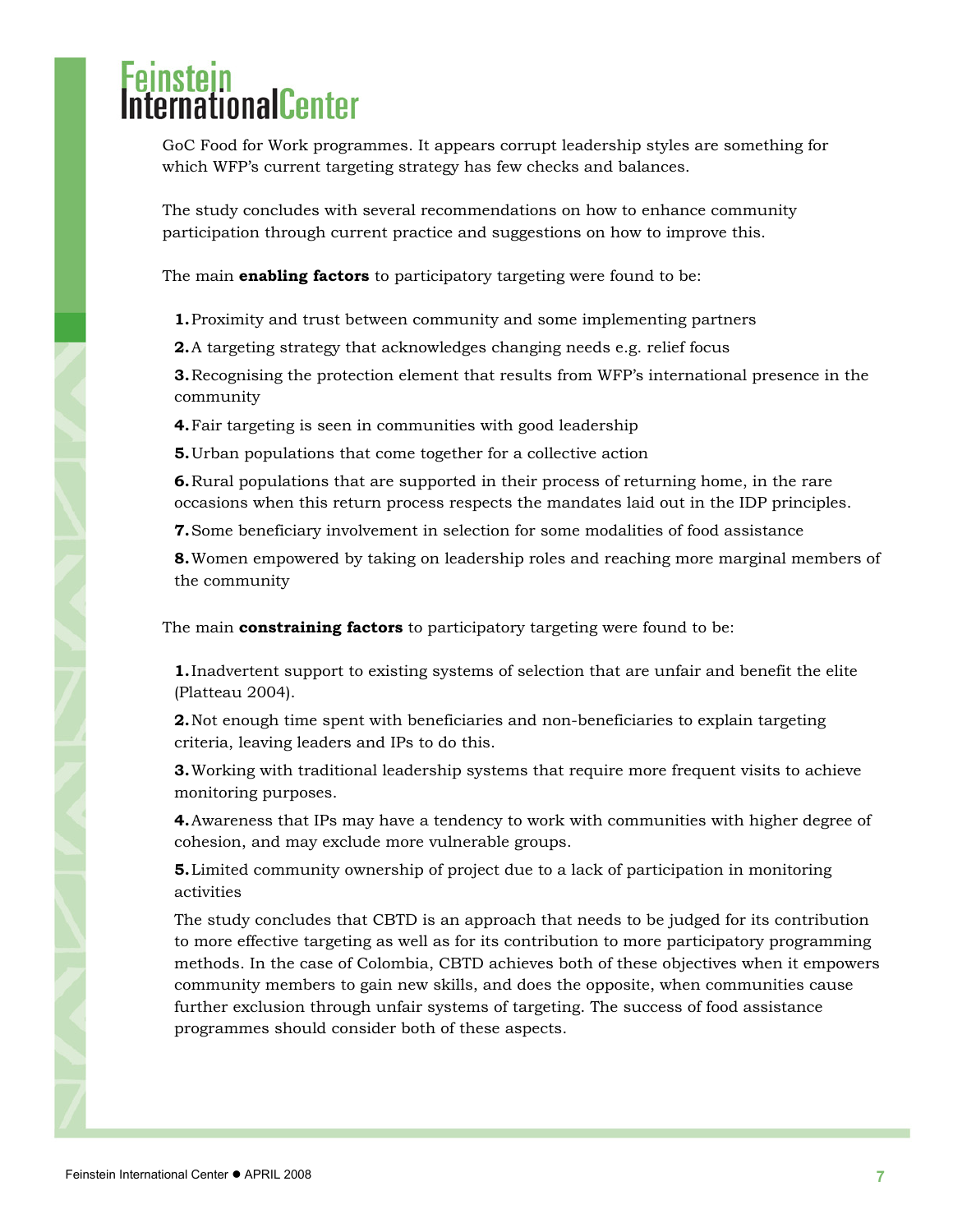# <span id="page-7-0"></span>**Experiment Center**

### Section I. Background

### Context

Conflict in Colombia has over the last 60 years shifted from an ideology based civil war for control over central power, to a source of profit, increasingly complex and corrupt as economic interests grow. Forced displacement of civilians is seen as a deliberate strategy to allow armed actors to take control of specific territories and trade routes rich in natural resources. Colombia is made up of three, very different geographic regions: the coast, the plateaux and plains, and the Andes. It has a vast water network includes three major drainage basins: the Pacific basin; the Atrato and Magdalena valleys; and the Eastern plains through which the Caqueta, Amazon and Orinoco rivers flow. The southern part of the country is sparsely inhabited forested area. Colombia is a resource rich country whose geography makes it ideal for parallel economies based on oil, coca, bananas, coal and poppy.

### **Map of Colombia:** Source CIA factbook



The main armed actors include the Government of Colombia (GoC) armed forces, guerrilla groups, notably *Fuerzas Armadas Revolucionarias de Colombia* (FARC) and *Ejercito de Liberacion Nacional* (ELN), and a collection of paramilitary groups, notably the *Autodefensas Unidas de Colombia (AUC)*, right wing paramilitary groups fighting against the insurgency who joined forces in 1997 (Glaser 2006). The present administration has adopted a stringent strategy involving limited negotiation with the armed groups, demobilisation of paramilitaries $^{\rm 1}$  $^{\rm 1}$  $^{\rm 1}$  and a US backed fight against drug trafficking known as *Plan Colombia,* which has been succeeded by *Plan Patriota,* through

further reinforcement of the Colombian armed forces. The armed factions continue to confront each other across the entire national territory, to regain negotiating power, control illicit production and access strategic economic corridors. To this end they seek to control

l

<span id="page-7-1"></span><sup>1</sup> In May 2006, the Colombian Constitutional Court ruled on the constitutionality of the government's controversial "Justice and Peace Law," which offers dramatically reduced sentences to paramilitaries responsible for atrocities and other serious crimes (Human Rights Watch)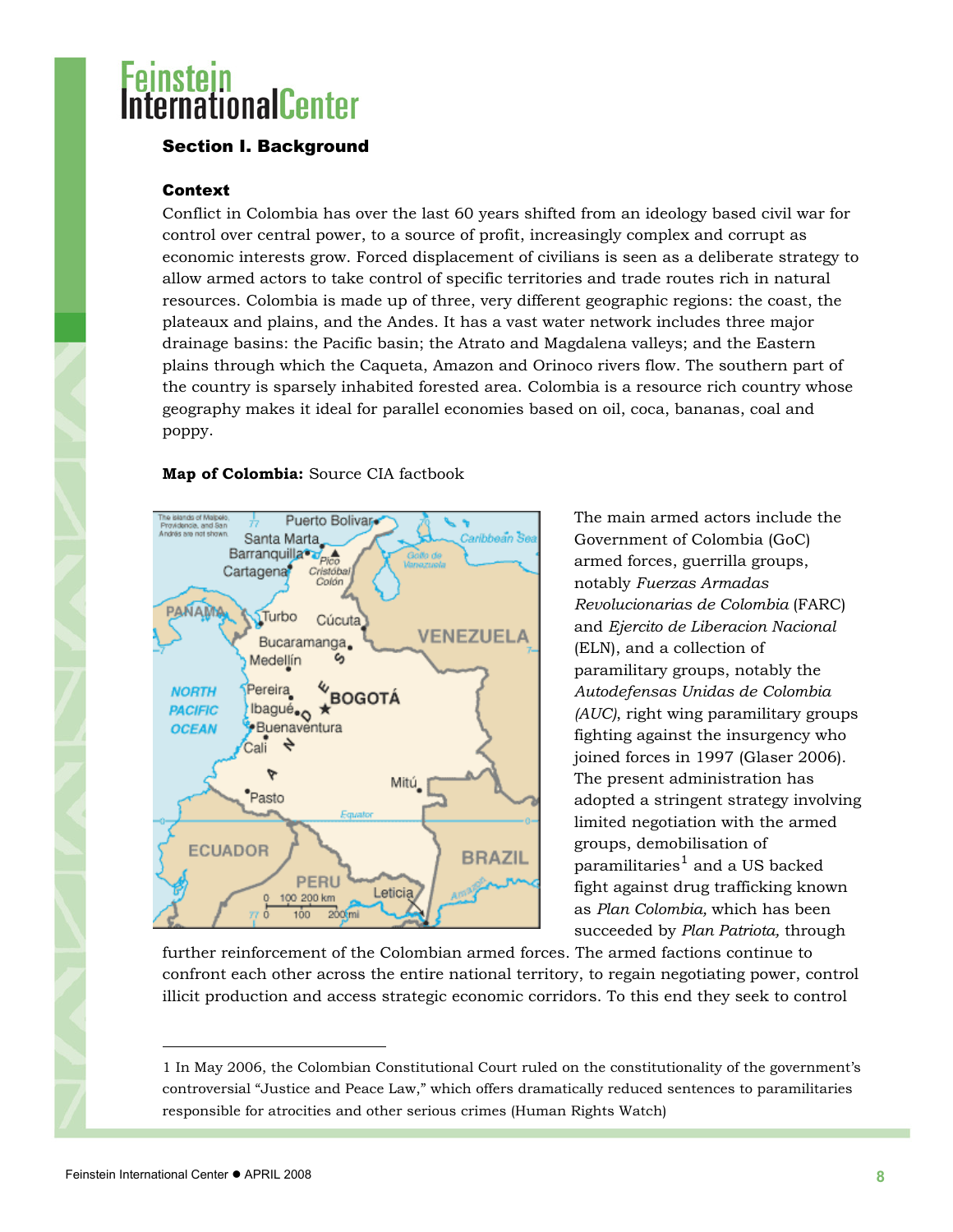# <span id="page-8-0"></span><mark>einstein</mark><br>nternationalCenter

the population in those territories perpetuating insecurity and instability to deny central government full control.

Colombian security forces strike to combat the parallel economies, the most well known of these being the aerial coca eradication programme in zones under guerrilla control, which has recently been complemented with manual eradication programmes using demobilised ex-paramilitaries (Springer 2006).

In addition, the high levels of organised crime reflect the cultural values and economic interests of certain urban groups and are fuelled by high wealth disparities (Richani 1997). The population suffers intimidation, threats, individual or collective illegal detentions, murders and massacres and some zones are blockaded to restrict movement of people and goods. Those displaced by violence and direct threats often end up in urban areas that group together people from all over the country, and thus replicate the allegiances with armed actors at the national level in urban slums controlled by gangs (World Bank 2004). Finally, hostage taking of the civilian population for long periods of time continues as a war tactic of some armed groups.

Colombia has a long tradition of self organisation and this is reflected in the diversity of community organisations such as trade unions, political, religious and non-governmental entities. The protracted violence has also led to numerous solidarity networks at local, national and international levels providing support and an advocacy role. One of the aims of the parties to the violence in Colombia is the very disintegration of all forms of community participation, the destruction of existing social fabric and the dispersal of organised groups. This means that community-based organisations (CBOs) are frequently subject to threats and their leaders are pursued, intimidated or illegally detained. Certain communities are under surveillance by armed actors, and, in the worst cases, used as human shields by the parties to the violence, resulting in massacres.

#### Displacement

Displacement in Colombia has particular characteristics which are fundamental to an understanding of this case study. The displacement happens daily and is nation-wide, mostly of the unnoticed *gota a gota* (drop by drop) type of displacement of small numbers of individuals. Collective displacements of 50 people or more are known as mass displacements and are much more visible, and are attended to by the International Committee of the Red Cross (ICRC). Mass displacements were more dominant in the 1980s, now displacements tend to be circular and even occur within towns and neighbourhoods (Meertens 2003). IDPs who are not registered under the GoC **Registro Unico de Poblacion Desplazada** (RUPD) do not have access to immediate aid in areas in which ICRC is not present unless it is provided by other humanitarian organizations. Displacements happen in many stages and the displaced are aware that there is little prospect of return. A major consequence of this type of displacement is the creation of neighbourhoods that form poverty belts around the country's larger urban areas.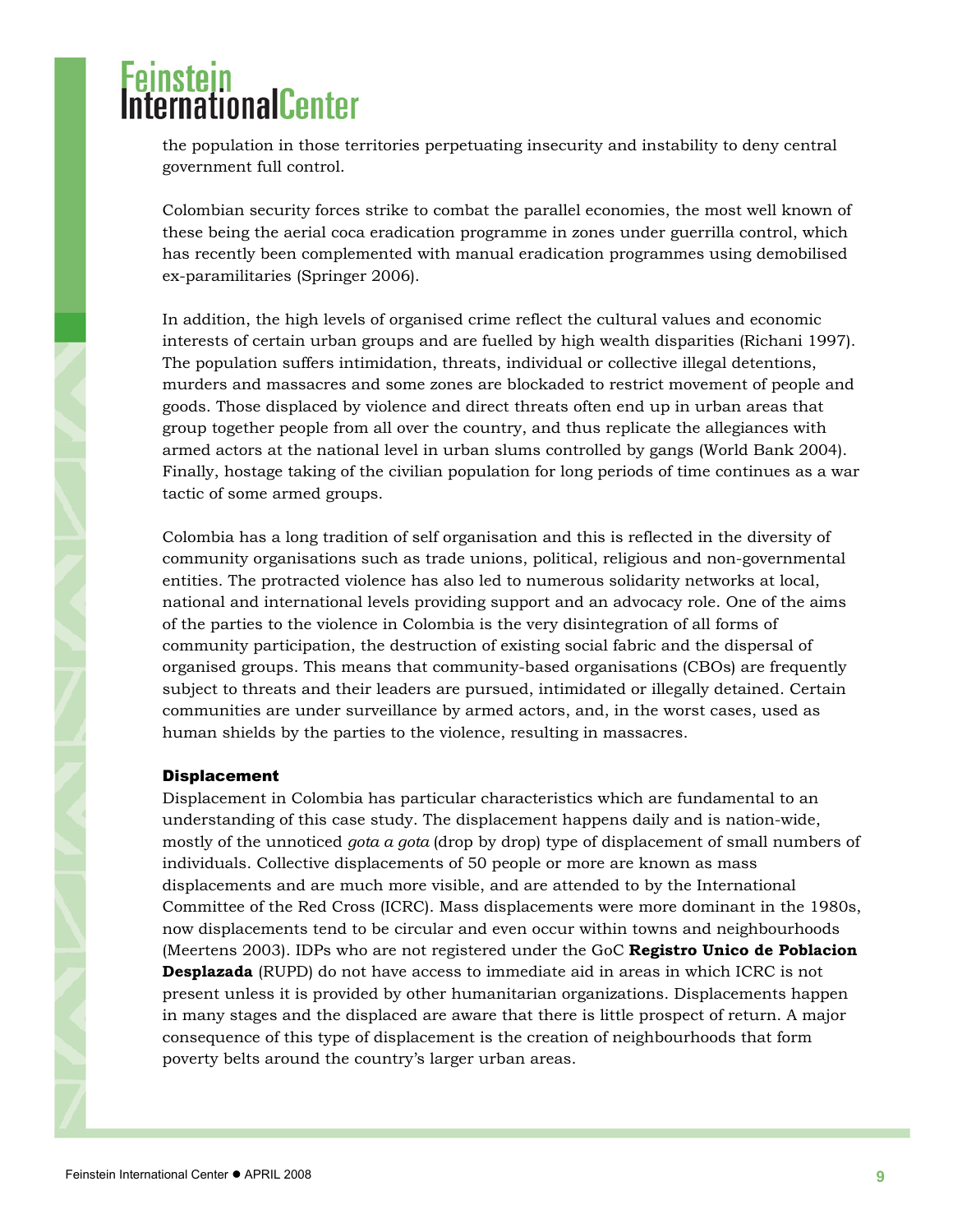Another specific characteristic to Colombia are the communities under siege, *bloqueados,*  who are surrounded by armed actors and are not allowed to flee, and communities in resistance, *resistentes,* who organise themselves to resist and keep out all armed actors from their territories.

Colombian laws for the protection of individuals displaced by violence are among the most complete in the world, and follow the guiding principles for assistance to displaced populations (the Deng Principles). The two main legal instruments are:

**1.**Law 387 (1997*)* via which measures are adopted to prevent forced displacement: assistance, protection, and socio-economic consolidation and stabilisation of internally displaced persons as a result of violence. Article 15 of the law states that IDPs are entitled to emergency humanitarian assistance for a maximum of three months.

**2.***D*ecree 2569 (2000), through which the law is regulated and the functions of the implementing authorities specified.

Some of the shortcomings of the system have been recognised. For example, the need for a differential approach in terms of gender, age and ethnic differences in order to address the differentiated impacts on the population, affecting women, and afro-colombian and indigenous populations disproportionally. It has also been highlighted that there is a need for a longer post-emergency phase outlook, so that the assistance mechanisms can be agile enough to make link from displacement to development and reconstruction phases in terms of short term employment, income generation, food security and capacity building (Meertens 2003).

One formal and at least three informal systems for tracking and registering the displaced exist in Colombia. The official GoC IDP register, *Sistema de Registro Unico de la Poblacion Desplazada (RUPD),* registers internally displaced people (IDPs) who give a verbal declaration at an officially recognised site within 12 months of displacement. A written statement of the declaration is sent for validation and if the IDP is legally recognised as so, s/he is classified in the official registry system and qualifies for a range of benefits including payment, housing, job training opportunities and food aid. The system is accused of being fraught with obstacles, and would certainly be unable to cope should all IDPs chose to register. The government database only registers those IDPs that have passed a long screening process, and is reported to exclude 40% of those that request entry.

The other systems include the Conferencia Episcopal´s *RUT* which includes many IDPs that do not wish to register under the RUPD; and the Consultative Forum for Humanitarian Rights (**CODHES**) based on secondary sources for tracking IDP populations. The figures obtained by each of these systems vary greatly, ranging from 1.8 to 3.4 million, with GoC official figure of 1.8 million being the most conservative. In addition there is a register held by the ICRC of people assisted by them. Displacement figures are controversial, as the database held by GoC was set up in 1995 and Codhes in 1985, so that cumulative totals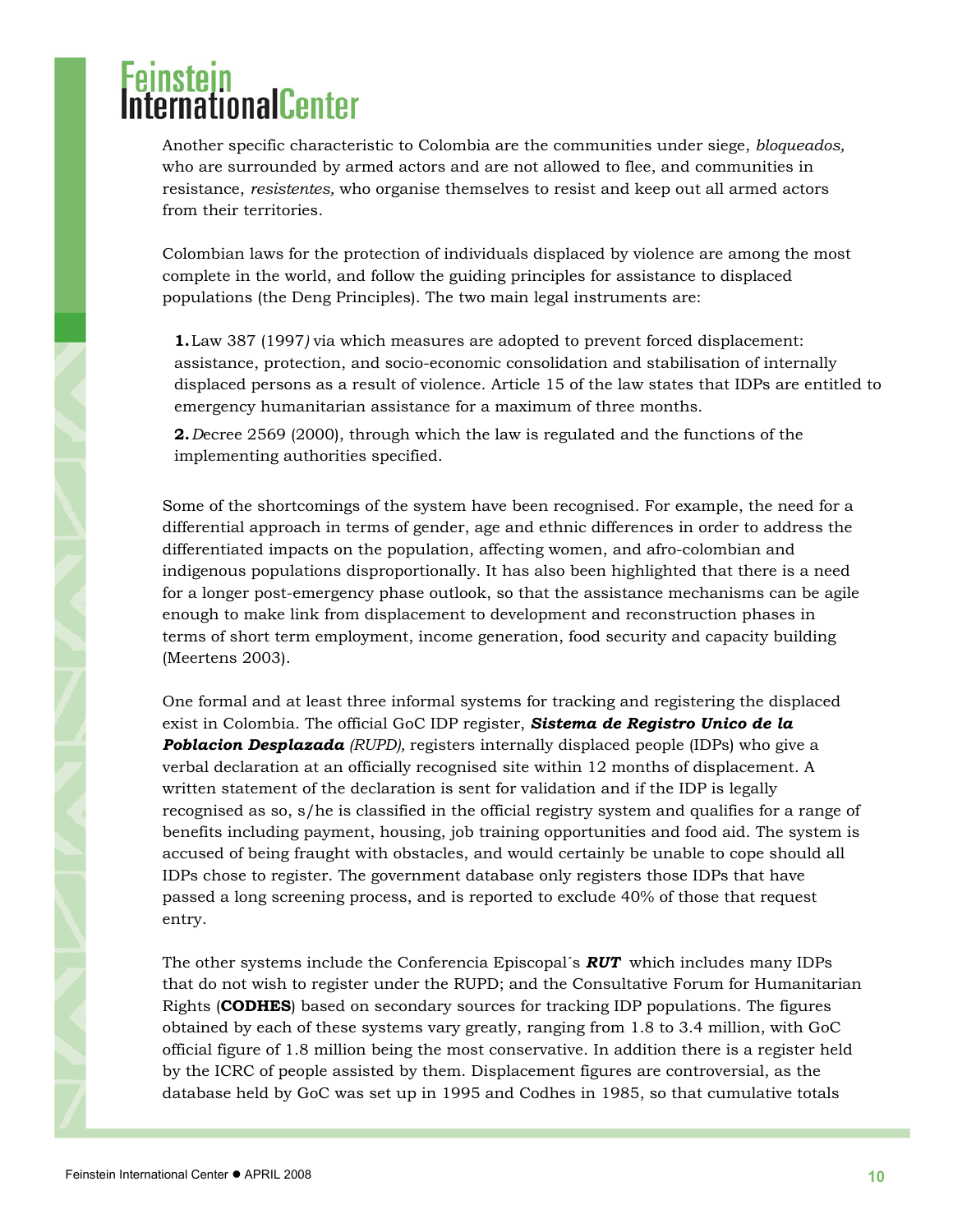# <span id="page-10-0"></span>**ProtonionalCenter**

are not comparable. Each system has been set up with a different objective and serves its own purpose.

Closely linked to the displacement issue, an estimated 4 million hectares of land have been abandoned by people forcibly displaced with limited state protection over their properties. The state agency in charge of land reform, INCODER, only began a process of registering abandoned land in 2005 (Springer 2006). This loss of their only asset adds to the plight of a majority of IDPs forced to find settlement in more urban areas.

#### Humanitarian actors

The nature of the conflict has led to numerous organisations being involved in mitigating its effects working directly and indirectly with the affected population. The United States of America (USA) remains the most influential foreign actor in Colombia. In 2006 it provided close to US\$800 million to the Colombian government, mostly in military aid. Via 'Plan Colombia', the USA allocates emergency and post-emergency funding to GoC, with Spain, Italy, the Netherlands and other Scandinavian countries being the other main bilateral donors. ECHO, whose activities centre on emergency intervention, is the main donor for the International NGOs of European origin.

Church networks, mainly through Caritas, provide fundamental support to the ecclesiastic movement and its humanitarian action.

The Office of the UN High Commissioner for Human Rights (UNHCR) is active in Colombia, with a presence in Bogota, Medellin, and Cali. The United Nation's Children's Fund (UNICEF) is present nationally and works in joint agreement with the ministries of Health and Social Wellbeing. UNHCR activities integrate with national interventions to assist the displaced and the International Organisation for Migration (IOM) implements projects of to get IDPs to become self sufficient, as well as health, education and capacity building.

The ICRC works in agreement with GoC on emergency aid, with the Colombian Red Cross and other National Societies implementing emergency and reconstruction programmes, and is responsible for attending to mass displacements.

The international NGOs (INGOs) undertake activities independently or in cooperation with Colombian NGOs.

### WFP Colombia

WFP has been present in Colombia since the 1960s, working mainly in development programmes until 2000, when it began its Protracted Relief and Rehabilitation Operations (PRRO). WFP is present in 21 of the 33 administrative departments in Colombia, and has 10 sub-offices through which it manages its operations to enhance its coverage.

This case study takes place in December 2007, the tail end of the third three year PRRO, 10366, which targets 499,000 people yearly. The current PRRO targets 70% of its resources to recent IDPs and 30% to other vulnerable populations based on the results of the various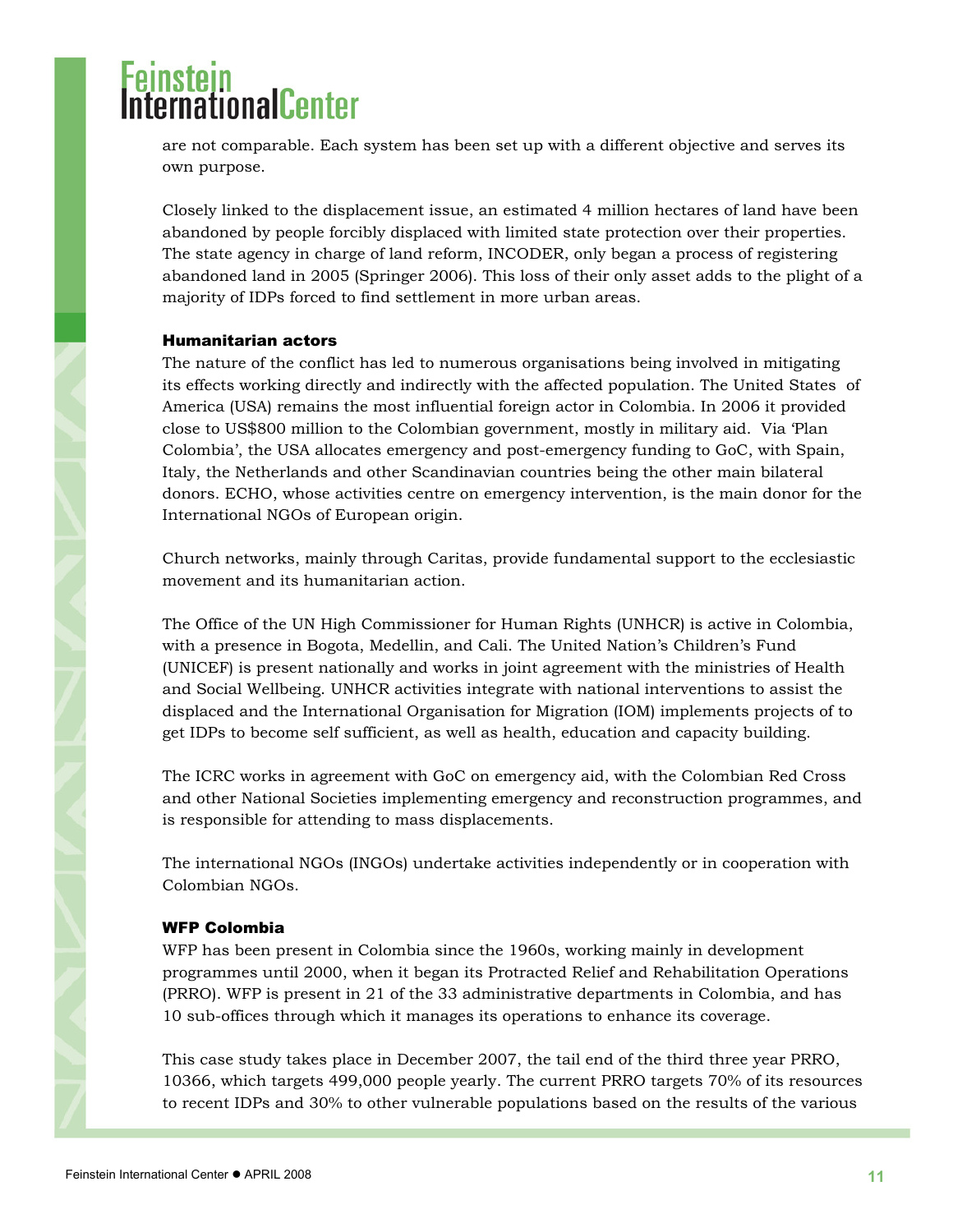# rnationalCenter

baseline studies listed above to complement secondary data sources. This allocation figure is revised yearly based on evolving needs, which are identified through various secondary sources rather than specific WFP led field level needs assessment surveys.

#### **PRRO 10366 Objectives**

PRROs<sup>[2](#page-11-0)</sup> are designed to complement the Government of Colombia<sup>s</sup> National Plan for the prevention and assistance to those displaced by force. WFP´s main strategy is to facilitate the transition from short-term relief/recovery activities to medium-to-longer term solutions for IDPs.

The goal of the current PRRO is to *protect and stabilize livelihoods* of IDPs and enhance their resilience to shocks, by means of two complementary strategies.

**1.**The **relief** component (38% of budget) provides assistance in the form of general food distributions to newly displaced IDPs, longer-term IDPs still identified as food-insecure, confined and blockaded communities and to non-registered IDPs, a group not otherwise reached by other major donors.

**2.**The **recovery** component (62% of budget) assists primary-school children and pre-school children aged 3 to 6 through school and pre-school feeding; pregnant and lactating women (and their children under two years old) and children at nutritional risk through targeted supplementary feeding as take-home rations; and other vulnerable communities in need of rebuilding their livelihoods through food-for-work and food-for-training.

In both 2006 and 2007, WFP surpassed the number of planned beneficiaries, due mainly to an increased need in relief programming. A Colombia specific Operations Manual allows WFP to support different types of beneficiaries through seven established food assistance modalities (Table 1).

l

<span id="page-11-0"></span><sup>2</sup> PRRO 6139 (Feb 2000-Jan 2002), PRRO 10158.0 (Jan 2003-Dec 2005); PRRO 10366.0 (May 2005- March 2008)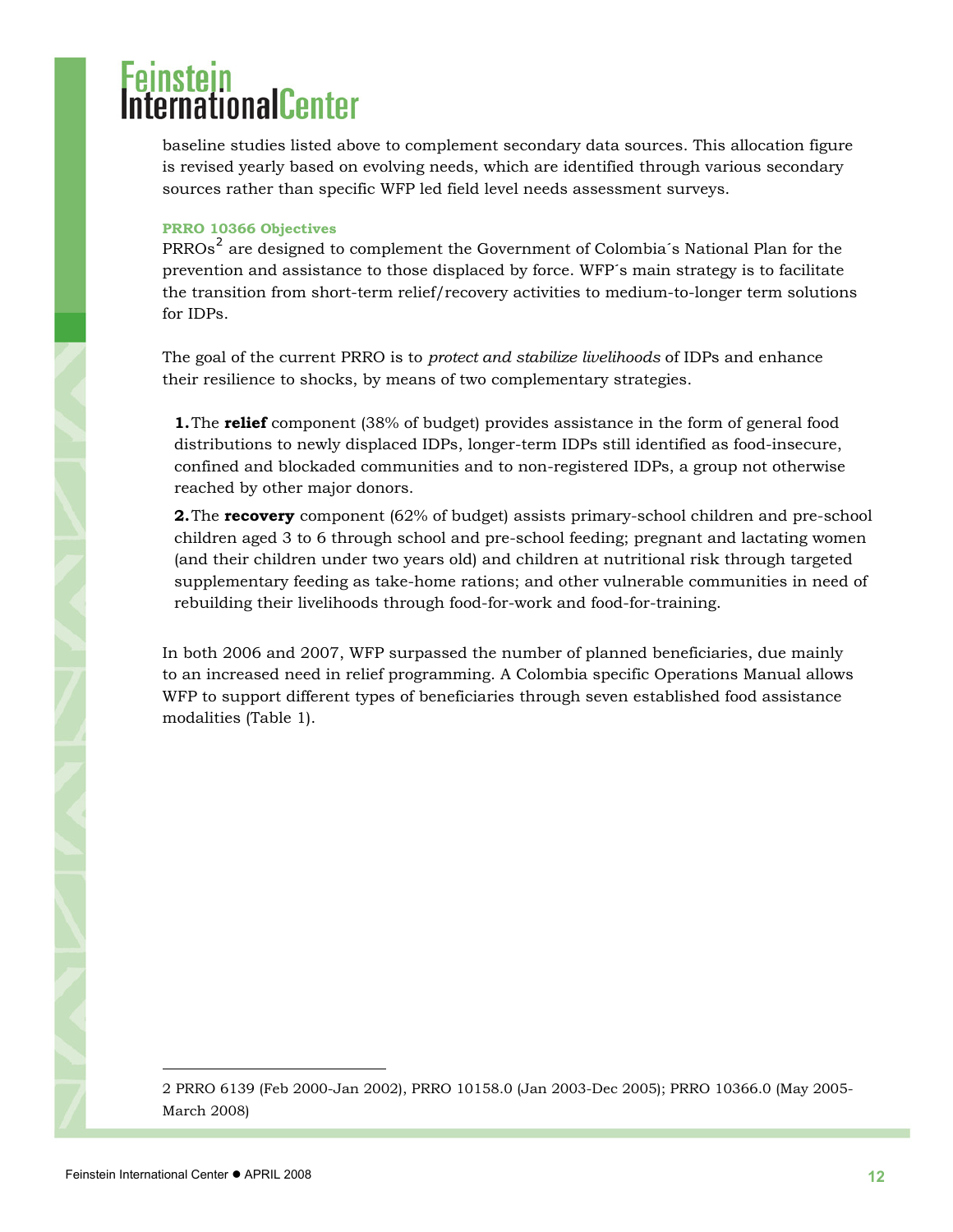# <span id="page-12-0"></span>i<mark>nstein</mark><br>ernationalCenter

| <b>Modality of</b><br>intervention         | <b>Target group</b>                                                    | Duration of<br>food aid | <b>Ration</b><br>$Kcal$ /<br>day* | Number of<br>planned<br>beneficiaries<br>per year | <b>Actual number</b><br>of beneficiaries<br>in 2006 |
|--------------------------------------------|------------------------------------------------------------------------|-------------------------|-----------------------------------|---------------------------------------------------|-----------------------------------------------------|
| 1.Relief                                   | New IDPs and<br>blocked <sup>3</sup><br>communities                    | 90-180 days             | 1644                              | 160,000                                           | 184,595                                             |
| 2. Food for work /<br>3. Food for training | IDPs and<br>vulnerable host<br>population                              | 80-160 days             | 1644                              | 113,000                                           | 184,595                                             |
| 4. Nutritional risk                        | Children under 5<br>Weight/Height<br>< 2 Zscore<br>or with<br>HIV/AIDS | 200 days                | 929                               | 50,000                                            | 70,532                                              |
| 5. Maternal and<br>child support           | Pregnant,<br>lactating women<br>& their<br>children<2 years            | 320 days                | 929                               | 28,000                                            | 56,505                                              |
| 6.Pre-school<br>feeding                    | 2-6 years old                                                          | 240 days /<br>year      | 677.4                             | 35,000                                            | 23,041                                              |
| 7.School feeding                           | 6-14 years old                                                         | 180 days /<br>year      | 677.4                             | 113,000                                           | 97,672                                              |
| <b>TOTAL</b><br>(of which females)         |                                                                        |                         |                                   | 499,000<br>(263,310)                              | 676,143<br>(53%)                                    |

\* Food Rations made up of varying quantities of rice, pulses, oil, salt, local sugar and fortified food

### WFP partners

WFP has formal agreement with two government institutions, the Presidential Agency for social action, *Accion Social*[4](#page-12-2) *,* and the Colombian family welfare institute, *Instituto Colombiano de Bienestar Familiar* (ICBF), to support those displaced by violence and vulnerable socio-economic groups.

#### **Accion Social**

This is the GoC agency for social action, created in 1998 to replace its predecessor, the Red Social de Solidaridad.

 $\overline{a}$ 

<span id="page-12-1"></span><sup>3</sup> *Blockaded* communities are those with movement restrictions, confined to specific geographic areas by illegal armed actors

<span id="page-12-2"></span><sup>4</sup> Accion Social came into existence in July 2005 through the merging of the Agencia Colombiana de Cooperacion Internacional and the Red de la Solidaridad) – decree 2467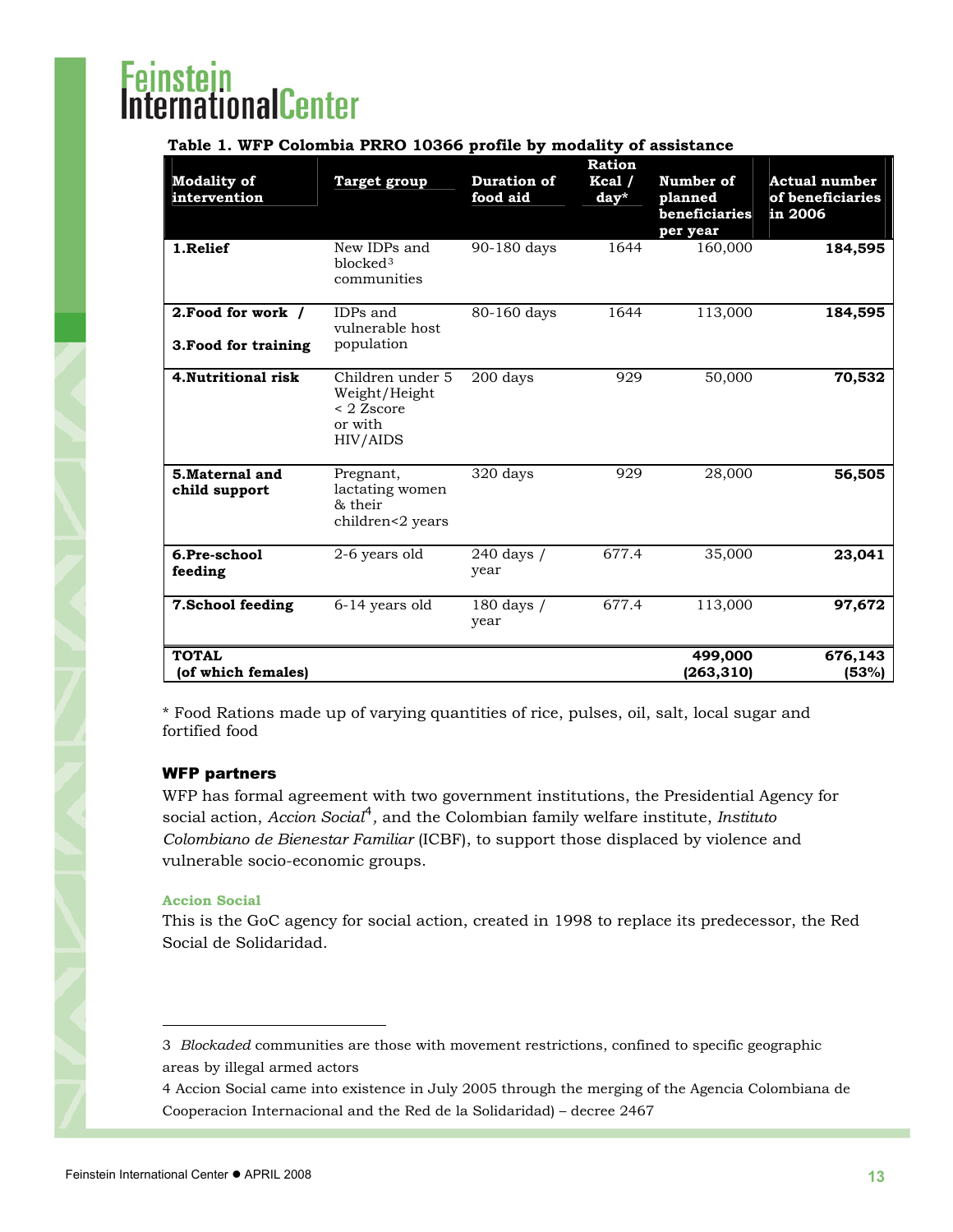# <span id="page-13-0"></span>ernationalCenter

#### **ICBF**[5](#page-13-1)

The ICBF was created in 1968 and includes the National Institute for Nutrition. In 1985 it began implementing an epidemiological, food security and nutrition surveillance system (SISVAN) to tend to the needs of the displaced and rural households affected by violence.

WFP, AS and ICBF make decisions through an established committee, the *Comité Técnico Nacional y Consejo.* WFP has signed a letter of understanding with Accion Social and ICBF to formalise the partnership with the GoC agencies in order to target food to officially recognised IDPs under the RUPD system and vulnerable groups identified by ICBF. WFP's agreement with GoC also includes the possibility of targeting non-officially recognised IDPS. This amplification of target groups as a deliberate strategy to reach more vulnerable groups was adopted by WFP after the first PPRO in recognition of the limitations of  $RUPD<sup>6</sup>$  $RUPD<sup>6</sup>$  $RUPD<sup>6</sup>$ as a system for registering all IDPs, and the shortfalls in meeting IDPs entitlements in practice.

### WFP implementing partners

WFP Colombia has the largest network of partners of any WFP-assisted project in the world. The network of organisations and institutions working on IDP issues in Colombia has grown considerably since 2000. At the time of the mission, WFP has links with 1,729 organisations and was working with 960 cooperating and implementing partners (IP) at the time of this case study visit.

| Type of WFP implementing partner                 | Number | Percentage |
|--------------------------------------------------|--------|------------|
| Local authority, schools and health institutions | 786    | 44.5%      |
| Local NGOs and CBOs                              | 771    | 43%        |
| Church led groups                                | 198    | 11%        |
| International NGOs                               | 15     | $1\%$      |
| International organisations                      | 8      | 0.5%       |
| <b>TOTAL</b>                                     | 1729   | 100%       |

#### **Table 2. Number of WFP Colombia projects by type of implementing partner 2006**

Source: WFP Colombia annual report 2006

The relationship with them is described by the country team as "informal" whereby WFP commits food and partners commit cash and in-kind food and non-food items to projects. Partners are responsible for receiving the food and distributing it to beneficiaries, with their own resources through a signed agreement which includes monitoring rights for WFP. The rules and regulations of implementing food-based programmes are set out in the PRRO 10366 Operation Manual. In addition WFP has a formal field level agreement with Pastoral Social and Catholic Relief Services under the PANEM, a Catholic Church relief programme directed to non-registered IDPs.

l

<span id="page-13-1"></span><sup>5</sup> [http://www.icbf.gov.co/espanol/sistema.asp.](http://www.icbf.gov.co/espanol/sistema.asp) accessed December 2007

<span id="page-13-2"></span><sup>6</sup> Many IDPs do not register with RUPD; many people registered under RUPDare not IDPs; RUPD does not recognise blockaded or resistant communities, multiple displacements or displacements within neighbourhoods; RUPD does not recognise economic displacement due to fumigation of illegal crops; RUPD does not recognise host populations as vulnerable groups. Source: Laughton 2005.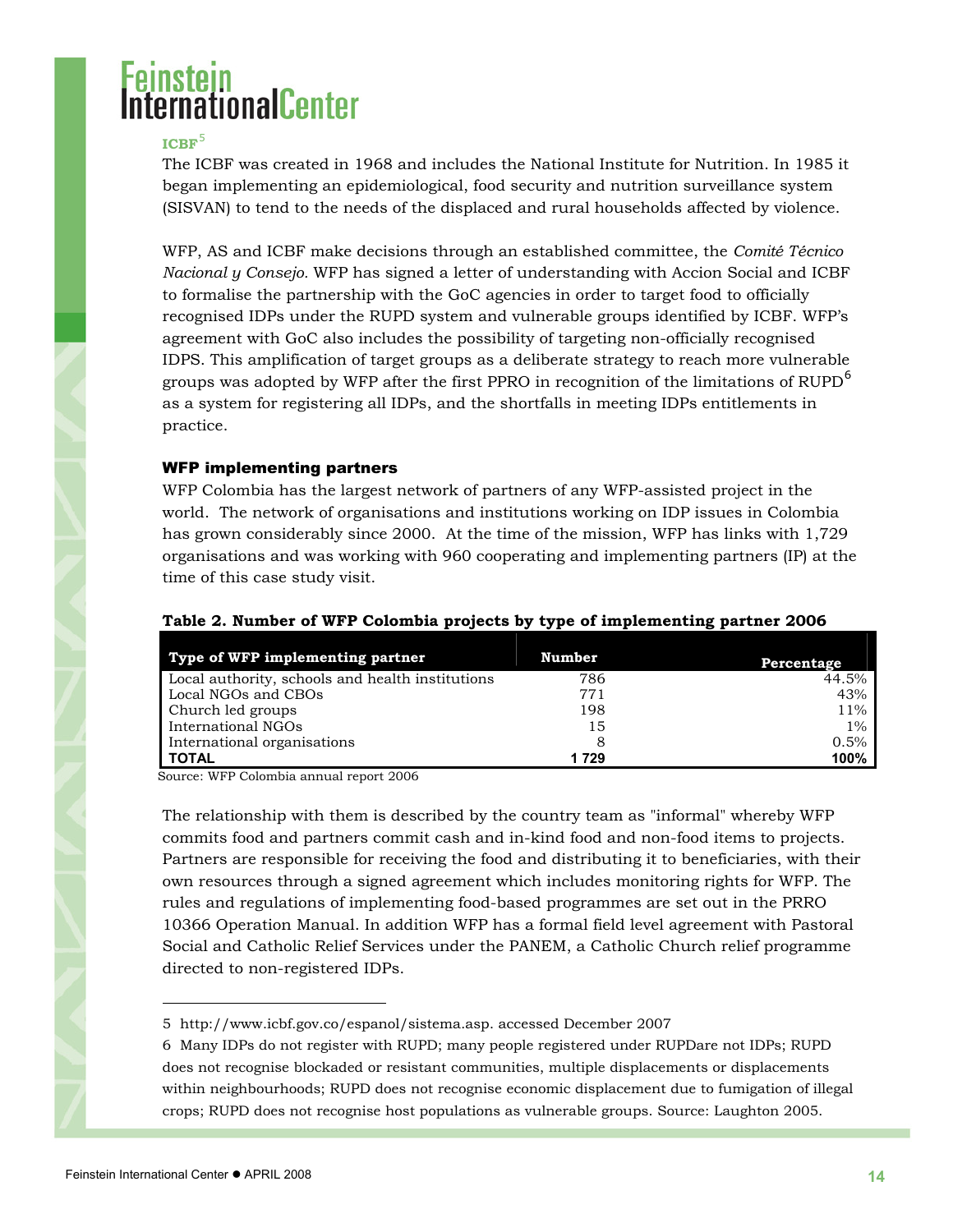# <span id="page-14-0"></span>rnationalCenter

The overwhelming number of partnerships is central to WFP´s targeting and distribution strategy as they are chosen for their geographical location and access to potential beneficiaries. The allocation of partners varies with the food assistance modality as the two examples below show.

Throughout 2007 the **relief component** of the PRRO was delivered as follows

- 49% Government institution
- $\bullet$  21% CBOs
- 17% Church based organisation
- 6% National NGO
- 4% International NGO
- 2% Health institution

#### Throughout 2007 **the FFW component** of the PRRO was delivered as follows

- 34% Government institution
- $\bullet$  33% CBOs
- 11% Church based organisation
- 9% National NGO
- 9% International NGO
- 2% Health institution

#### Targeting food assistance in Colombia: some important issues

Successful targeting involves ensuring that the required assistance gets to the people who need it, at the time needed, in the quantity needed. From a humanitarian point of view, the main concern is about exclusion or under-coverage errors; and from the point of view of resource efficiency and not undermining local markets, inclusion or leakage errors are the biggest concern (Barrett and Maxwell 2005). Several issues related to targeting in general provide a backdrop for a better understanding of the Colombia specific research findings.

These include:

- **1.**Political vulnerability of marginalised groups,
- **2.**Diversion and redistribution of food assistance,
- **3.**Protection and dignity,
- **4.**Time-bound targeting criteria, and
- **5.**The objectives of the food assistance

#### Marginalised groups

While displacement is at the root of much of the loss of livelihood and dignity in Colombia, socio-economic inequalities also exist and there is a great disparity between the rich and poor. The two most marginalized groups are the indigenous and the afro-Colombian population. Currently, ethnic minorities are protected by specific laws, which in theory grant them rights to land and respect for their ethnic identity. Their human development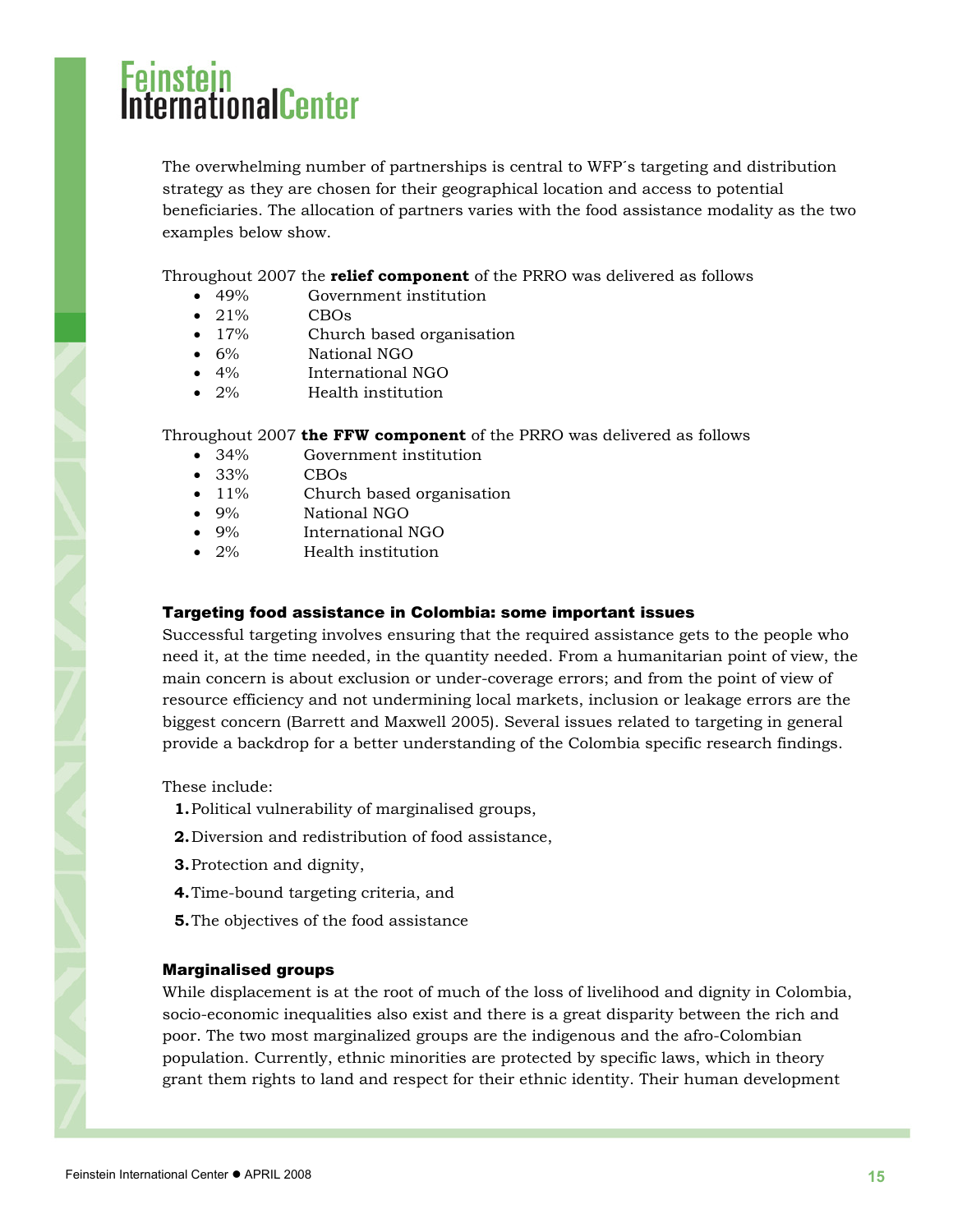# **Experiment Center**

index is 0.66, the lowest in Colombia. Although ethnic minority groups constitute only 10% of the total population, they make up 19% of the total displaced population.

There are over 80 *indigenous* groups in Colombia, and an estimated total of 800,000 people living in very diverse eco-systems. Indigenous communities are protected by laws, established in 1890, to grant rights to pre-Hispanic cultures; laws enshrined in the 1991 National Constitution; and decrees. The indigenous *cabildos* are officially acknowledged as the communities' General Assemblies, while *resguardos* (official reserves) are the property of organised indigenous communities. This land however has not been spared by the armed actors.

The *Afro-Colombian communities* are protected by Law 70. It gives them ownership of territories where local committees are established, as an organisational form also recognised in law. The afro-Colombian population is concentrated along rainforest river communities along the pacific coastland and border with Panama where much of the violence has taken place. They have a history of a strong process of return after being displaced through organised peace communities which declared themselves to be outside the conflict. More recently the conflict has moved to the mountain border areas with Ecuador affecting different population groups as guerrilla and paramilitary confrontations continue to gain access to trade routes and natural resources.

WFP programme design acknowledges the marginalized groups and addresses their specific needs through positive discrimination when it comes to beneficiary selection, as they have limited access to government support systems. The PRRO was formulated to assist one of the most marginalized groups in the country: IDPs. Within that group WFP Colombia assists traditionally vulnerable and isolated groups, such as Indigenous and afro-Colombian communities, women, children, extremely vulnerable host communities and rural communities at risk of displacement. WFP programming includes a Colombia specific gender policy providing the general framework for the protection of beneficiaries. WFP programmes consider the marginalised groups that are listed in Table 3.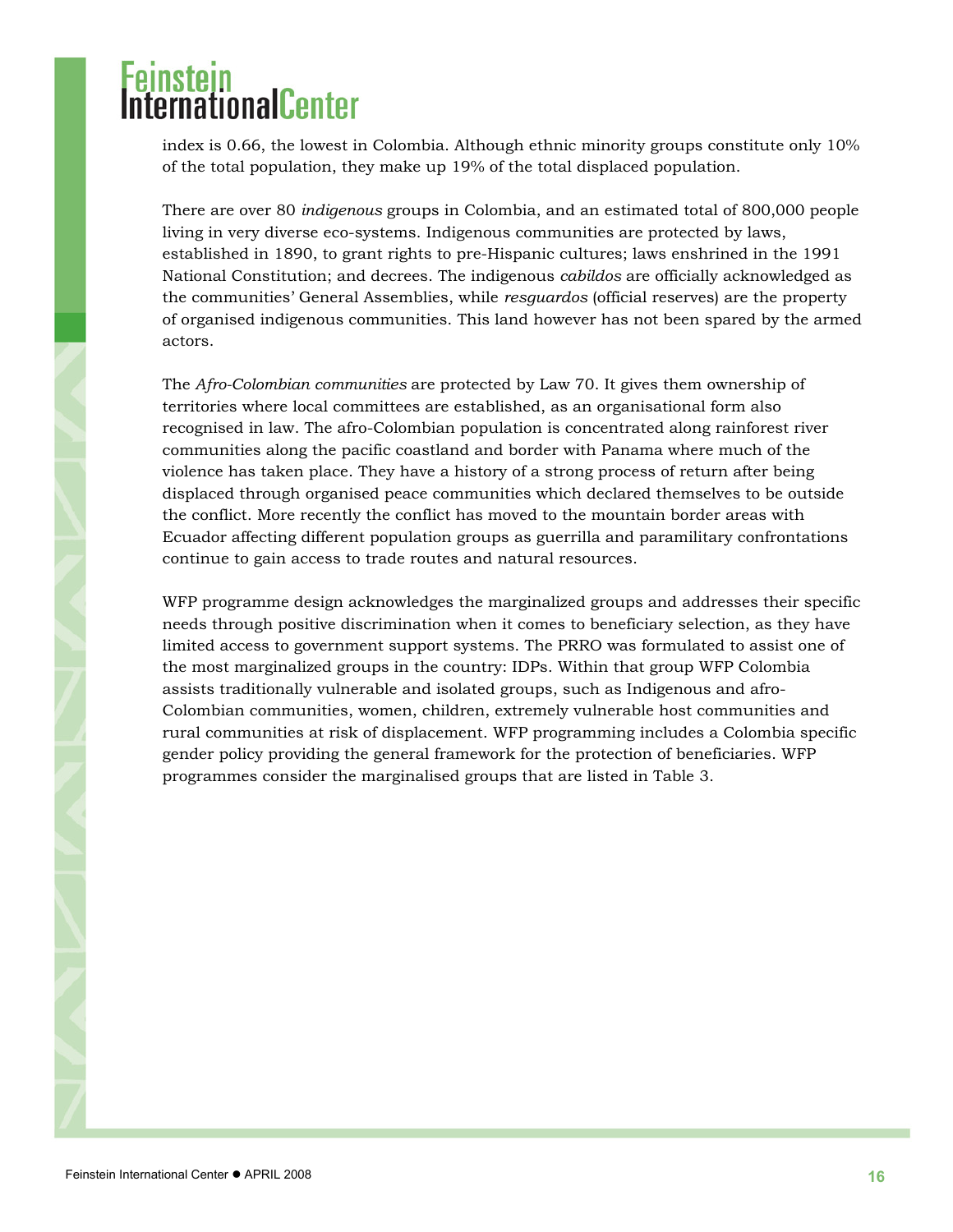# <span id="page-16-0"></span>nationalCenter

### **Table 3. WFP PRRO current target groups based on criteria related to marginalisation**

| WFP PRRO target groups                 | <b>Observations</b>                                                                                                                                                                                                                                                                      |
|----------------------------------------|------------------------------------------------------------------------------------------------------------------------------------------------------------------------------------------------------------------------------------------------------------------------------------------|
| <b>Ethnic minorities</b>               | Afro-Colombians and Indigenous communities                                                                                                                                                                                                                                               |
| Women                                  | 73% of the total IDP population is women and children                                                                                                                                                                                                                                    |
| Urban and rural areas                  | The rural-urban displacement has led to concentrations of IDPs in<br>Colombia's main cities                                                                                                                                                                                              |
| <b>Communities hosting IDPs</b>        | These are identified through the implementing partners. Many host<br>communities, in particular in rural areas and small municipal capitals,<br>are already living at little more than subsistence level and are ill<br>equipped to cope with an influx of IDPs.                         |
| <b>Blockaded communities</b>           | Those whose movement is restricted by armed actors, sometimes used<br>as human shields between two groups<br>UNHCR estimated 200 communities are in this situation                                                                                                                       |
| <b>Resistant communities</b>           | Those who decide to organise themselves and keep armed forces out of<br>their territory                                                                                                                                                                                                  |
| Communities displaced by<br>fumigation | Illicit crops, mostly coca, are grown in 26 of Colombia's 32<br>departments. If farmers or waged labourers (some small farmers are<br>forced to grow coca by the armed groups) report fumigation as being<br>the cause of displacement, they are excluded from government<br>assistance. |

This refinement of these target groups has been the result of successive PRROs, allowing for inclusion of more categories of beneficiary than those identified through government institution criteria.

### Diversion and redistribution of food aid

Successful targeting does not stop at the identification or beneficiaries and delivery of food assistance; it also needs to ensure that the food is used by those it is intended for (Taylor 2004). The sharing of food assistance as a standard practice has both cultural aspects related to solidarity as well as more cohersion related aspects. This is why monitoring systems need to capture the reasons for the redistribution, to differentiate inaccurate targeting from corrupt leadership (Mathys 2004).

During the field interviews, no examples of food diversion were mentioned. One community visited even had all food coming in and out controlled by military checkpoints. Those interviewed claimed that they were under no pressure to pay any taxes for the food assistance they had received. This may be due to the relatively small ration size and short length of the programmes, and because some of it is distributed in cooked form. However, it is likely this phenomena of taxation is under reported as it is common practice in Colombia and known locally as the *vaccination jab.*

On the other hand, the redistribution of food was seen to be common practice during the field work by beneficiaries and non-beneficiaries. This is also captured in WFP post distribution monitoring forms. A distinction must be made between redistribution by targeted beneficiaries, and that carried out by community leaders. When probed as to why beneficiaries shared the little food they received, the most common response was that their neighbours were in the same situation as they were and therefore there was little difference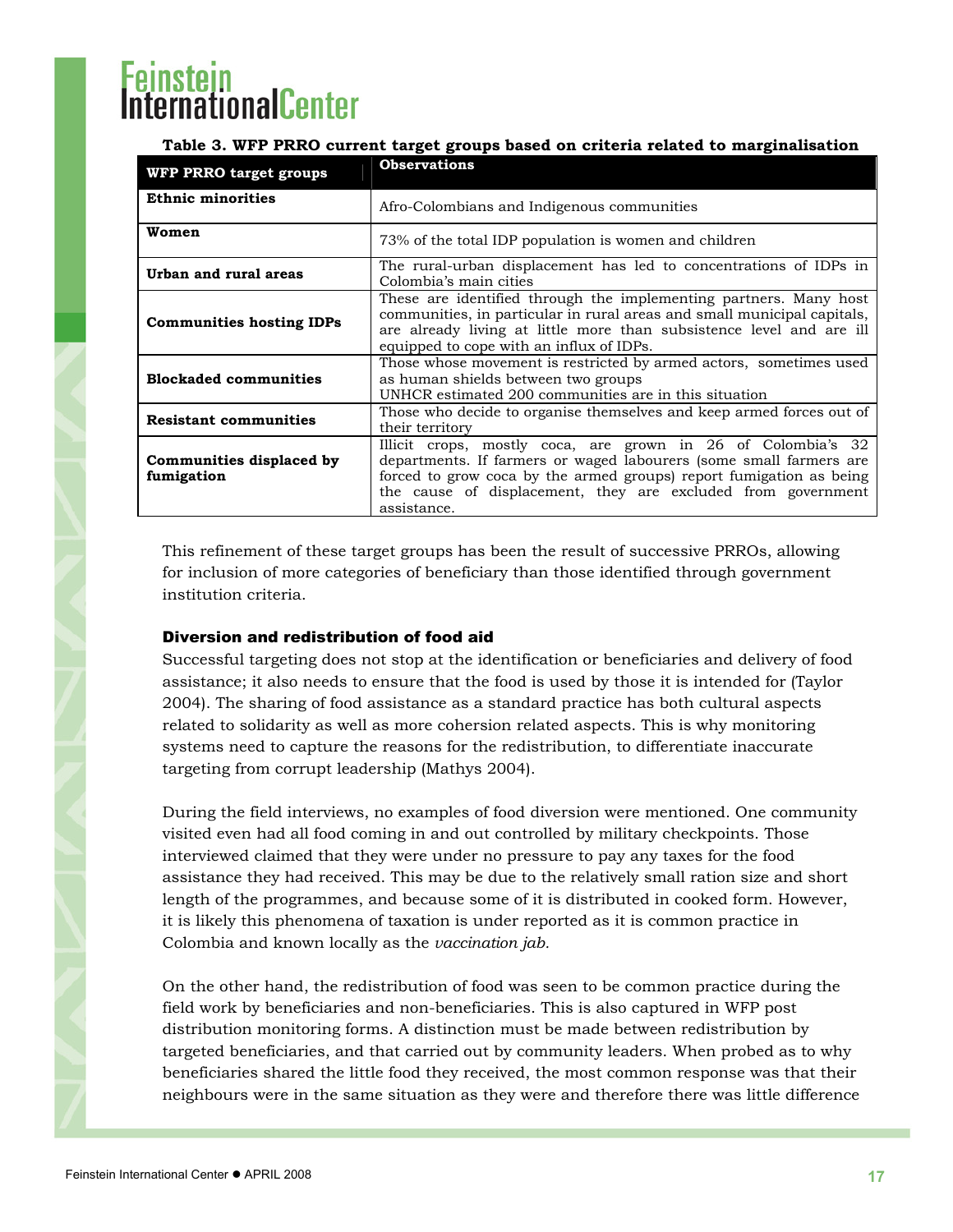<span id="page-17-0"></span>between them. Women attending nutritional risk programmes also believed this, even though they were fully aware that they had been selected to be part of the nutritional risk programme because their children met objective nutritional entry criteria.

Forms of redistribution in the Colombia case study endorsed by community leaders included giving out smaller rations to official beneficiaries so as to be able to give to more people. Communities who brought this up stressed that whereas they saw the redistribution as fair, they did not see the process that took place as fair, because they were not consulted prior to the decision being made. This type of behaviour was more divisive in some communities than in others and therefore relates directly to community based mechanisms of power and control. The point of interest of this redistribution for this study, is to what extent it is the result of community based processes, identified and endorsed by ordinary community members and to what extent is it imposed by community leaders.

#### Protection and dignity

During the field work, discussions around dignity and food assistance were consistently broadened out by those interviewed to include more general rights related issues. The notion of having had their rights violated by forced displacement is strong in Colombia, and closely linked to the demeaning nature of having to rely on assistance. In addition, some of those interviewed described that receiving assistance was potentially dangerous when it involved attending official GoC selected sites, as it exposed IDPs making them visible to anyone wanting to take reprisals. WFP implementing partners are well aware of this and some acknowledged supporting specific individuals at the time of interview because they had received threats, and were able to do this in a confidential way that minimised the risk of exposing the family. At the same time. a contradictory position was seen among some beneficiaries interviewed, who were thankful for WFP food assistance, but who longed for access to the full set of rights they knew they were entitled to under the law so that they could stop living on handouts.

The study did not interview people who chose not to look for assistance, so nothing can be said of the hundreds of thousands who are too scared or distrustful to get involved in assistance programmes. The nature of the *gota a gota* displacement in Colombia foments anonymity and mistrust. Alongside this background in which humanitarian agencies operate in Colombia, there is also a current that criticises the government´s handout approach to dealing with the effects of the conflict. This stigma associated with receiving aid is therefore further exacerbated. This means that although there is a legal framework for the protection and assistance of those affected by the conflict, it has many shortcomings in its practical application due to the various layers of mistrust involved. Food assistance is delivered through such a wide range of implementing actors in Colombia (table 2) that varying levels of trust are involved between the various actors.

Some interviewees felt they were lucky to be receiving food assistance as they realised most of their other rights that they were entitled to were not being met. This element of luck may be indicative of the lack of control over their lives felt by many IDPs. Even beneficiaries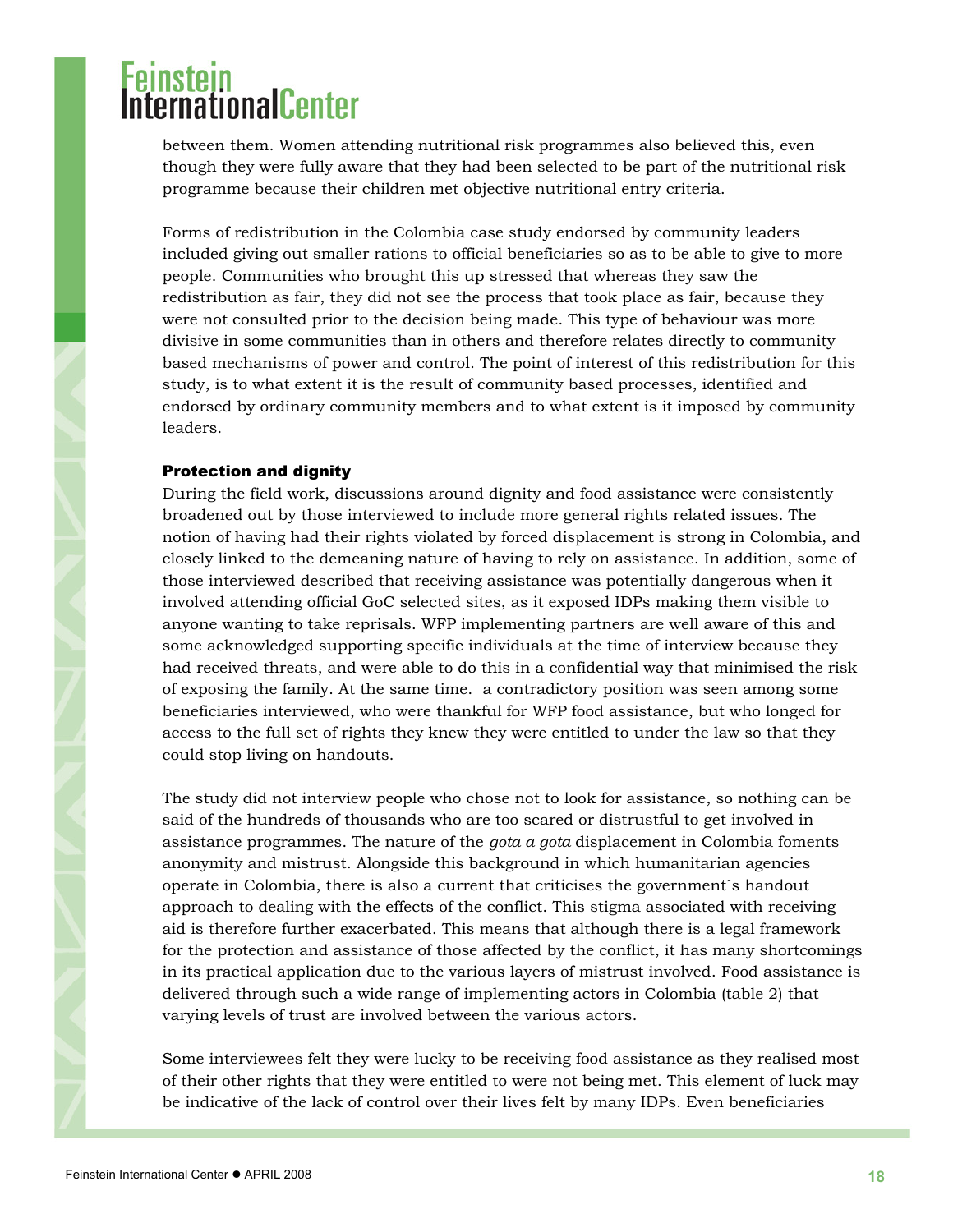# <span id="page-18-0"></span>**Example 10**<br>CernationalCenter

belonging to strong women led groups who had made clear inroads towards meeting some of the needs of the group, wondered if it was not just luck that singled them out to receive food assistance. Sometimes this luck was associated with religious beliefs. The researchers visit to listen to the communities point of view was often cited as proof of solidarity and a sign that they had not been forgotten in an environment where receiving food assistance is a reminder of having been wronged in the first place.

#### Time-bound targeting criteria

Emergency funding is often directed to people suffering from the consequences of new events and is intended to have quick life saving impact. In the context of complex emergencies, the chronic nature of the conflict is the backdrop which constantly created new IDPs. Colombia is no exception, however, it is worth highlighting that the *gota a gota*  type of displacement, fear of reprisal and inefficiency of the official IDP registration system means newly affected IDPs are often identified months after their original displacement. WFP works with an 18 month since displacement cut-off in its PRRO as a time-bound eligibility criteria.

WFP staff and beneficiaries alike have identified this as a limiting factor for beneficiary inclusion as the time lag from displacement to identification of beneficiary can often take even longer than 18 months. Since WFP assistance is not directed as first relief response, but rather towards transition between being displaced and becoming self-sufficient, in line with the IDP rights outlined by the GoC, the 18 month cut off may be an administrative criteria that excludes individuals at a time when they belong to a community that has taken time to establish itself and organise its quest for rights and assistance. In practice, WFP staff exerts some flexibility with the displacement time cut off, but this appears to be for practical reasons rather than as part of the programme design, since often donor funds have to be specifically directed to new IDPs for relief. The 18 month cut off for eligibility of WFP relief assistance appears to be particular to Colombia, and is a reflection of the complex system of anonymous and fear laden displacement that often means individuals are not able to ask for help until they have found some place to live or community/relative to be hosted by.

### Objectives of food assistance

In Colombia, food assistance has a livelihood and dignity focus rather than concrete food security objective. This became very apparent in interviews where individuals focused on a rights-based discourse when referring to food assistance, rather than a needs baseddiscourse. The food is appreciated as much for its physical qualities as for representing proof that they had not been forgotten by everybody, in view of the limited capacity for the duty bearers to meet demand. It is important to keep this in mind when looking at WFP assistance modalities, that relief assistance is very short (90-180 days) compared with other countries suffering from protracted conflict situations and is intended to help tide IDPs over from a relief to rehabilitation phase over a period of months and sometimes years.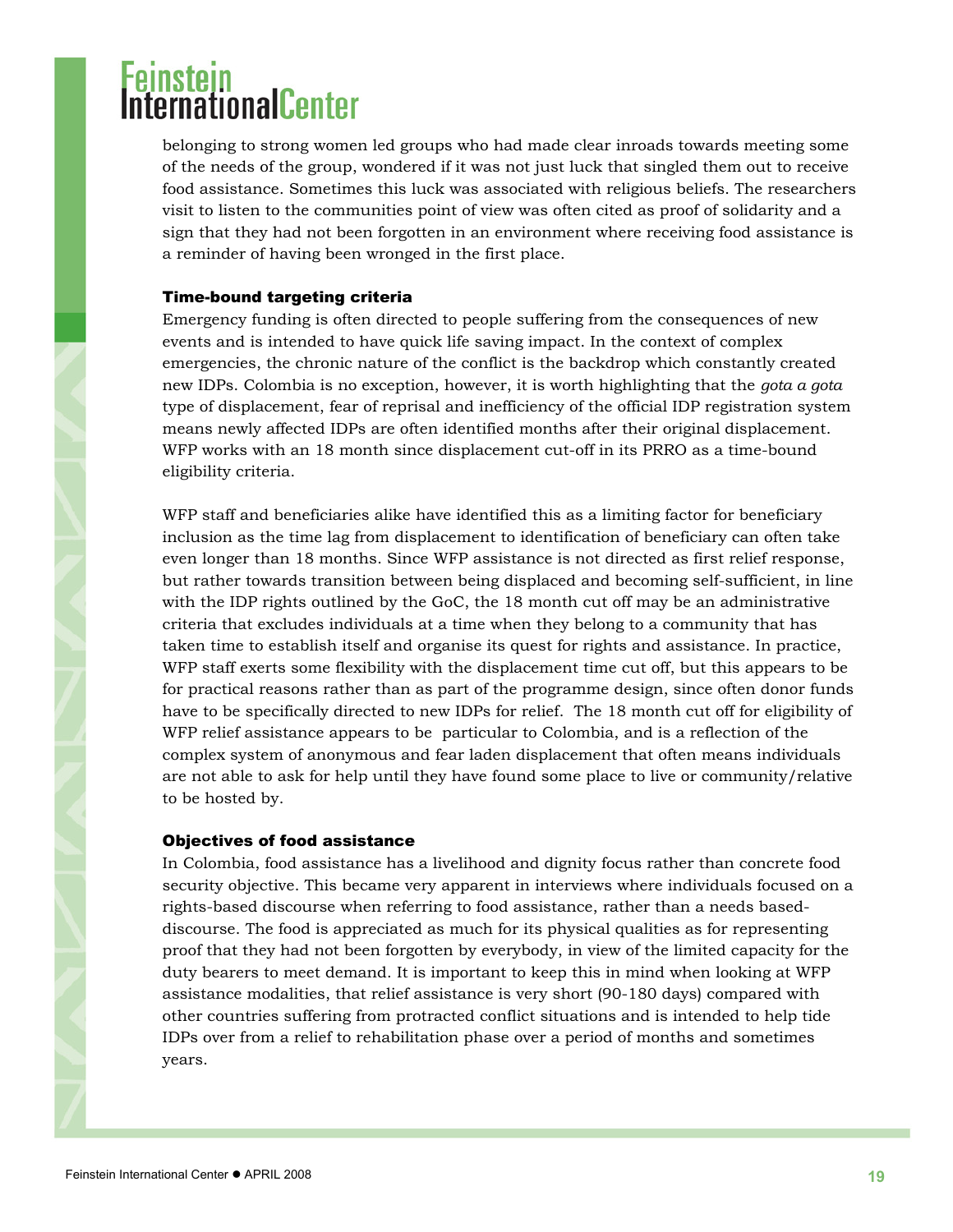#### <span id="page-19-0"></span>**Conclusions**

Several points can be highlighted from this discussion. WFP Colombia aims to *protect and stabilise livelihoods* of IDPs and enhance their resilience to shocks, by means of relief and recovery strategies designed to be complementary. WFP operates under formal agreements with two GoC institutions and the most extensive network of implementing partners of any WFP operation in the world. Food assistance is delivered for between 80 to 240 days under seven different modality options. Displacement is constant in Colombia and although the law provides for the rights of IDPs, the systems in place are inadequate to meet demands. There is much controversy over official numbers of IDPs. Channelling food assistance within this environment in a timely manner is challenging due to not only logistical and resource issues, but because it is linked to the political vulnerability of marginalised groups, diversion and redistribution of food assistance, protection and dignity issues, timebound targeting criteria, and the objectives of the food assistance. This section has identified the background context in which community based targeting mechanisms operate as will be seen in the next section.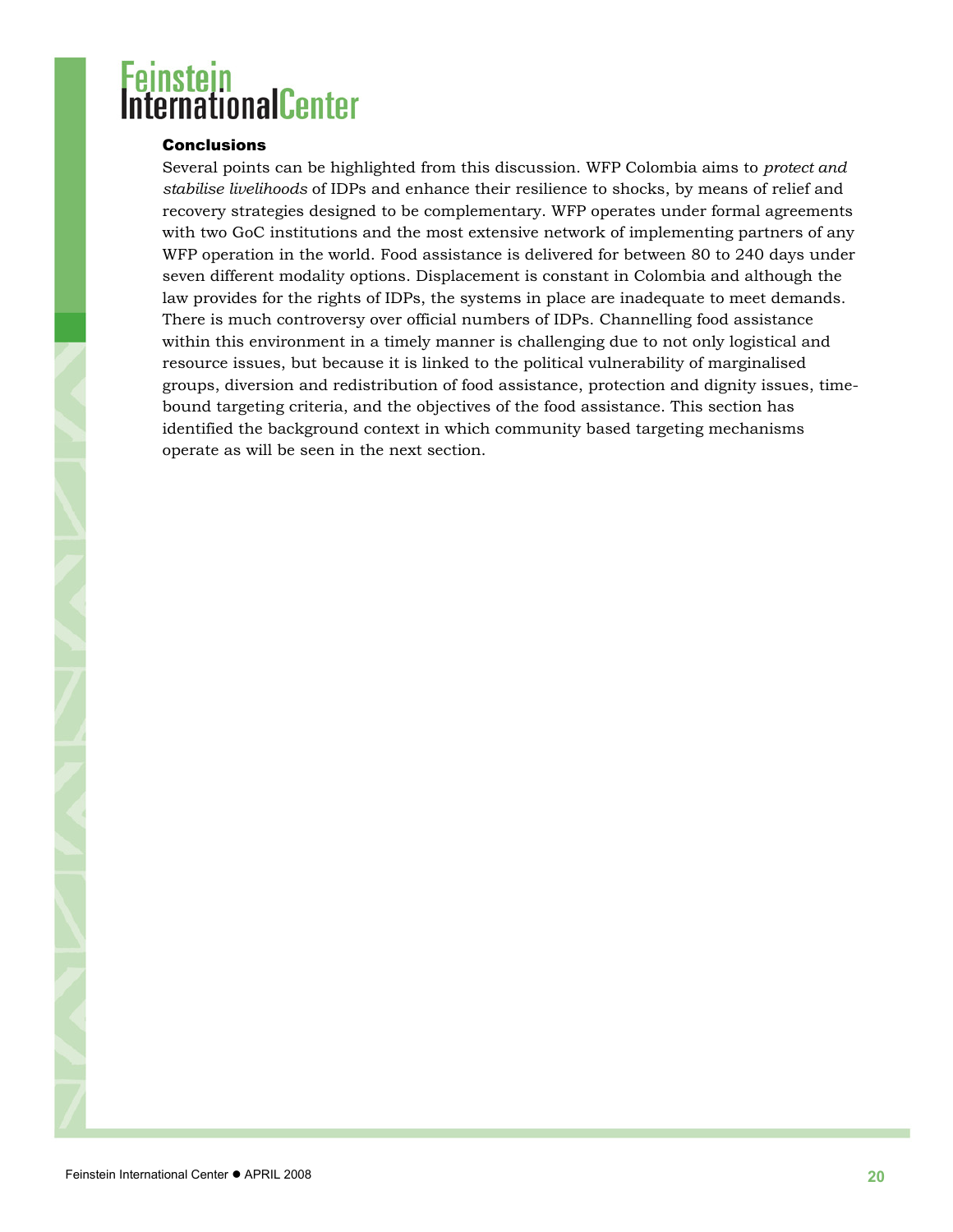# <span id="page-20-0"></span><mark>einstein</mark><br>1ternationalCenter

### Section II. Operational aspects of targeting

### Needs assessment and programme design

The design of PRRO 10366 is based on a sophisticated understanding of the causes and consequences of the conflict based on extensive secondary information sources and close communication with organisations working on the ground. WFP commissioned studies on the socio-economic conditions of vulnerable groups for a better assessment of needs include:

**1.**Socio-economic and nutritional status of IDPs through two sample surveys

**2.**2003 WFP/Econometria study on Food Security among IDPs

**3.**2004 WFP/ICRC rapid needs assessment in 6 departments

**4.**2005 WFP/PAHO nutrition survey

**5.**SIMVA - A system for collecting food security data on a regular basis by tracking the same household over time<sup>[7](#page-20-1)</sup> - covers 20% of WFP operations

**6.**Baseline study of Emergency, FFW and FFT modalities

**7.**2007 ICRC/WFP study of IDP and resident population food security and health status in 8 major cities in Colombia

The 2003 survey showed that 50% of the IDP population was less than 15 years old, IDP households purchased 80% of their food while their average income was 61% of the minimum wage. This classified 70% of households as deficient in two or more unmet basic needs, compared with 10% in the poorest quintile of the population. This led to the development of PRROs that included both a relief and recovery component. No EMOPS exist.

The allocation of resources for relief/recovery distributions in Colombia is variable, changing every year to meet identified needs. This has meant an increasing allocation for relief component from 23% to 47% in the last three years: (2005:23%/77%; 2006:40%/60%; 2007:47%/53%). This flexibility to respond to newly identified needs within the PRRO in Colombia is very different to most other countries where WFP operates, where specific WFP led needs assessments involving primary data collection are often the only tool available for an understanding of the situation.

The recent WFP PRRO 2007 evaluation concluded that relief operations continue to be relevant to address IDP needs, and that school feeding is a suitable follow on from relief. It also suggested pre-school feeding can have nutritional, and not only educational objectives,

l

<span id="page-20-1"></span><sup>7</sup> The SIMVA is a co-designed vulnerability monitoring system which can serve both as a baseline and a monitoring tool. It has had limited use due to complexity and high cost, as well as to some debate as to whether it is a baseline, a monitoring tool or a surveillance instrument to assess IDP and other vulnerable groups food insecurity.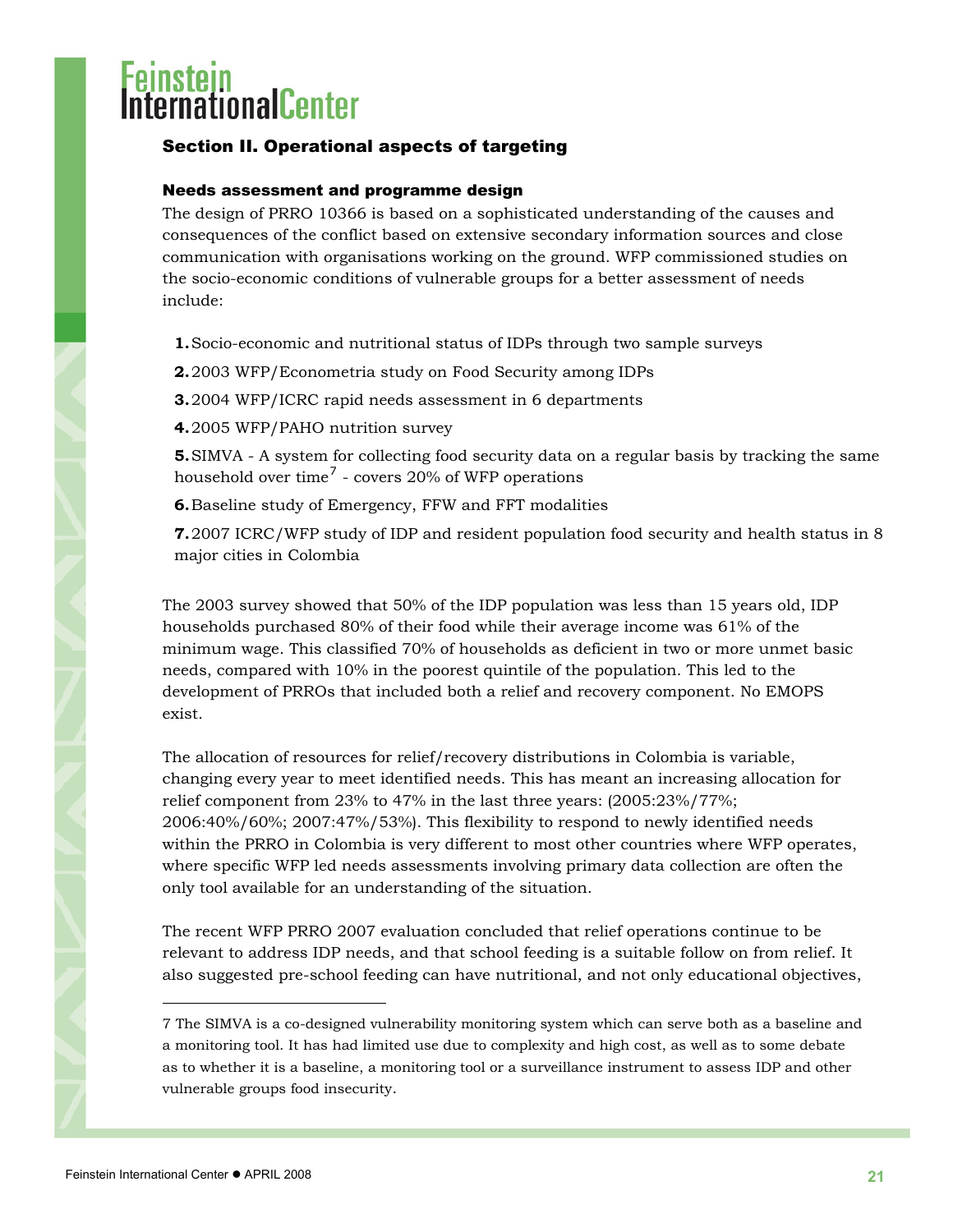# <span id="page-21-0"></span>rnationalCenter

and that vulnerable group feeding is the best method for assisting at risk groups and be able to target specifically. Finally Food for work and food for training were seen as appropriate ways of meeting IDP evolving needs in a wide variety of livelihood recovery activities. WFP Colombia is revising its targeting strategy according to the above conclusions at the time of writing.

### Stakeholder analysis

There are a number of different stakeholders, who are either directly involved in targeting, who influence targeting and who are influenced by targeting practices. These are summarized in table 4 below after discussions with WFP Colombia staff. It was concluded that WFP targeting is mostly influenced by WFP GoC partners along with its IPs.

| Directly involved in<br>targeting                                                                                                                                                                                                                                                         | <b>Influence targeting</b>                                                                                                                                                                                                                                                                                          | <b>Influenced by targeting</b>                                                                                                                                                                                                                                                    |
|-------------------------------------------------------------------------------------------------------------------------------------------------------------------------------------------------------------------------------------------------------------------------------------------|---------------------------------------------------------------------------------------------------------------------------------------------------------------------------------------------------------------------------------------------------------------------------------------------------------------------|-----------------------------------------------------------------------------------------------------------------------------------------------------------------------------------------------------------------------------------------------------------------------------------|
| <b>WFP</b><br>Accion Social<br><b>ICBF</b><br>Implementing partners<br>government<br>institutions<br>church based<br>CBOs<br><b>INGOs</b><br>education and health<br>authorities<br><b>IDP</b> committees<br>Community leaders<br>Colombian Red Cross<br>Recipients (through)<br>sharing) | Political actors (legal<br>and illegal)<br>Donors (ECHO, USAID)<br><b>ICRC</b><br>$INGOs$ (26 of them)<br>GoC early warning<br>system (SAT)<br><b>IDP</b> committees<br>Individuals<br>Other agencies:<br>- UNHCR<br>- Noraid<br><b>Specifically DO NOT</b><br>influence targeting<br>Local press $\&$<br>academics | Local authorities<br>Food aid relief committees<br>Recipients<br>- organised women's<br>groups<br>- indigenous groups<br>Non-recipients<br>marginalized groups such<br>as the youth, teenage<br>pregnant girls, recruits,<br>the disabled<br>- spontaneous IDPs not<br>identified |

#### **Table 4. Analysis of stakeholders influencing status on targeting practices in Colombia**

### Targeting strategy

The main approaches to targeting include a variety of methods rather than a single technique[8](#page-21-1). The most commonly accepted targeting approaches include:

**Geographic targeting** refers to the "identification of specific administrative units, economic areas or livelihood zones that have a high concentration of food-insecure women, men and children" (WFP 2006). Most reviews have concluded that geographical targeting is the most feasible and appropriate form of targeting in emergencies (Taylor 2004).

l

<span id="page-21-1"></span><sup>8</sup> Forthcoming complimentary FIC research study document by Maxwell et al (2006) Targeting in complex emergencies. Literature Review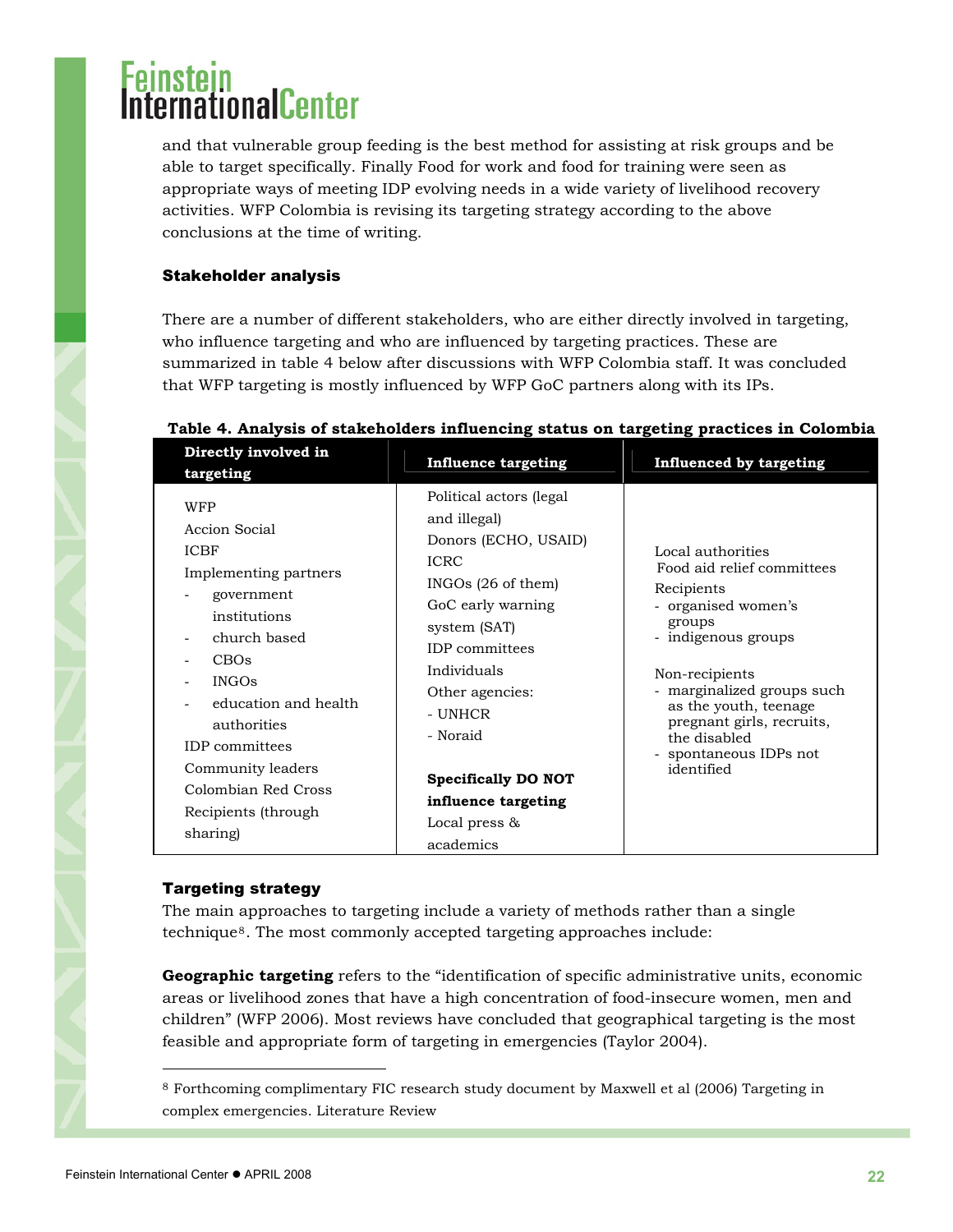# <span id="page-22-0"></span>**proximule**nter

**Administrative/indicator targeting** corresponds to the use of objective measures of need such as physiological status (anthropometric or nutritional status; health status or illness); demographic information (size of household, groups of school children, pregnant and lactating women, female-headed households, the elderly or the disabled); socioeconomic status (household income, size of landholdings, asset ownership); and political vulnerability (displaced people, ethnic minority). These objective measures are usually defined by agencies external to WFP.

**Community-based targeting** refers to community members defining eligibility criteria and applying it in recipient selection based on the recognition that the community itself has the greatest knowledge about the needs. The process can involve formal representatives such as local leaders, or elected Relief Committee. In theory, in community-based targeting, the community is responsible for identifying and selecting recipients (and non-recipients), but in practice the eligibility criteria are usually predetermined by an external implementing agency on the basis of assessments (Mathys 2004).

**Self targeting** is designed so that participants self-select into the programme. The most common of these is through food for work, where self-targeting is achieved by setting wages low enough that only the truly poor or food insecure would participate in the intervention, but high enough to meet basic needs. Another form of self-targeting is the provision of cooked food, or soup kitchens, which often only those truly in need will make use of.

### WFP Colombia Targeting strategy

The targeting strategy in Colombia is clearly described in the PRRO 10366 Operations Manual which serves as project document for WFP´s two government partners as well as for its many implementing partners. WFP's operating environment involves up to 2,000 implementing partners to provide food assistance for almost half a million beneficiaries through seven different food assistance modalities. Some clear sequential steps have been identified here to help interpret the strategy.

#### **First step – Geographical and administrative targeting**

WFP Colombia's targeting strategy begins with four targeting criteria which have been summarised in Figure 1 below as a useful way of distilling the community based participatory aspects later on:

- **1.**Geographical targeting
- **2.**Population related targeting
- **3.**The Partnership with Accion Social and ICBF
- **4.**Institutional targeting through choice of implementing partners

These four criteria are spelled out in the Operations Manual and correspond to *geographical* and *administrative targeting* (Andreuzzi) and are distinct from *communitybased and self-targeting* approaches listed above*.* The first step criteria allow WFP to: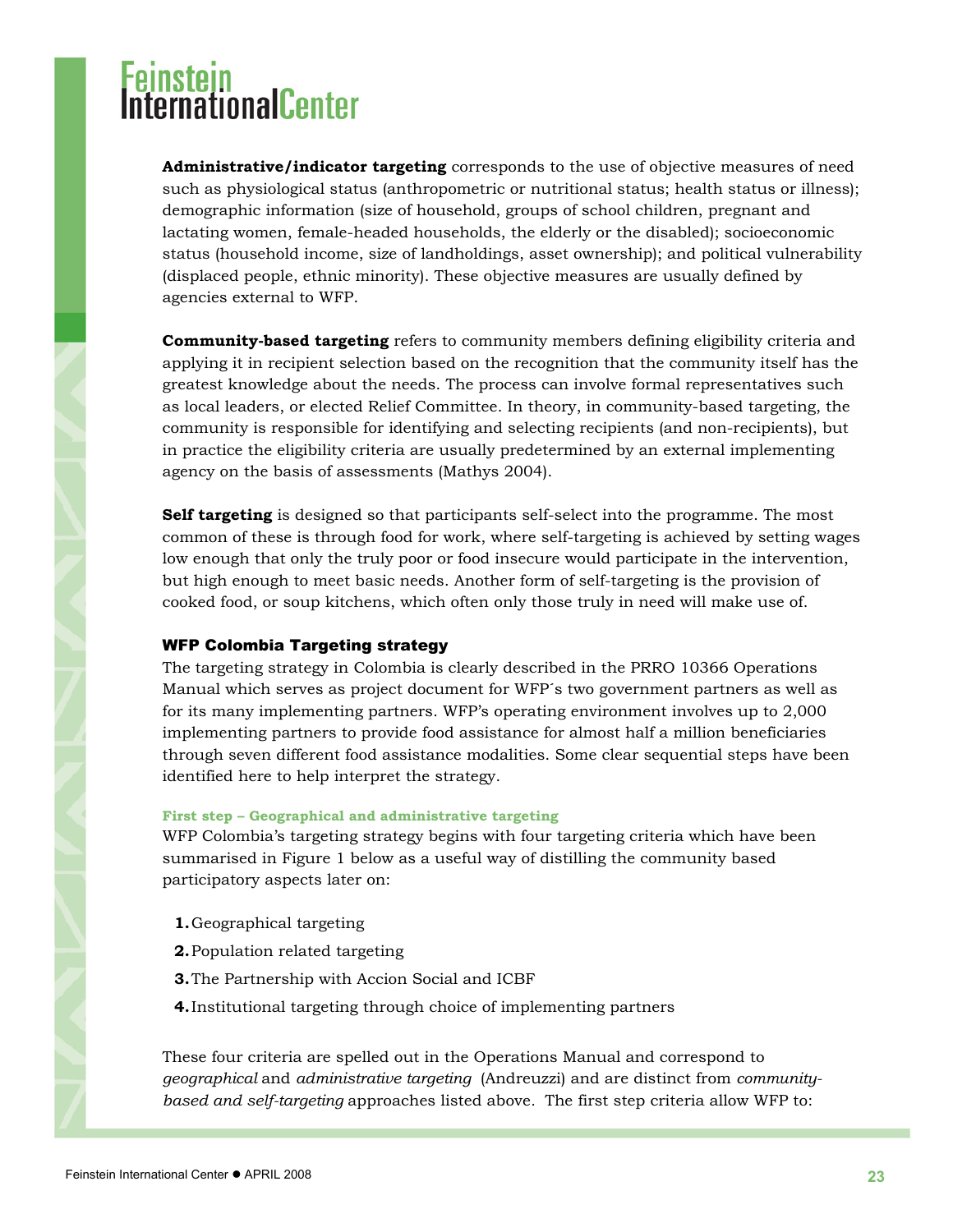# i<mark>nstein</mark><br>ernationalCenter

**1.**Prioritise the administrative departments in Colombia that experience most displacement identified through RUPD and CODHES district level statistics, which registers departments that "expel" as well as those that "host" IDPs. Smaller administrative units are then targeted (*Cabeceras municipales, Corregimientos/Veredas, Barrios/Sectores*).

**2.**Prioritise vulnerable groups already identified (women, children, ethnic groups, age, IDP status, vulnerable groups to food insecurity) including:

- Gender (priority to females, especially in FFT literacy and nutrition programmes)
- Age (priority to 14-19 year old girls, FFT and Nutritional risk)
- Rural displaced to urban (especially women)
- IDPs not registered in RUPD (validated by the RUT or ex-ICRC beneficiaries)
- <18 months since displacement (relief; FFW;FFT link to government initiatives)
- Food insecure (FFW for those with food deficit, no food aid, no stable source of income, returnees under principle 28, not benefiting from similar assistance elsewhere)

**3.**Target through government institutions with a remit to assist those with food needs and encourage the promotion of the participation of the implementing partners and participating in capacity building of these and of the community.

**4.**Identify implementing partners who work in these geographical areas and can reach the identified vulnerable groups. Partners are tasked with the individual identification of beneficiaries according to the targeting tools above. WFP therefore chooses partners who show capacity to involve community in project identification, design and implementation, have proven experience of working with the displaced and vulnerable; are credible and be recognised by the community.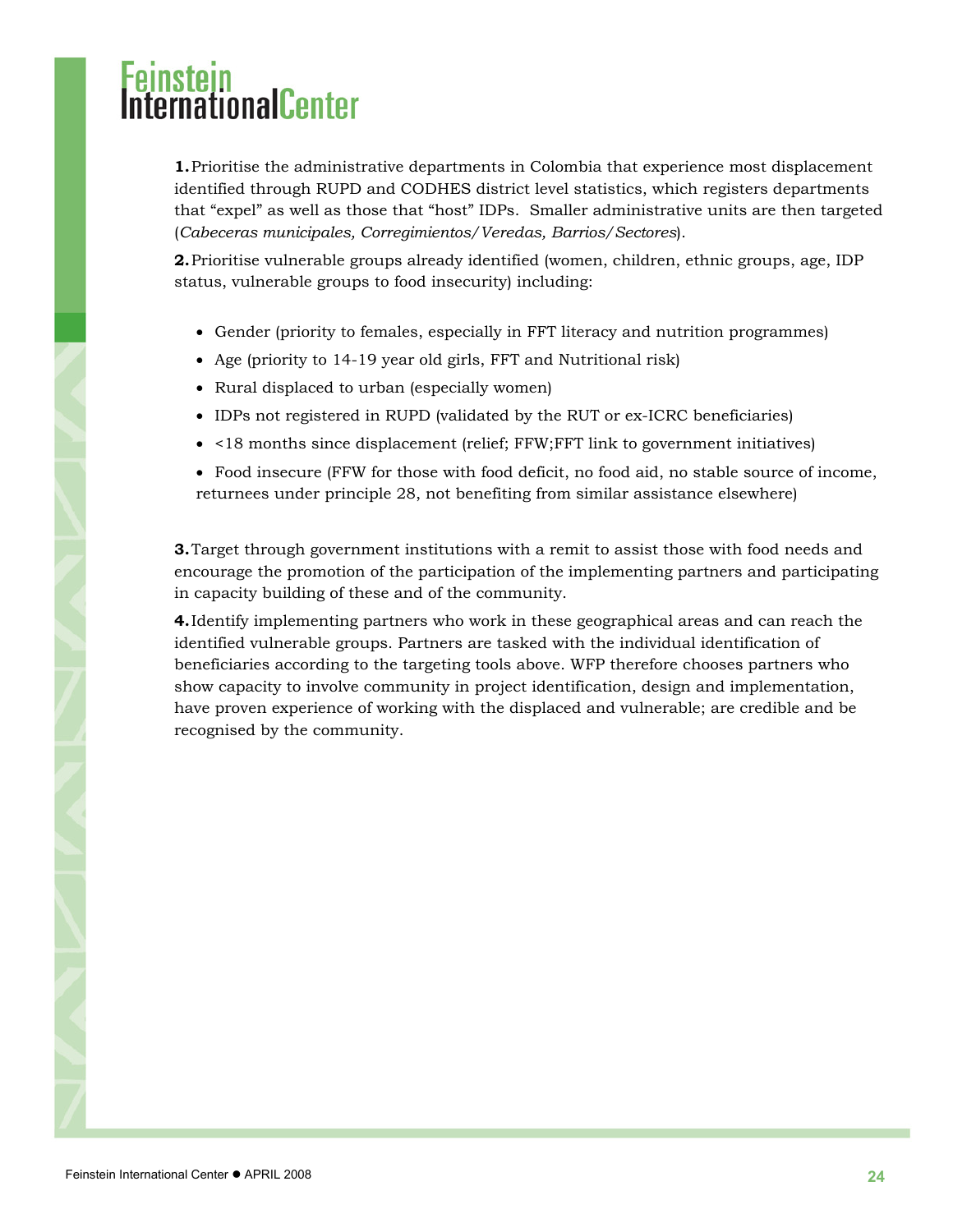### **Figure 1. WFP Colombia Targeting strategy[9](#page-24-0)**

### **First step**: **geographical and administrative targeting**

| Target population:<br>IDPs with high food vulnerability and risk due to conflict |                                                                                                                                                                                                                                                                                                        |  |  |  |
|----------------------------------------------------------------------------------|--------------------------------------------------------------------------------------------------------------------------------------------------------------------------------------------------------------------------------------------------------------------------------------------------------|--|--|--|
|                                                                                  |                                                                                                                                                                                                                                                                                                        |  |  |  |
|                                                                                  | <b>INSTITUTIONAL</b>                                                                                                                                                                                                                                                                                   |  |  |  |
| Ethnically vulnerable groups                                                     | Institutions with capacity/<br>CBO <sub>s</sub>                                                                                                                                                                                                                                                        |  |  |  |
| Age and gender related groups<br>Food deficit related groups<br>HIV/AIDS groups  | Local committees who<br>attend to the needs of<br><b>IDPS</b>                                                                                                                                                                                                                                          |  |  |  |
| Tripardide partnership agreement between WFP, and GoC Accion Social and ICBF     |                                                                                                                                                                                                                                                                                                        |  |  |  |
|                                                                                  |                                                                                                                                                                                                                                                                                                        |  |  |  |
|                                                                                  | POPULATION LEVEL<br>Host areas with high levels of IDPs<br>Areas with high risk of displacement<br>RUPD database of IDPs, and<br>Defensoria del Pueblo displacement Early Warning system (SAT)<br>Identified individuals (pregnant and lactating women, and children)<br>vulnerable to food insecurity |  |  |  |

| Tripardide partnership agreement between WFP, and GoC Accion Social and ICBF |                                                                                                      |  |  |  |
|------------------------------------------------------------------------------|------------------------------------------------------------------------------------------------------|--|--|--|
| Accion Social :                                                              | RUPD database of IDPs, and<br>Defensoria del Pueblo displacement Early Warning system (SAT)          |  |  |  |
| ICBF:                                                                        | Identified individuals (pregnant and lactating women, and children)<br>vulnerable to food insecurity |  |  |  |

l

<span id="page-24-0"></span><sup>9</sup> Based on WFP Colombia PRRO Operations Manual page 17: *Process of formulating and approving project documents.*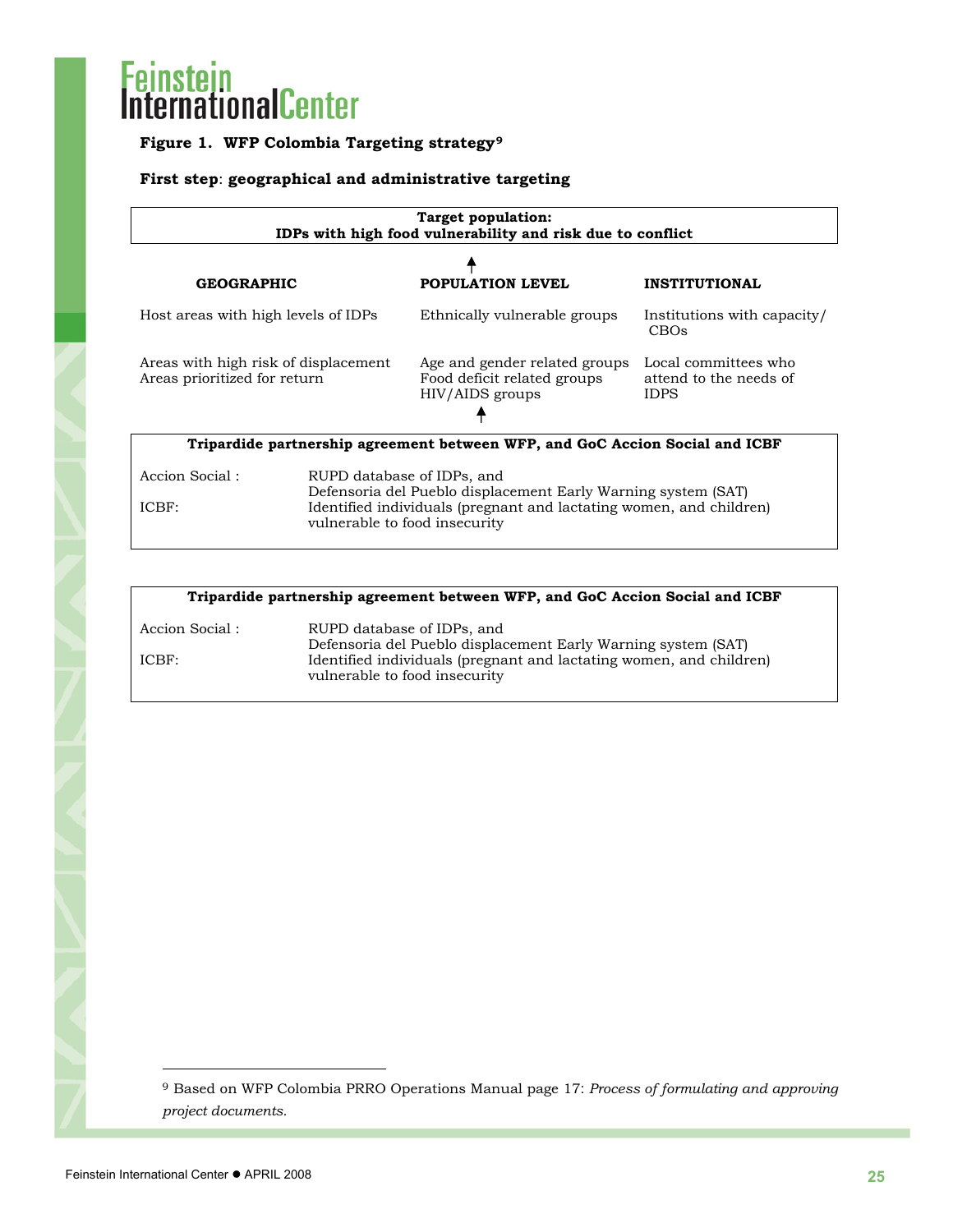# **mationalCenter**

#### *Targeting example - Nutritionally at risk beneficiaries displaced to an urban centre*

IDPs displaced from different locations in Colombia settle in urban peripheries of the capital. Women within the community offer support to newcomers by encouraging them to join their women's group and participate in peer group activities to help them deal with their socio-economic hardships. The neighbourhood is recognised as a host community that IDPs seek refuge in through secondary data. Nutritionally at risk beneficiaries are selected among the 3 to 6 year old population, and their mothers attend the local CBO centre to receive food assistance as well as participate in other activities offered by the CBO.

Geographical targeting identifies where WFP will work, using available displacement figures. The second step identifies children at nutritional risk and targets them for food assistance using institutional criteria related to nutritional status which can be measured using objective indicators.

#### **Second step – food assistance modality targeting**

A second step involves choosing the food assistance modality that is most appropriate to meet the needs of the people identified under step 1. This is illustrated in Figure 2. This step is crucial in the targeting strategy, as the chosen modality corresponds to specific beneficiary profiles, and hence influences who will be selected for food assistance.

#### **Figure 2. WFP Colombia Targeting Strategy**

#### **Second step**: **food assistance modality targeting**

**Target population: IDPs and vulnerable groups with high food vulnerability and risk due to conflict identified through step one above (geographic, population and institutional targeting)** 

- 
- 1. Relief (General food distribution or soup kitchen)
- 2. FFW (Individual and community works)
- 3. FFT (Literacy prioritised over other trainings, but also linked to government schemes)
- 4. School age support to 6-14 year olds
- 5. Pre- school feeding to 3-6 year olds
- 6. Nutritional Risk feeding to children with anthropometric measures (Weight for Height < 2 Z-scores)
- 7. Mother and Child feeding to pregnant, lactating & mothers with children <2 years old

The second step allows the targeting strategy to become operational because the choice of food assistance modality eventually identifies who is included and who is excluded from a programme due to the specified selection criteria linked to that modality. The modality predefines the target group. At first glance it may appear that the relief, FFW and FFT modalities have more scope for community participation in targeting, especially as these food assistance modalities are often associated with the self targeting approach described above. In contrast, the other four modalities are more closely linked to institutional feeding,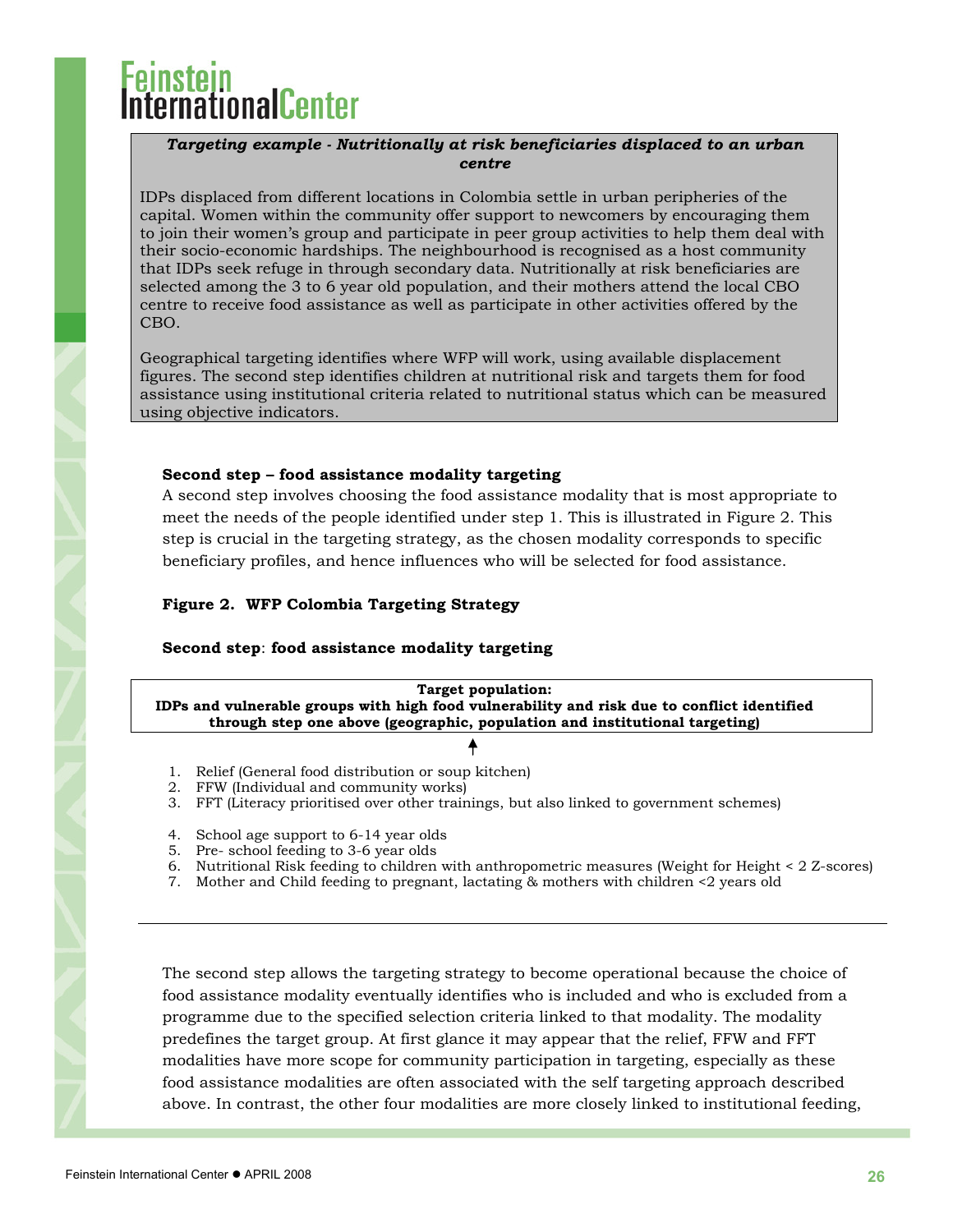and offer less scope for community participation in targeting. However, the field work revealed that FFW and FFT schemes are often linked to other initiatives, where the selection of beneficiaries is not done by WFP, but by a government IDP scheme, and WFP provides food assistance to those admitted into the scheme. This removes the self targeting component, unless it is a CBO run project. The implementing partners are requested to follow the specific entry and exit criteria specified for each modality based on a project specific targeting tool devised by WFP for its partners.

 *"WFP targets the most vulnerable and socially excluded groups, aims to minimise exclusion and inclusion errors. Therefore all implementing partners need to apply the targeting tool before submitting a project request".* (Source: Operations Manual for PRRO 1036)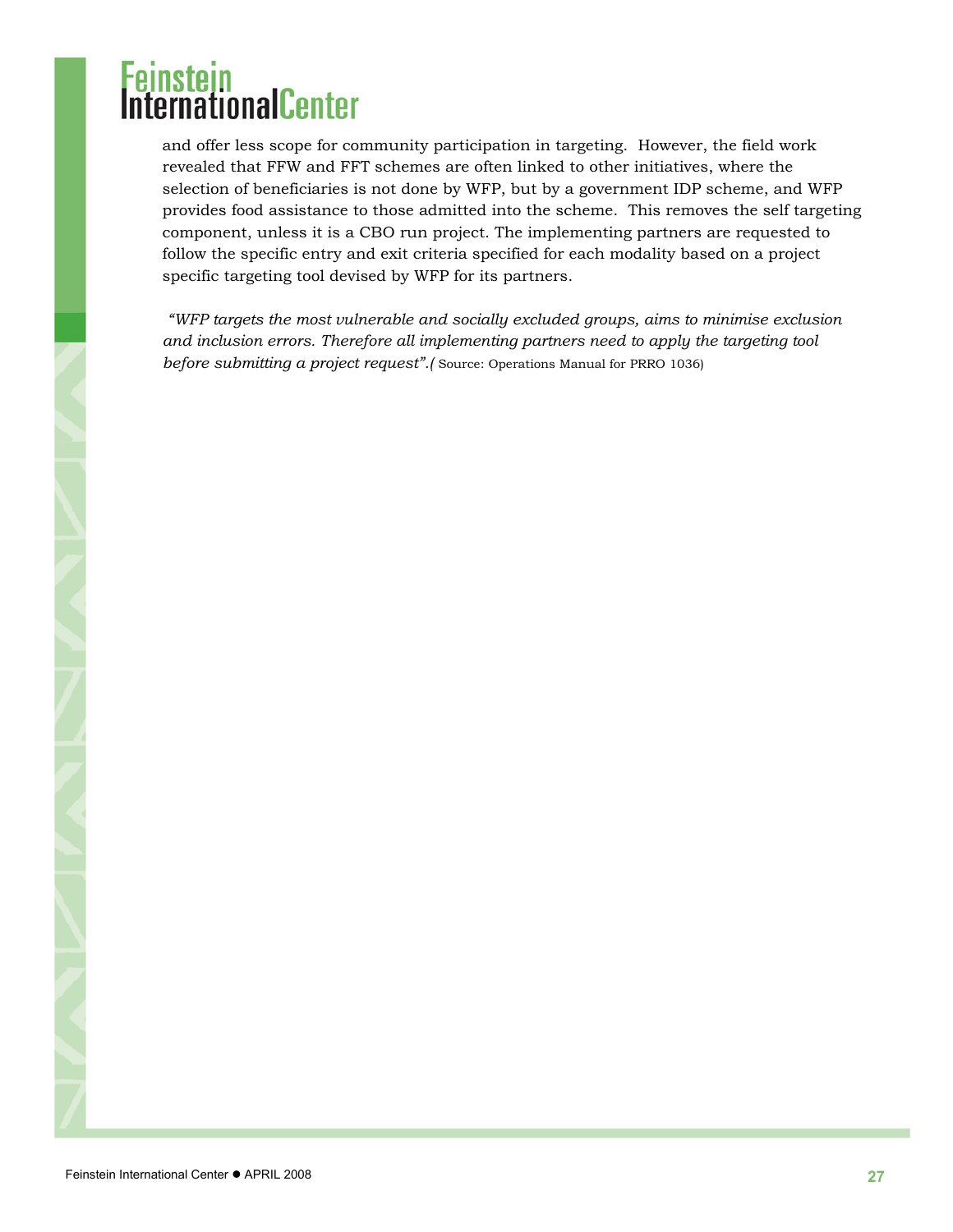# <mark>nstein</mark><br>ernationalCenter

### *Example - A spontaneous returnee community*

This community was displaced by violence in 2002 and moved down from their rural homesteads to urban centres. After more than four years of displacement, the displaced community organised itself to the point they decided to return to their land, without the official support and guarantee of safety and dignity they are entitled to under the IDP principles. In this example, the return process restricts humanitarian organizations, as the return is deemed to be spontaneous and not official, and therefore GoC targeting criteria do not apply. However, the church leaders in the urban centres identify the vulnerable situation of the IDPs who wish to go back to cultivating their homesteads and WFP provides a relief ration to support the return process.

Institutional targeting is the first step, and identifies a community WFP will assist through one of its implementing partner.

The second step involves the community elaborating a list of *spontaneous returnees* who will be eligible for WFP food assistance. Members of the community in *resistance* (those who refused to be displaced originally) cannot be not included in the target beneficiary group according to the targeting tool applied to returnee selection. The community understands WFP food is for those who were displaced and are now returning and acknowledges that although those who *resisted* could also benefit from food assistance, they are conscious of the programming criteria.

The second step is the choice of relief modality for returnee populations.

From the two examples above we can see that first and second steps targeting in Colombia make up a **targeting method** with a set of rules, criteria and other elements of programme design that define beneficiary eligibility as outlined in the PRRO Operations Manual. In addition to this, there is a **targeting mechanism** which amounts to the choice of implementing partners chosen by WFP to identify individuals and deliver the food assistance. It is here where community-based targeting begins to have a role since over one third of WFP operations in Colombia are implemented through CBOs. In this sense, community-based targeting is not a method, but part of a mechanism that places communities in charge of assessing eligibility and or implementing delivery (Conning 2000). CBOs and community members elected onto Relief Committees or equivalent structures are given responsibility for identify potential beneficiaries according to WFP's targeting method, but are not given the responsibility for setting the targeting criteria (section III). The complete devolution of resources and of responsibility for setting targeting criteria rarely lies with the community in both humanitarian and development contexts (Conning 2000).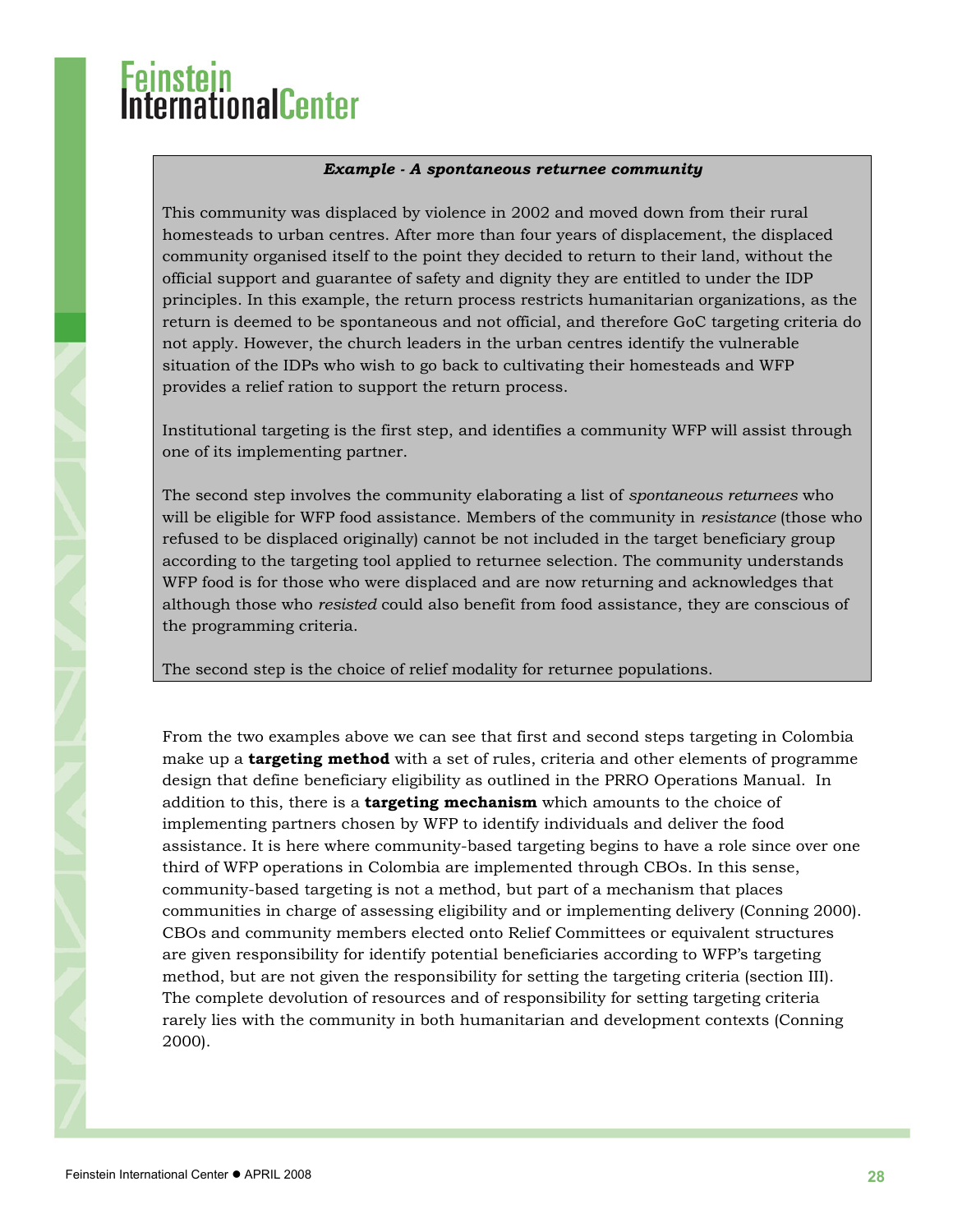### <span id="page-28-0"></span>Operational constraints affecting targeting

#### **1.**Logistical challenges

Colombia´s geography makes it logistically complex and extremely expensive to deliver food round the country. One politician has described Colombia as being more geography than history, and having more territory than state<sup>[10](#page-28-1)</sup>. The extensive network of partners and food assistance modalities poses a further challenge since there are over 1,000 end distribution points the food has to get to. In about 15% of cases, the food has to be transported by river to reach communities, incurring additional fuel costs that need to be covered by the implementing partner, which may be the community itself. Sub-office staff recognises this constraint, and accommodate the needs of those logistically more difficult to reach when possible, in an attempt not to exclude populations more difficult to access. This is helped by the fact many projects are small with 1-2000 beneficiaries. Cost analysis was not part of this study, but it is clear that it can influence targeting when accessing remote communities involves much higher transport costs. WFP circumvents this somewhat through its implementing partners, some of which raise funds for other projects and can therefore reach more dispersed populations.

#### **2.**Flexible modality challenges

WFP support is short term in its design, providing food rations for between 3-6 months for the relief modality, 2.5-5 months for FFW and FFT modalities, or up to one meal a day for between 240-330 days of a year for nutritional risk, maternal and child groups, pre-school and school feeding modalities (table 1). This undoubtedly increases coverage and allows resources to be directed to new emerging groups in need of assistance during the life cycle of the PRRO. WFP sub-office staff identifies new projects roughly every three months (depending on the modality) maintaining a high rotation of beneficiaries. Since there are always more demands than resources, WFP staff needs to negotiate the timing of the start and end of the projects with the implementing partners in a very flexible manner to ensure maximum coverage. While this focuses on beneficiary interests, it poses considerable work load on WFP staff and implementing partners who aim to endure smooth rotation procedures and within the three year life span of the project have to monitor and follow up on groups of beneficiaries who may have received anything between 80 to 900 days worth of food assistance.

#### **3.**Security constraints

Through its extensive partnership network, WFP can access the locations were IP are based, but needs to remain sensitive to changing security conditions. This study did not aim to quantify access problems due to insecurity, but highlights it as a realistic constraint WFP staff and implementing partners have to work with and which can affect the timing of assistance to a given community, hence targeting. Blockaded communities are the most difficult to reach and WFP has close established collaboration with IPs wishing to assist

l

<span id="page-28-1"></span><sup>10</sup> Source: MSF Spain 2005 bulletin, quote from GoC ex minister Rodrigo Escobar Navia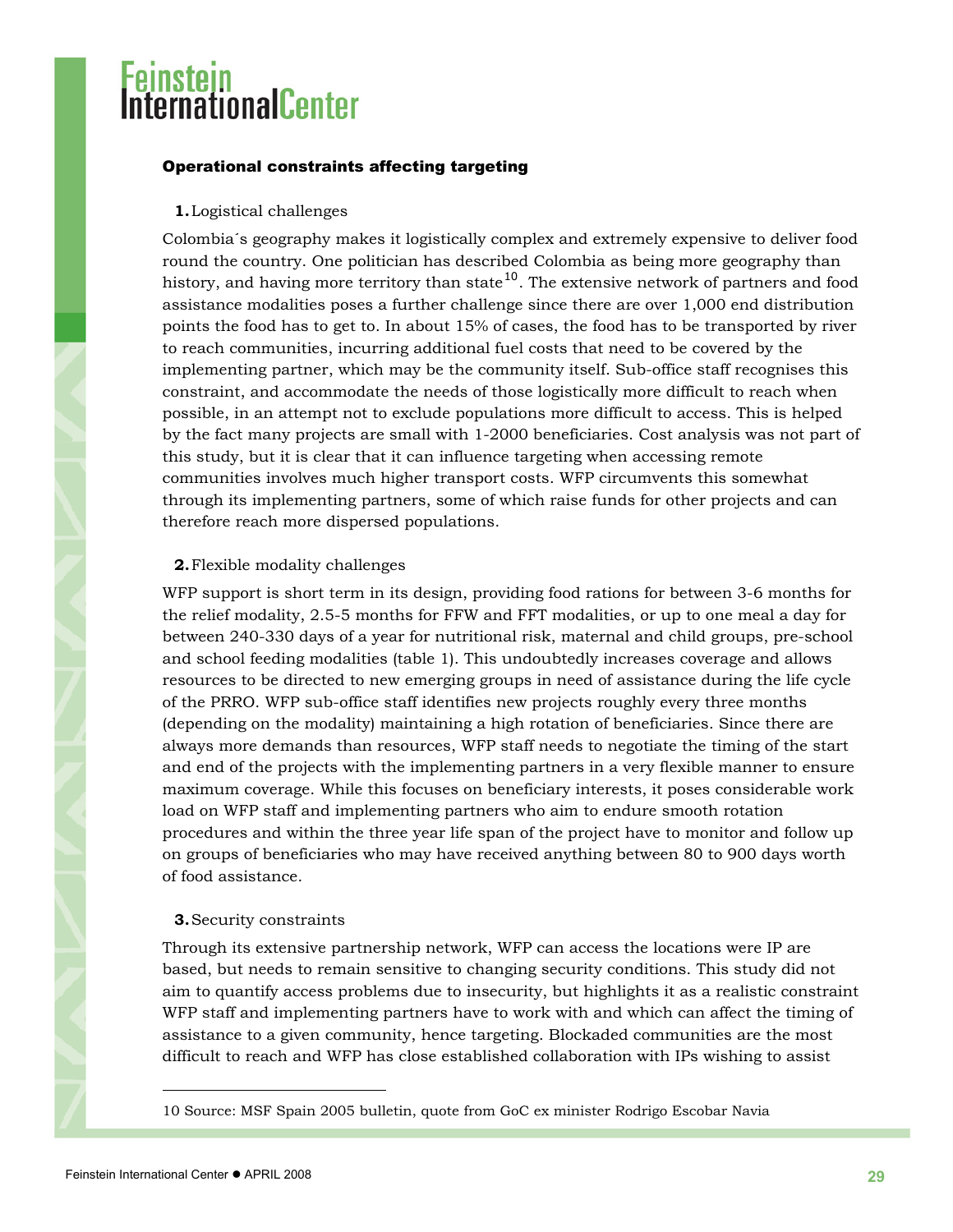# <span id="page-29-0"></span>ernationalCenter

these populations. During this study one selected community could not be visited due to increased security risks on that day.

### **4.**Financial resource availability

The current PPRO has not been fully funded and staff reported that this certainly curtailed WFP planned activities, leading mainly to delays in food distributions. Although beneficiaries received a full ration in all modalities, in some cases the duration of the food assistance was shortened in order to ensure coverage (PRRO draft evaluation 2007). Whilst this does not constitute a targeting constraint in terms of identification, it does constitute a targeting constraint in terms of distribution (Taylor 2004). The 2005-2008 PRRO expanded its operations in six new departments compared with the preceding PRRO in order to increase its coverage and is managing to operate with a reduction of 33% in costs. The study did not seek to quantify the funding situation, but rather to highlight that financial considerations have the potential for influencing geographical targeting decisions.

#### **5.**Community perception constraints

Communities interviewed were understanding of logistical and resource constraints that hampered WFP food delivery and related these to the contextual complexity of operating in Colombia, a country where IDPs complained of being part of a national system in which they are put on a list and never receive anything:

*" esa lista es como la loteria, no sabes a quien le va a salir" (that [registration] list is like a lottery, you never know who is going to be chosen)* 

This was observed during the fieldwork at the UAO where IDPs seeking official medical assistance they are entitled to under the law, were given a number and told to come weekly on the same day and wait to see if their number was called. This was in sharp contrast to WFP food assistance beneficiaries consulted during this study, who reported that whilst there were sometimes delays in getting a project approved, once it began, the food aid deliveries were reliable. The community's perception of WFP has potential for influencing targeting processes.

#### **Conclusions**

Several points can be highlighted from this discussion. WFP Colombia has devised a sophisticated targeting strategy which involves extensive use of secondary data and commissioning socio-economic studies to ascertain the needs of IDPs. The targeting strategy has been summarised here as being made up of sequential steps corresponding to geographical and administrative targeting, and subsequently targeting through choice of food assistance modality. These two steps result in a targeted beneficiary profile that implementing agencies will identify and distribute food to. Community based participation begins at this stage, when official leaders or food (or relief) committee elected representatives engage in the identification of beneficiaries and ensure programme delivery, including monitoring. FFW and FFT modalities do not always adhere to the self targeting approach described above, as they are sometimes linked to government schemes where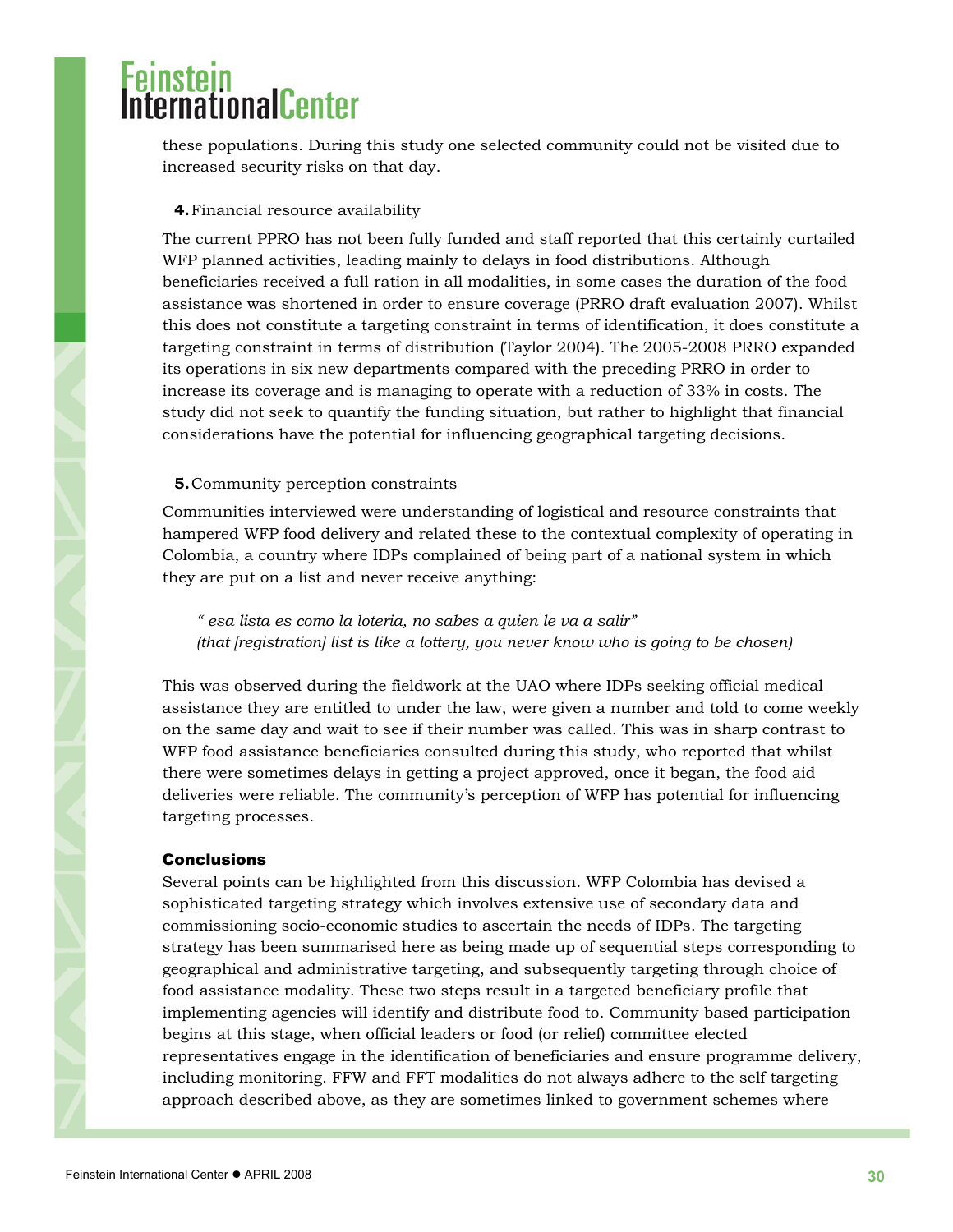beneficiaries are selected and then automatically eligible for food assistance. The case study visited seven communities and found distinct characteristics in each. Characteristics of community participation is explained in more detail in the next section.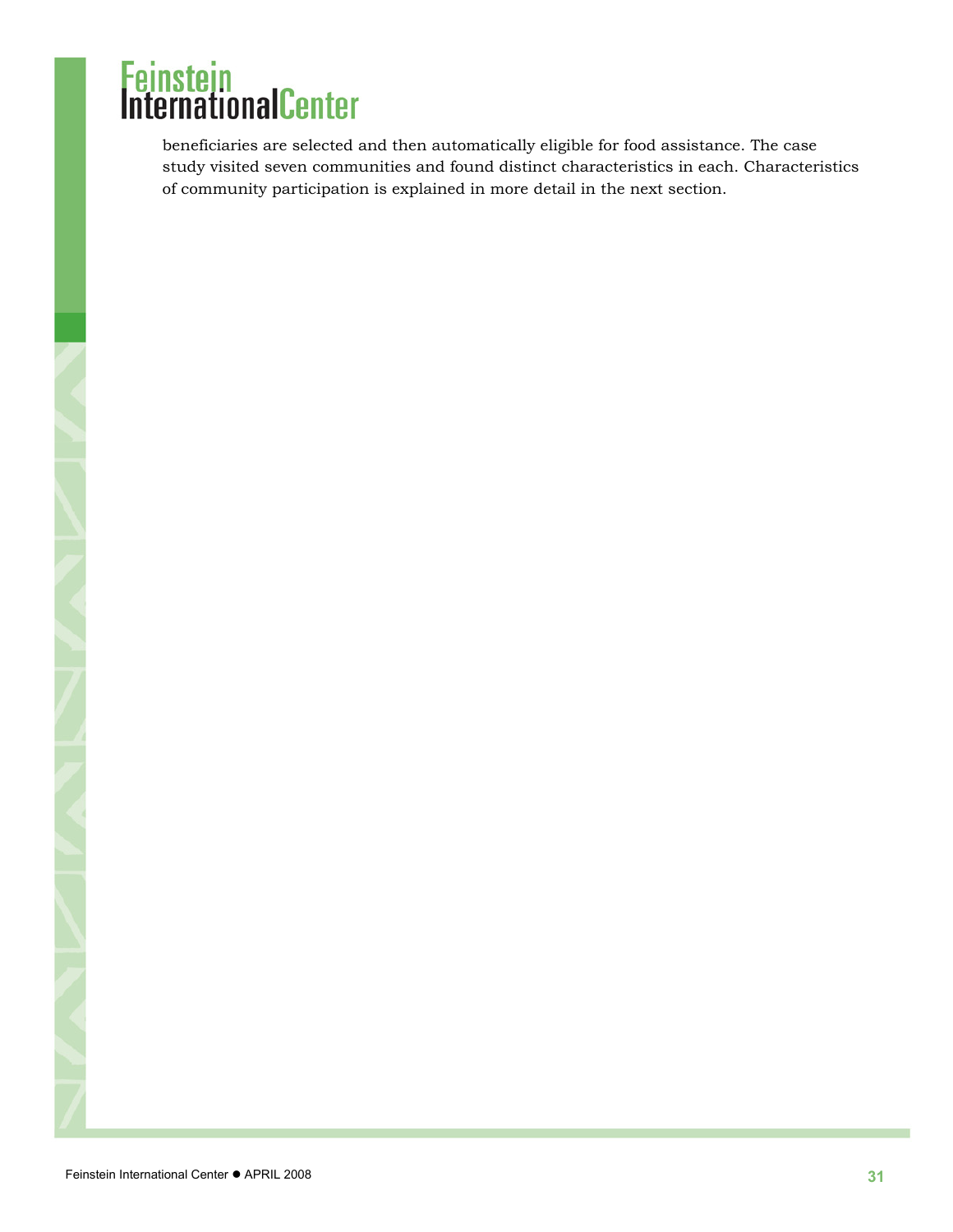# <span id="page-31-0"></span>ernationalCenter

### Section III. Participatory aspects of targeting

### Participation<sup>[11](#page-31-1)</sup>

The concepts of "community" and "participation" are particularly difficult to define even in an abstract sense, much less in an operational sense. Even with the emergence of rightsbased and community-based approaches to assistance, these terms are seldom defined.

Communities are defined in terms of "primary groups"- indigenous institutions that are ascriptive, including kinship ties, traditional political institutions and authority structures and territorial networks around the community or village; and "secondary groups" that include social and economic organizations that often involve voluntary membership (Chazan 1992). It is easy for outsiders to oversimplify local community structures when using the term, overlooking local leadership structures, processes, capacities, resourcefulness and culture. This can be further complicated in the context of a complex emergency. Many conceptions overplay either the "moral economy" aspects of community, or the tendency towards "elite capture" of goods and services in a community—emphasizing that perceptions of community may be more informed by the biases of the observer than the actual tendencies of a given community.

Community-based or participatory approaches may have to do with several objectives. One of these is essentially an instrumental means to an end: to save costs; to improve programme performance through better in-depth knowledge of the members of the community; or to improve accessibility. On the other hand, these approaches may be an end in themselves: empowering communities; recognizing the right of communities to have a say in decisions that affect their future and well-being; rebuilding social networks that may have been eroded by conflict or crisis.

The participation and consultation of affected populations in humanitarian action now seems widely accepted as crucial to effective social targeting, resource utilisation, accountability, sustainability and impact. Three core components of participation, considered by ALNAP (2003) include context; affected population; and humanitarian actor. Each of these can constrain or promote participation. The more affected the community (little organised, without life projects, total loss, uprooted) the greater the likelihood that it will become the object rather than the subject of aid.

The WFP policy on participation states that its

*"assistance programmes are designed and implemented on the basis of broad-based participation in order to ensure that programme participants (including beneficiaries, national and local governments, civil-society organizations and other partners) contribute their knowledge, skills and resources to processes that influence their lives. WFP will use participatory approaches to bring the poorest and marginalized people into its assistance* 

l

<span id="page-31-1"></span><sup>&</sup>lt;sup>11</sup> Taken from Maxwell Case study for South Sudan March 2008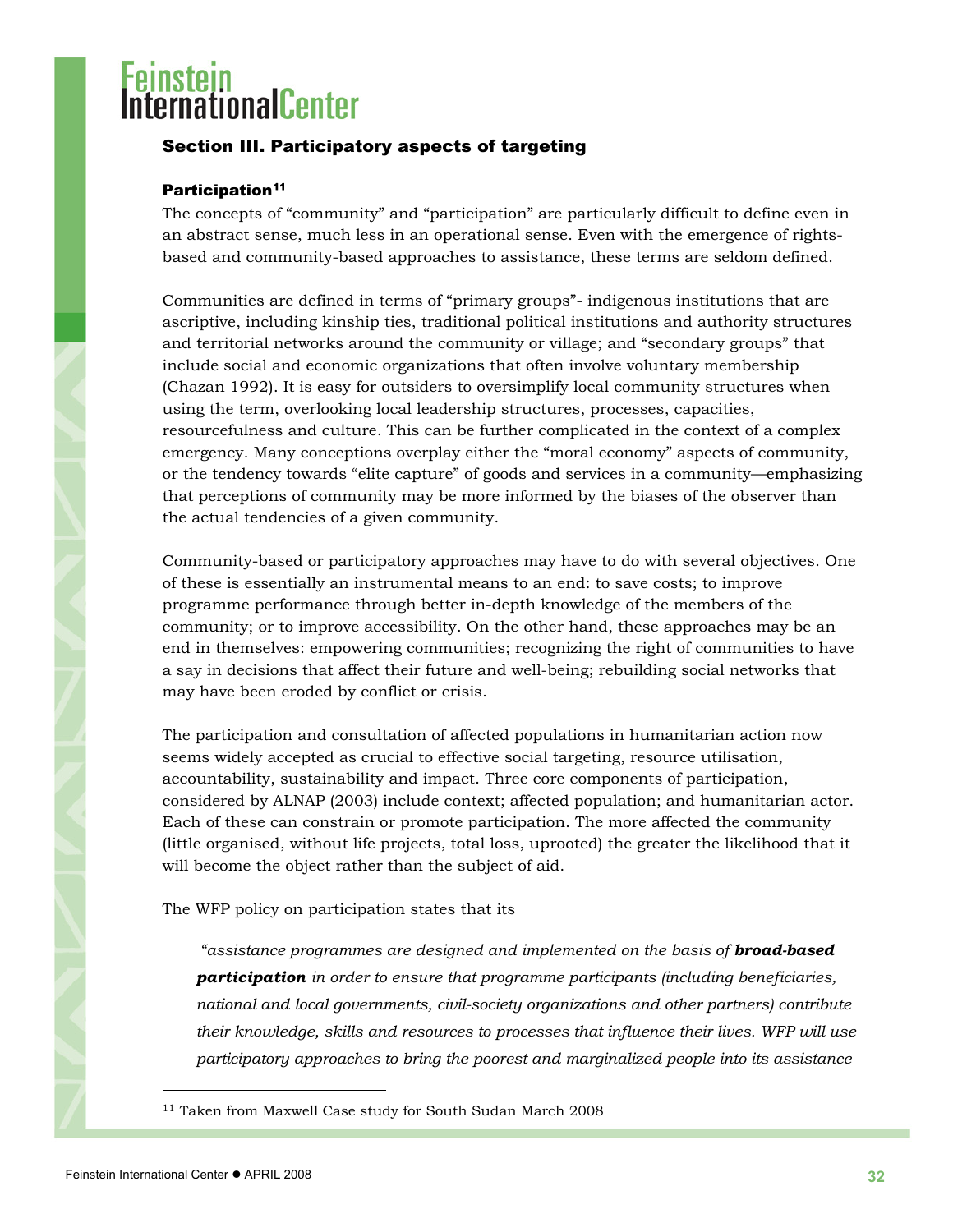# <span id="page-32-0"></span>**mationalCenter**

*programmes, strengthen their representation in community structures and overcome gender inequalities by creating opportunities for both women's and men's voices to be heard. It will do all this while maintaining sufficient flexibility to ensure its programmes' suitability to local situations and capacities."[12](#page-32-1)*

Hence WFP's definition tends to include both of the different categories of objectives for participatory approaches. The policy on community-based targeting does not specify a view on the nature of "community" as outlined above. WFP's 2006 Policy "Targeting in Emergencies<sup>"[13](#page-32-2)</sup> defines community-based targeting as:

*"Households or beneficiaries are selected with the participation of community members such as traditional or religious leaders, specially constituted food committees equally composed of women and men, or local authorities, on the basis of criteria developed with the participation of the communities."* 

This study has therefore sought the broadest interpretation of both terms. WFP programmes visited in Colombia ensure a high degree of community participation when WFP works directly with the beneficiaries of food assistance. Whilst active community participation is an aim in itself of WFP programming, this participation is not tantamount to improved targeting and must be differentiated in order to ascertain if community based targeting mechanisms help to reach those in most need in complex emergencies.

### *Example: Women's group in FFT programme*

Discussions were held with beneficiaries of a FFT programme for women where the group decided what training programmes they wished to be involved in. The discussions revealed that women who wished to join the group had a grace period in which they had to prove their commitment and their worth to the group, and were only invited to officially join the group if they were seen to have similar attributes as existing members. Whilst this is a community based targeting mechanism, it does not necessarily mean that those in most need of food assistance are receiving it through this modality.

#### Governance mechanisms and participation

#### **Civil administration**

Civil administration is arranged hierarchically by geographic area. The first internal administrative unit are Departments overseen by a Governor; the administrative units that fall under the departments in decreasing order of size are Municipios, Alcaldias, Localidades and Barrios for the cities and Veredas and Corregimientos in rural areas. The

 $\overline{a}$ 

<span id="page-32-2"></span><span id="page-32-1"></span><sup>12</sup> This is taken from p.15 of the WFP (2003). *Consolidated Framework of WFP Policies . An Updated Version.* Executive Board Third Regular Session Rome, 20–24 October 2003. 13 WFP/EB.1/2006/5-A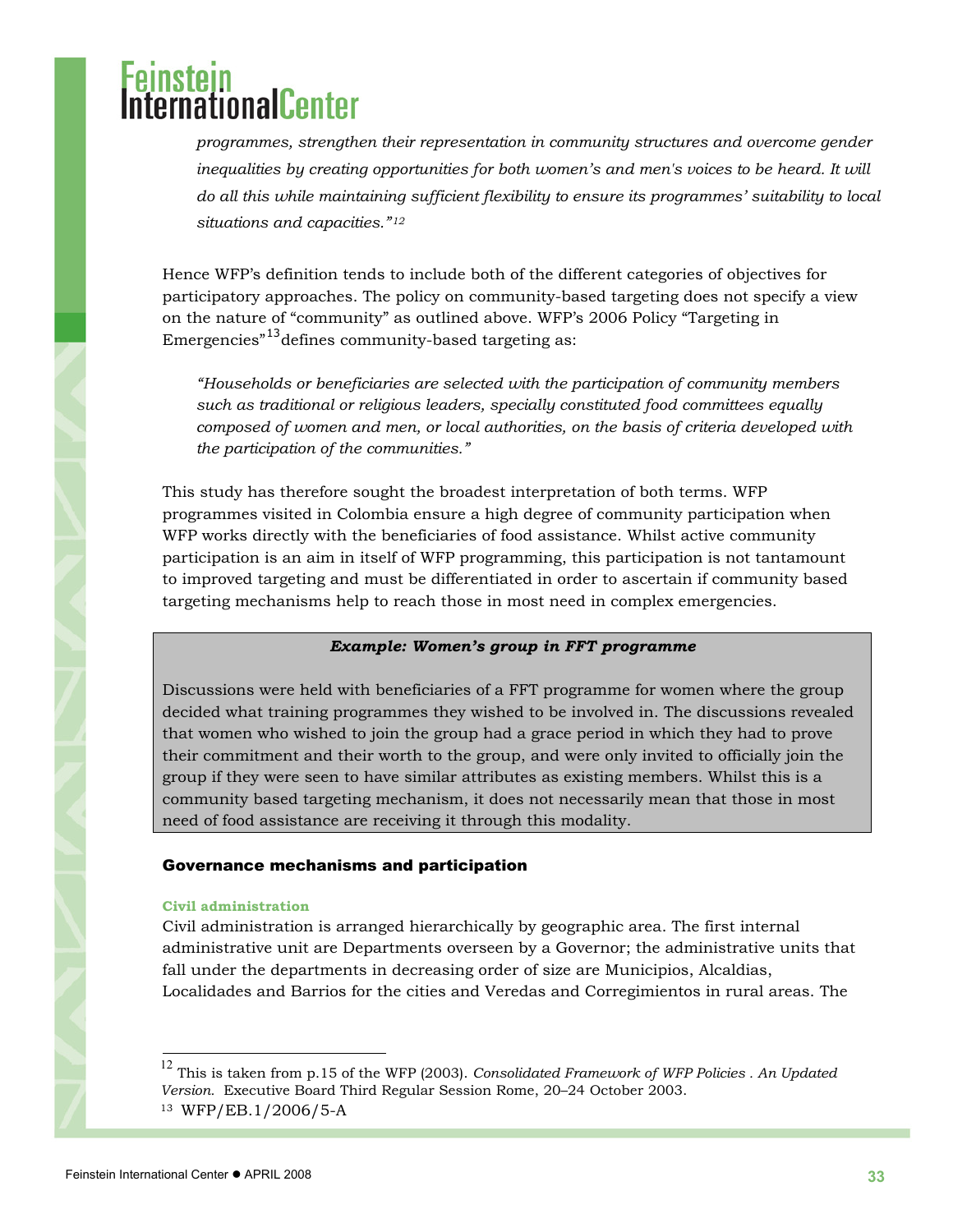# <span id="page-33-0"></span>**ernationalCenter**

smallest administrative unit is the Barrio or Sector, each with their own GoC representative.

Colombia has another important public service independent from central known as the *Defensoria de Pueblo* (defense institution of the people*),* an ombudsman, represented by the Personero in the smaller administrative units. Its role is to uphold the rights of people in social or economic need through judiciary or extra-judiciary representation as necessary. In the case of IDPs whose rights have been violated, this service is of utmost importance, and can be accessed through regional and municipal offices, as well as judicial centres.

Government management of emergency response is through its Unidades de Atencion y Orientacion (UAO) which are centres run by Accion Social to provide assistance to IDPs. This is where declaration of displacement and registration for various of the IDP entitlements happens. It is well acknowledged in Colombia that many IDPs do not make to a UAO and find alternative support systems through extended family, church based networks and even the Personero.

#### **Traditional and other leaders**

The indigenous population has their specific officially acknowledged leadership system. The study did not investigate these in depth other than to ascertain the relationship between the chosen leader and the rest of the community. In the case of the Arhuaco indigenous population visited during the case study, the community leader has clear religious, social and political roles closely tied to the use of natural resources and governs through a general assembly (cabildo) through extensive consultation processes. Traditional leaders among non-indigenous groups exist that correspond roughly with the Veredas.

In addition to these traditional leaders, the conflict has led to the rise of armed actor leadership styles within the guerrilla groups as well as the paramilitaries, in addition to those existing within the GoC armed forces. These were not researched during the case study, although it is acknowledged that there is a potential role for these leadership systems within redistribution of food assistance.

#### Participatory (community-based) targeting practices

From the literature review of community based targeting practices (WFP 2007), a number of practices emerge that define community based targeting more fully. These can be summarized as community participation (through a relief committee or other representatives) in various stages of the programme cycle:

- **1.**Assessing food insecurity;
- **2.**Setting targeting criteria;
- **3.**Overseeing registration and verification processes;
- **4.**Oversight of distribution points and distribution; or
- **5.**Oversight of monitoring (targeting criteria, food baskets and end use of food).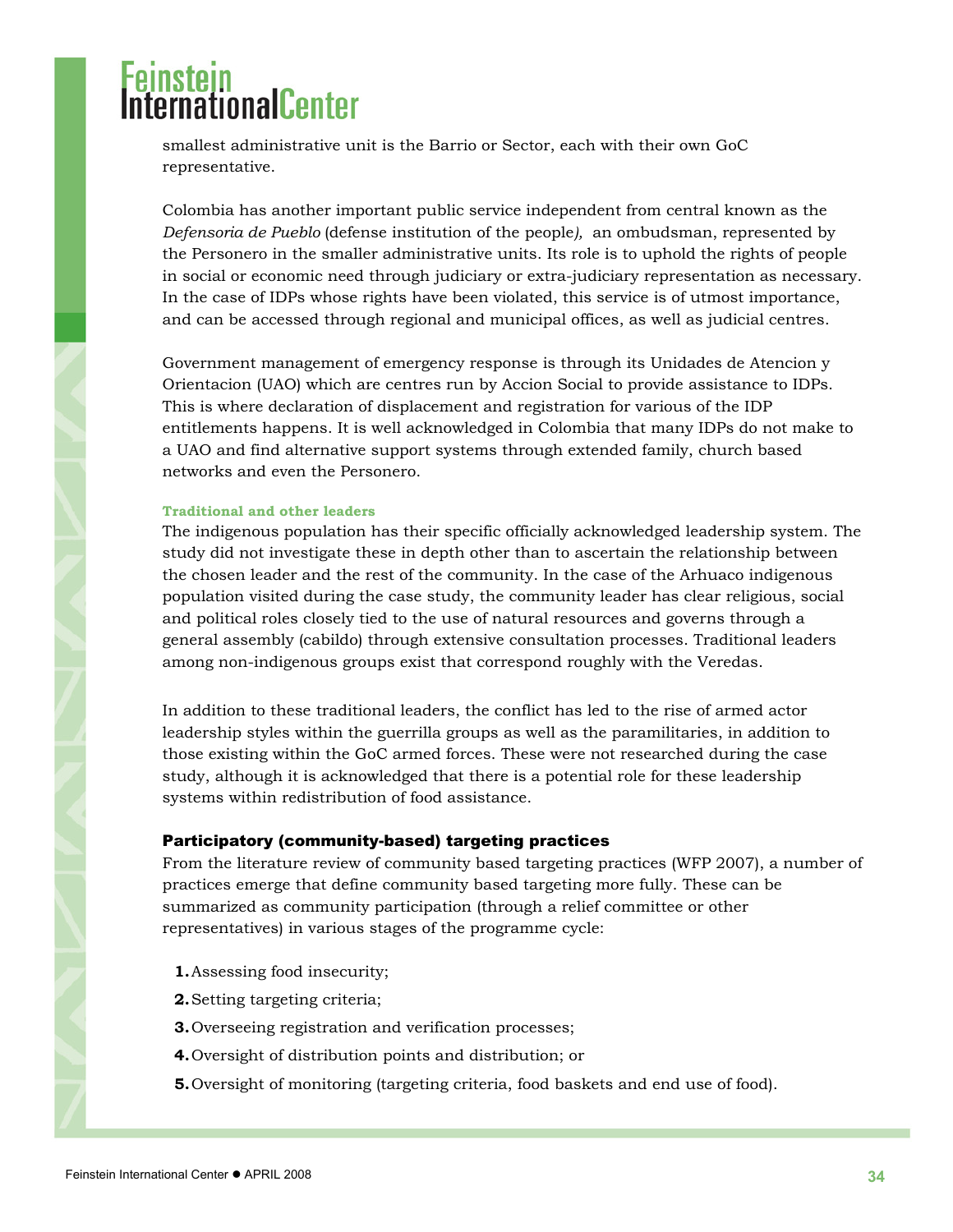### ernationalCenter

In view of the step by step targeting strategy described in Section II, it is clear that in Colombia community based targeting exists when the community is an implementing partner of WFP, and when an intermediary partner chooses to use the CBTD approach. Participative methods are encouraged by WFP to all implementing partners in the operations manual encouraging meetings with beneficiaries, especially women; explanations on the origins of the food assistance; and the creation of a Food (or relief) Committee or equivalent. The scope for direct community participation in the targeting strategy is however limited under the current PRRO, which specifies beneficiary profiles in great detail. This does not mean effective targeting is compromised, rather that community participation at this stage of the project cycle does not feature as strongly as in other stages.



**Photo: Focus group with leaders. Identification of decision-making processes at various steps of the programme cycle / J. Frize / Colombia, December 2008.** 

Table 5 below categorises the community into 5 groups, which are the focus of this study. This categorisation helps determine if there are any advantages to community based processes from the view point of beneficiaries and non-beneficiaries by capturing how well they feel their representatives act on their behalf. It includes the implementing partner as a separate column for cases when this is not the community itself. The table is based on observations made to the communities visited and is only intended to be indicative. It can be seen that involvement is directly linked to roles and responsibilities. Non beneficiaries expressed no involvement, although they were aware that food assistance was being delivered.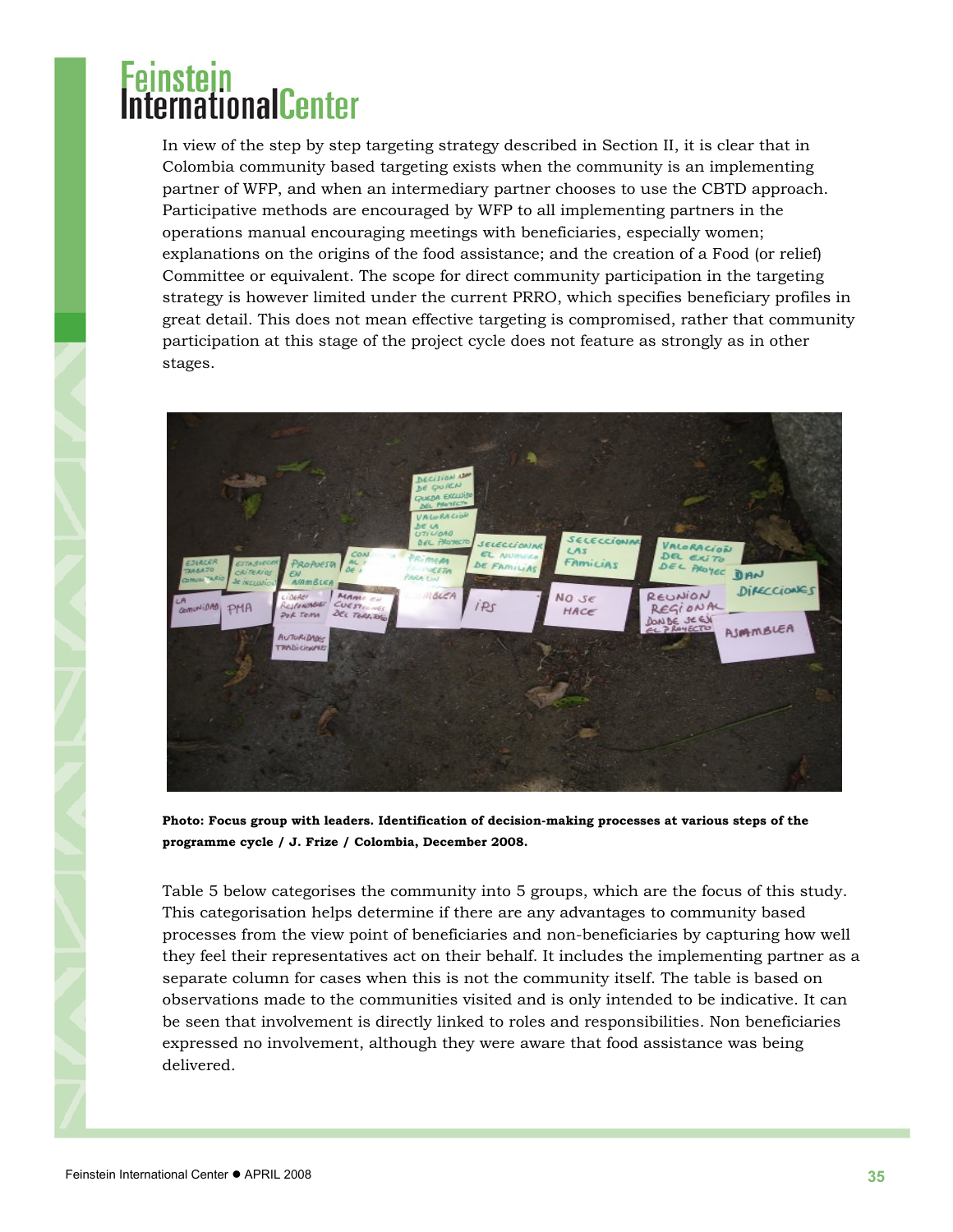# **protonicalCenter**

**Table 5. Overview of participation of different community members in the various stage of the programme cycle** 

| Programme<br>cycle stages              | Implementing<br>partner<br>(not the<br>community) | Community<br>leader | Food<br>assistance<br>project<br>leaders | Relief<br>Committee<br>(RC) | <b>Beneficiary</b> | Non-<br>beneficiary<br>not a leader<br>or in RC) |
|----------------------------------------|---------------------------------------------------|---------------------|------------------------------------------|-----------------------------|--------------------|--------------------------------------------------|
| Early warning                          | <b>YES</b>                                        |                     |                                          |                             |                    |                                                  |
| Assessment                             | <b>YES</b>                                        |                     |                                          |                             |                    |                                                  |
| Design                                 | <b>YES</b>                                        | <b>YES</b>          |                                          |                             |                    |                                                  |
| <b>Targeting</b><br>criteria           |                                                   |                     |                                          |                             |                    |                                                  |
| <b>Beneficiary</b><br><b>Selection</b> | <b>YES</b>                                        | <b>YES</b>          | <b>YES</b>                               | <b>YES</b>                  | <b>YES</b>         |                                                  |
| <b>Distribution</b>                    | <b>YES</b>                                        | <b>YES</b>          | <b>YES</b>                               | <b>YES</b>                  | <b>YES</b>         |                                                  |
| Monitoring                             | <b>YES</b>                                        |                     | <b>YES</b>                               | <b>YES</b>                  |                    |                                                  |
| <b>Evaluation</b>                      |                                                   |                     |                                          |                             |                    |                                                  |

Example of Focus Group discussion outputs with community leaders on decision making processes during different stages of the project cycle, December 2007.

For the seven communities interviewed, a distinct pattern of participation unfolds, whereby the IP has the most active participation, including that of needs assessment. Nonbeneficiaries on the contrary have the least participation. Community leaders, Relief committees and leaders chosen to run food assistance projects are most active in the implementation stages of the programme cycle related to beneficiary selection, food distribution and monitoring activities. These stages of the programme cycle correspond to the implementation, once the geographical and administrative targeting and the choice of food assistance modality targeting has been completed. None of the community members are involved in setting targeting criteria (section II), however, most are involved in the selection of beneficiaries in terms of identifying them at community level.

The perceived level of participation of community members is therefore closely related to their perceived level of representation in terms of their community leaders or food assistance leaders. This means there is an important role to play for the Relief Committees and equivalent leadership structures for the targeting of food assistance. Beneficiaries interviewed expressed most involvement during the act of food distribution itself and in FFT projects, especially in the instances when those involved in FFT were actively involved in recruiting more beneficiaries into the project itself. These FFT projects are good examples of community participation in the targeting process, using something similar to a snowball recruitment technique, which corresponds to a self targeting approach.

The flip side to this is the reported disadvantage of strong community involvement in FFT where work is very time-demanding. Community members who took on a leading role in project design and implementation reported long working hours that stopped them from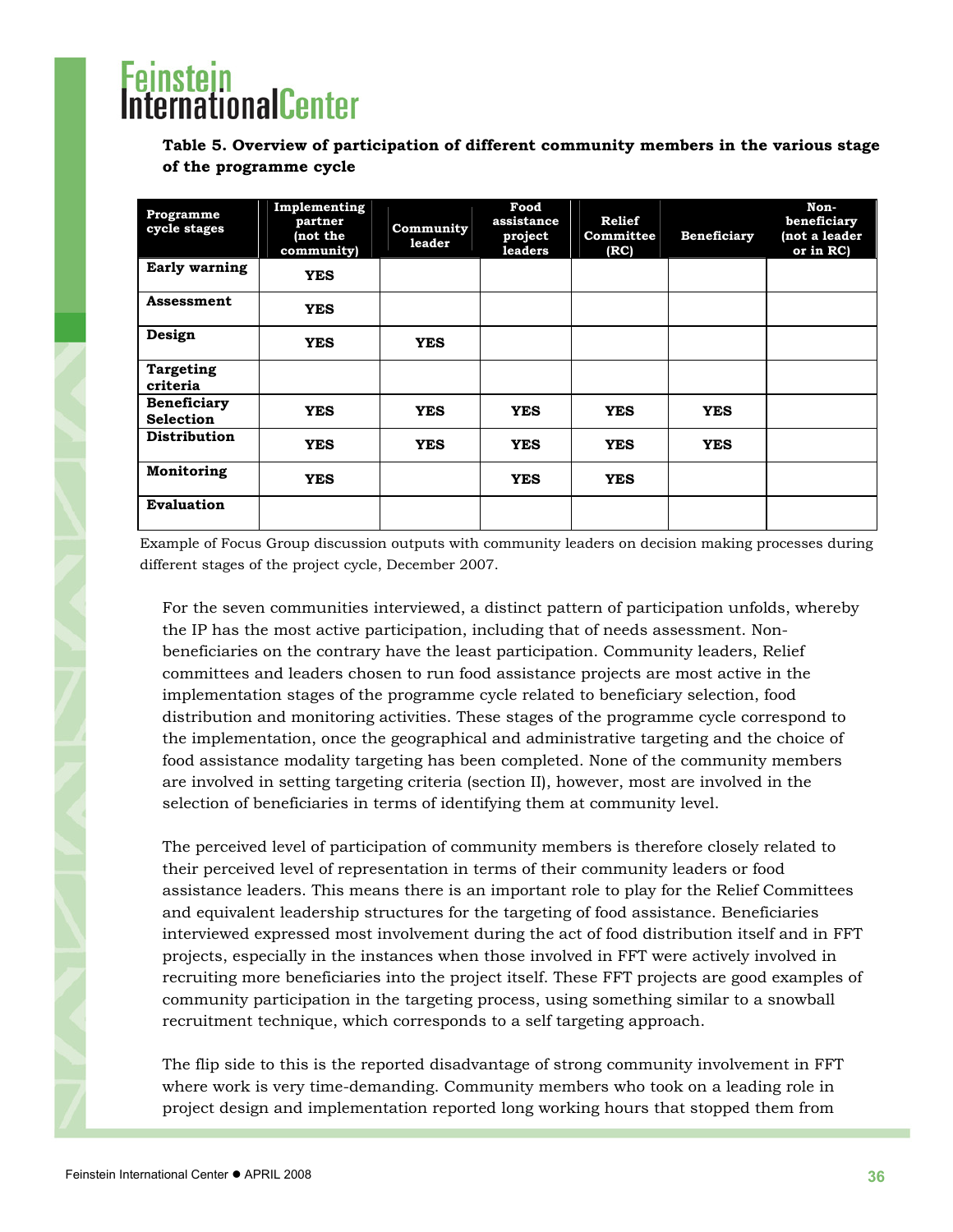<span id="page-36-0"></span>participating in other remunerated work or childcare.

In addition, CBDT is reported to involve less agency staff during the distribution process itself, however, the identification of communities and leaders can be quite time consuming for agency staff as it requires establishing partnerships with central, district and local leaders to ensure full support for the approach at all levels (Mathys 2004).

One final point is that the environment in which the crisis develops determines the forms of community participation possible in humanitarian programmes. Access to the intended beneficiaries depends, for the most part, on the mobility of humanitarian actors, the positioning of the parties to the conflict and the degree of respect granted to human rights. It can also be affected by geographical conditions and the security, or otherwise, of roads/ waterways. In Colombia, such factors reduce the possibilities for encounter between humanitarian actors and affected populations (ALNAP, Colombia Case Study 2005). However, the phenomenon of over-participation of affected communities has also been documented as a reality.

### Relief committees

WFP's targeting strategy (outlined in Section II), suggests that once negotiation takes place between the IP and community leaders/representatives, the relief committee (or equivalent body) becomes operational if a food assistance project has been agreed. This describes a scenario where Relief Committees made up of representative members of the community are involved in supplying beneficiary lists and registering eligible beneficiaries according to WFP criteria set out in the PRRO Operations Manual to ensure appropriate targeting of food assistance.

Relief committee members interviewed during the case study were mainly women. Much of the discussion with them revolved around their involvement in mainly food handling, storage and distribution and cooking related work. This level of responsibility was reported to be greatly appreciated by women running canteens and communal kitchens, as they could see on a daily basis how their work benefited those receiving the food assistance. In addition, the women felt empowered to discuss the possibility of including newly identified people who are in need for consideration into the programme, whilst clearly respecting the eligibility criteria and rules. Increased empowerment in theory has been considered an advantage of CBDT and female Relief Committee members certainly confirmed that project management had allowed them to acquire skills in networking and resource mobilization as well as having provided them with in-depth knowledge on laws, regulations and institutional mandates.

The reported advantages of giving women a direct managerial role and having to report back to WFP resulted in their reported ability to officially protect the food from community members through clear justification of their roles and responsibilities towards anyone requesting food from them as can be seen in the following quote: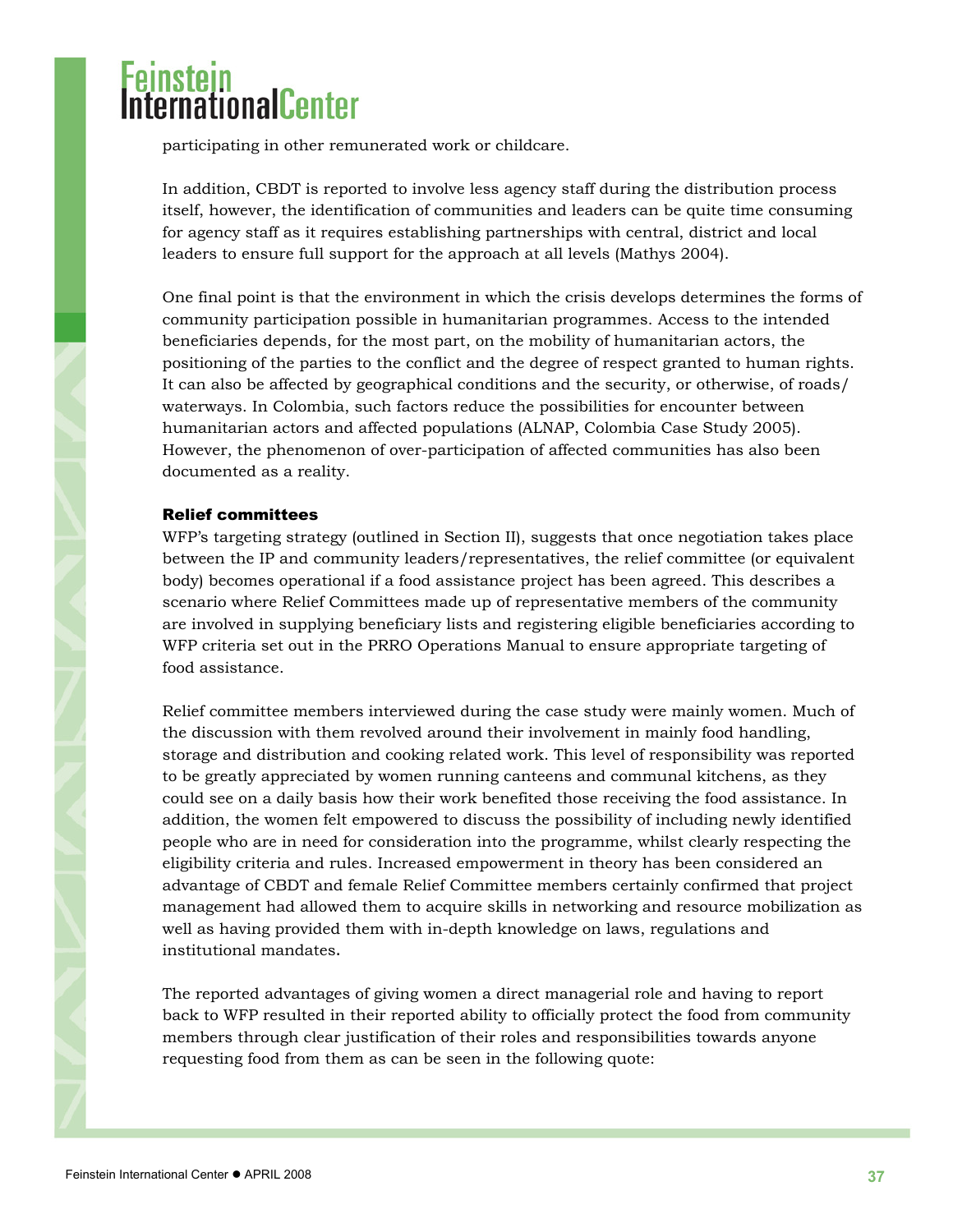<span id="page-37-0"></span>*"no señora, a mi no me van a pedir las llaves del almacen, esa comidita es para los niños"* 

(There's no way I'll be asked for the store room keys, that food is for the children)

It must be noted that the women´s groups admitted to being able to say this with hindsight through the experience they had shared. Newly formed relief committees who had only handled food once at the time of our study visit, expressed far less certainly about their role, and their ability to stand up to any community pressures. This was especially the case when local leadership was strong, and women felt they had no dominantly recognised role.

#### **Relief committees from indigenous communities setting their own targeting criteria**

Relief committees made up of traditional authorities from indigenous groups were less willing to explain how they targeted and explained that one of their strengths as a community was being able to keep to their own rules and not feel obliged to accept the conditions set by outsiders (meaning WFP and others who may impose ways of working). In this case, the relief committee would meet the people´s needs according to their own rules. They expressed having negotiated this with WFP. This is an example of community participation in a fuller sense that they set their own targeting criteria, which is kept secret. Over time, the WFP team felt they would gain more trust to understand how the targeting was done.

#### CBOs

As mentioned above, the term community is also laden with meanings often associated with people grouped together due to common characteristics such as:

- Geographic proximity of origin
- Geographical proximity after an event such as displacement
- Lineage based communities (ethnicity, families)
- Time based communities brought together by an event
- Communities defined by collective action
- Communities defined by GoC programme actions

During this study, communities fitting all those descriptions were visited. However, only in some cases were WFP food assistance programmes being implemented by CBOs. The potential for grass roots community based organised groups to emerge in any of the above settings with leadership styles that enhance representative and participative targeting, is likely to be related to level of community cohesion and a determining factor for attracting outsider support. Interviews with key informants with local authority representatives, revealed that it is easier to allocate project funds and support to communities who show levels of organisation that are conducive to collaboration with outside partners, than to disorganised communities who failed to comply with partnership agreements and who were more likely to be dropped out of future projects.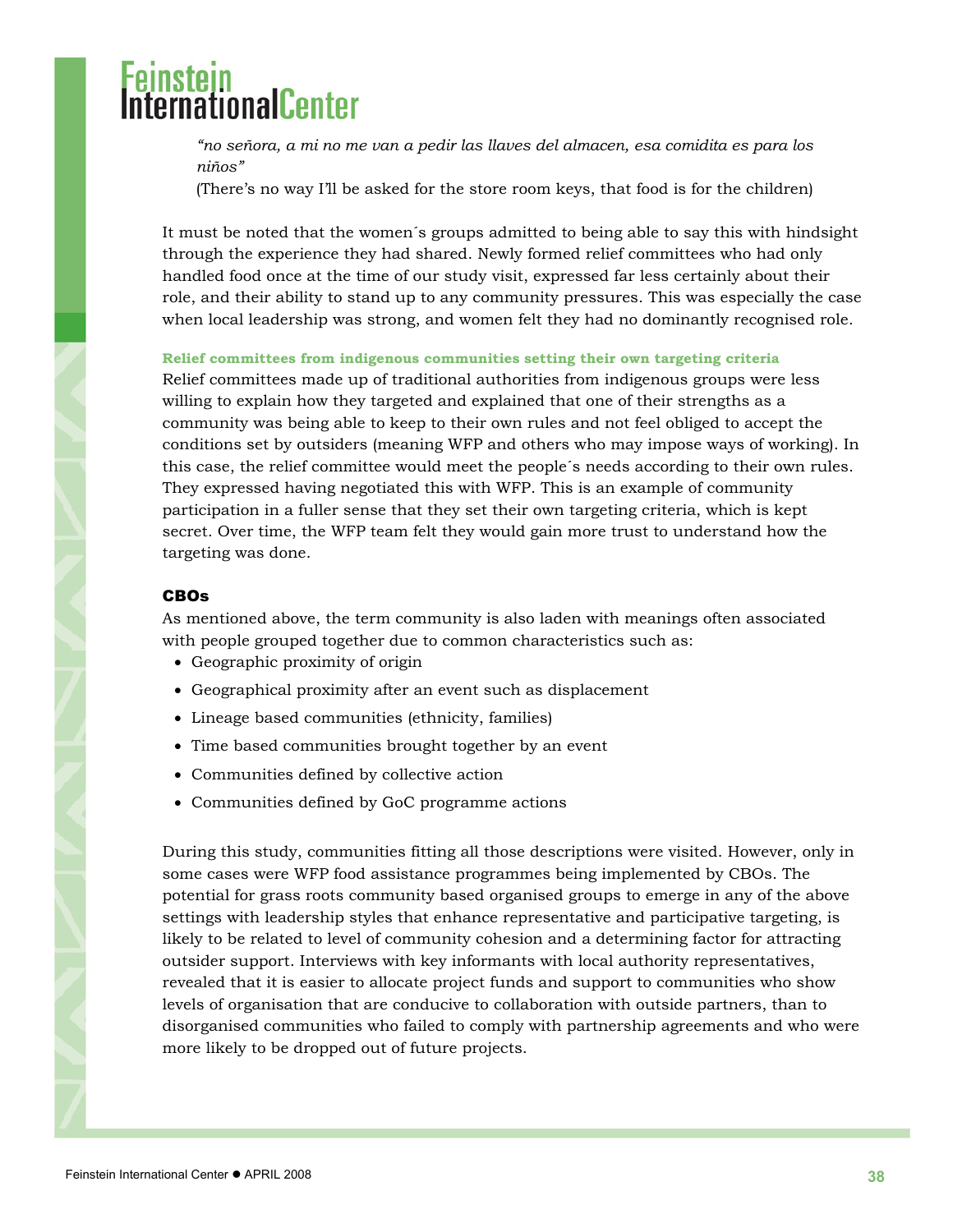### <sup>:</sup>einstein<br>nternationalCenter

It must be emphasized, nonetheless, that a strong CBO is not the equivalent of a fair targeting system. This very point made earlier with reference to strong community leaders and targeting also applies to communities being supported through implementing partners that use CBTD approaches and follow and support the community closely, such as the church based groups and some government institutions. It appears from the field work that a degree of organization allows for more successful partnerships with outsiders. The CBO still has to prove its worth to the community members through different mechanisms than the ones used to work in partnership with outsiders. It is here that CBTD may have a role to play. If the CBO adheres to CBTD principles and represents its community it may be in the best position to ensure the best form of community based targeting.

The case study CBOs presented interesting differences between urban, peri-urban and rural communities. In urban settings, the community based projects were formed through a collective task that lent itself more easily to forming self help support groups through which food assistance could be channeled, almost working as a self targeting mechanism where members of the community with a degree of trust and confidence in a CBO could easily join the CBO and thus benefit from its activities. The strongest community based groups where those capable of identifying their own needs and negotiated for WFP support.

To further investigate what enhances CBDT practices, an analysis of the application of CBTC principles applied to the seven communities visited for this case study is provided in Table 6 below. It is clear that community leaders are the interface between the outside agency and the community. Where the IP is close to the community and familiar with leadership styles and the degree of representation of the rest of the community, CBDT principles are easier to uphold. Where the IP is faced with a new community, that may be dispersed or under the rule of bad leadership, alternative representation through formal relief committees is more conducive to CBTD. The table below suggest that current practice is strong on transparency and gender sensitivity, but weaker in accountability.

Field visits revealed that where the leadership structure was hierarchical, protective or selfish, exclusion errors were more likely, despite the stringent criteria developed by WFP for programming. While this may be an obvious observation, the only check and balance to mitigate against is developing a close relationship with the community and the IP. In view of the number of IPS and communities served, and the rotation of projects, this will continue to be a challenge for WFP. The bad leadership examples were more likely to be a source of conflict when the food assistance was given as FFW or FFT modality, and where the beneficiaries of these programmes had been selected for the training or work scheme even before WFP negotiated a food ration. In these cases, WFP targeting exacerbates unfair selection systems which can lead to intra-community conflict.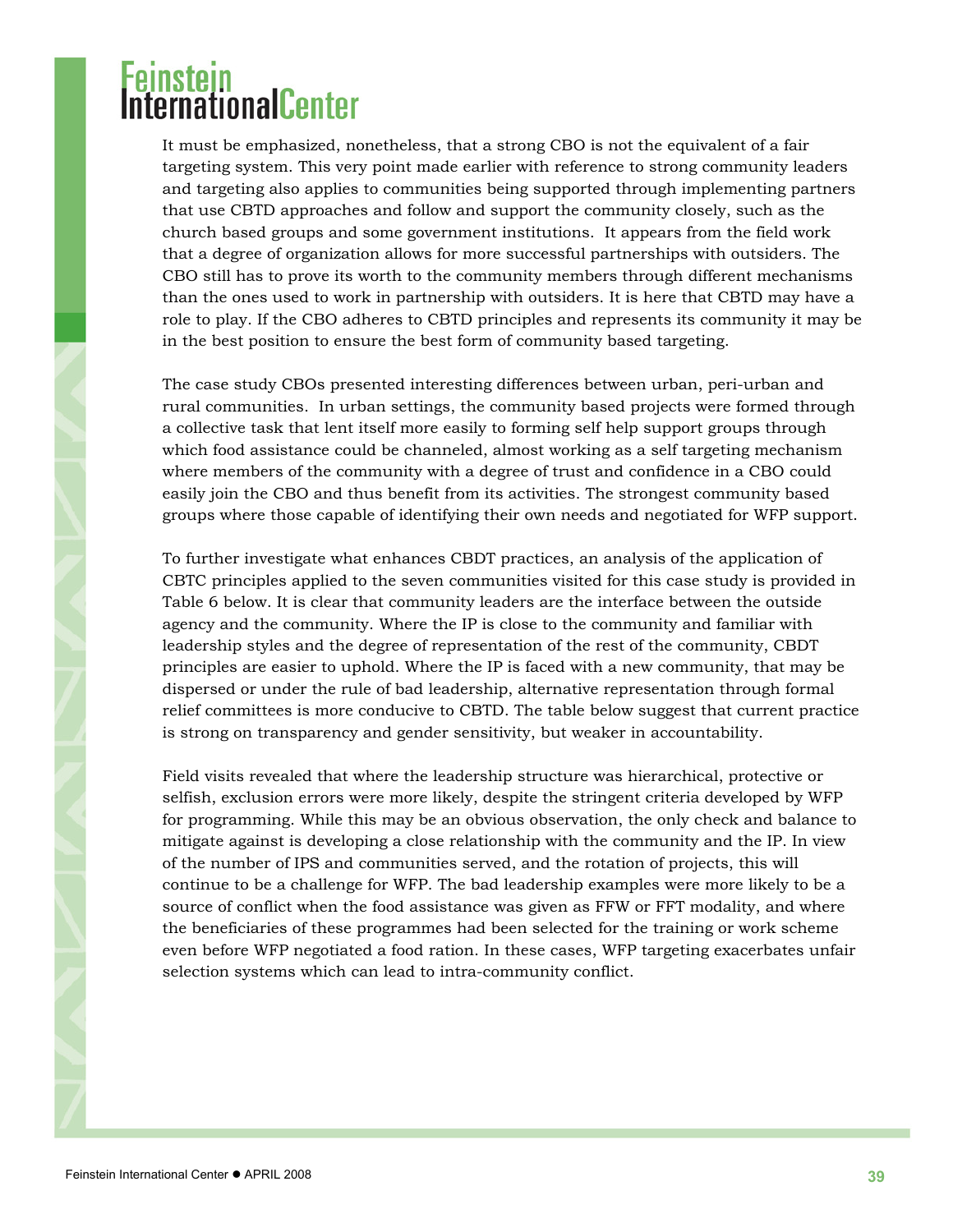#### <span id="page-39-0"></span>**Table 6: Application of Principles of CBTD systems to Colombia Case Study**

| Principles of<br><b>CBTD</b> | Activities carried out by leaders/relief committees that help<br>achieve the principles:                                                                           | Colombia case             |
|------------------------------|--------------------------------------------------------------------------------------------------------------------------------------------------------------------|---------------------------|
| <b>Transparency</b>          | Circulate information about food entitlements, timing of<br>distribution<br>Distribute in a public place<br>Publicly call out names of those eligible for food aid | Not enough<br>Yes<br>Yes  |
|                              | Distribution system takes account of social, ethnic, political<br>divisions within the affected population                                                         | Not enough                |
|                              | Elect a relief committee by community to elicit their views on the<br>distribution and any complaints                                                              | Not enough                |
| Accountability               | Possibility for community to change committee members in case<br>of complaints                                                                                     | Not enough                |
|                              | Relief committee receives food/countersigns waybill                                                                                                                | Yes                       |
|                              | Assess and identify the socially and politically vulnerable and<br>ensure they receive their entitlements                                                          | Not enough                |
|                              | Independent monitoring during and post-distribution                                                                                                                | Yes                       |
|                              | Food allocations are based on an objective assessment of need                                                                                                      | Set criteria              |
| Impartiality                 | Distribution according to household size                                                                                                                           | Not enough                |
|                              | Monitor receipt of agreed rations to intended recipients                                                                                                           | Yes                       |
|                              | Women considered heads of HHs and recipients of relief                                                                                                             | Yes                       |
| Gender<br>sensitivity        | Gender balance on relief committees                                                                                                                                | Not enough                |
|                              | Distribution<br>does<br>interfere<br>with<br>women's<br>other<br>not<br>responsibilities                                                                           | Not assessed <sup>*</sup> |

\*A 2006 gender assessment carried out in WFP supported communities reported programmes did not interfere with workload.

**Adapted from: Jaspars et al., 1997; WFP food and nutrition handbook** 

#### Conclusions on targeting effectiveness and the role of CBTD

The WFP targeting strategy, simplified in this study into sequential steps, provides a clear methodology for minimising inclusions errors. Beneficiary profiles are clearly defined and the close working relationship between WFP and IPs, be they governmental, church-based on CBO, allows for guidance and support through monitoring activities. Effective targeting is achieved if the beneficiary profiles adhere to vulnerability criteria of intended target groups.

This targeting strategy is however more open to exclusion errors because there are just too many people who would qualify for assistance at one time under the present targeting criteria. The WFP targeting aims to minimise exclusion errors by keeping a high rotation of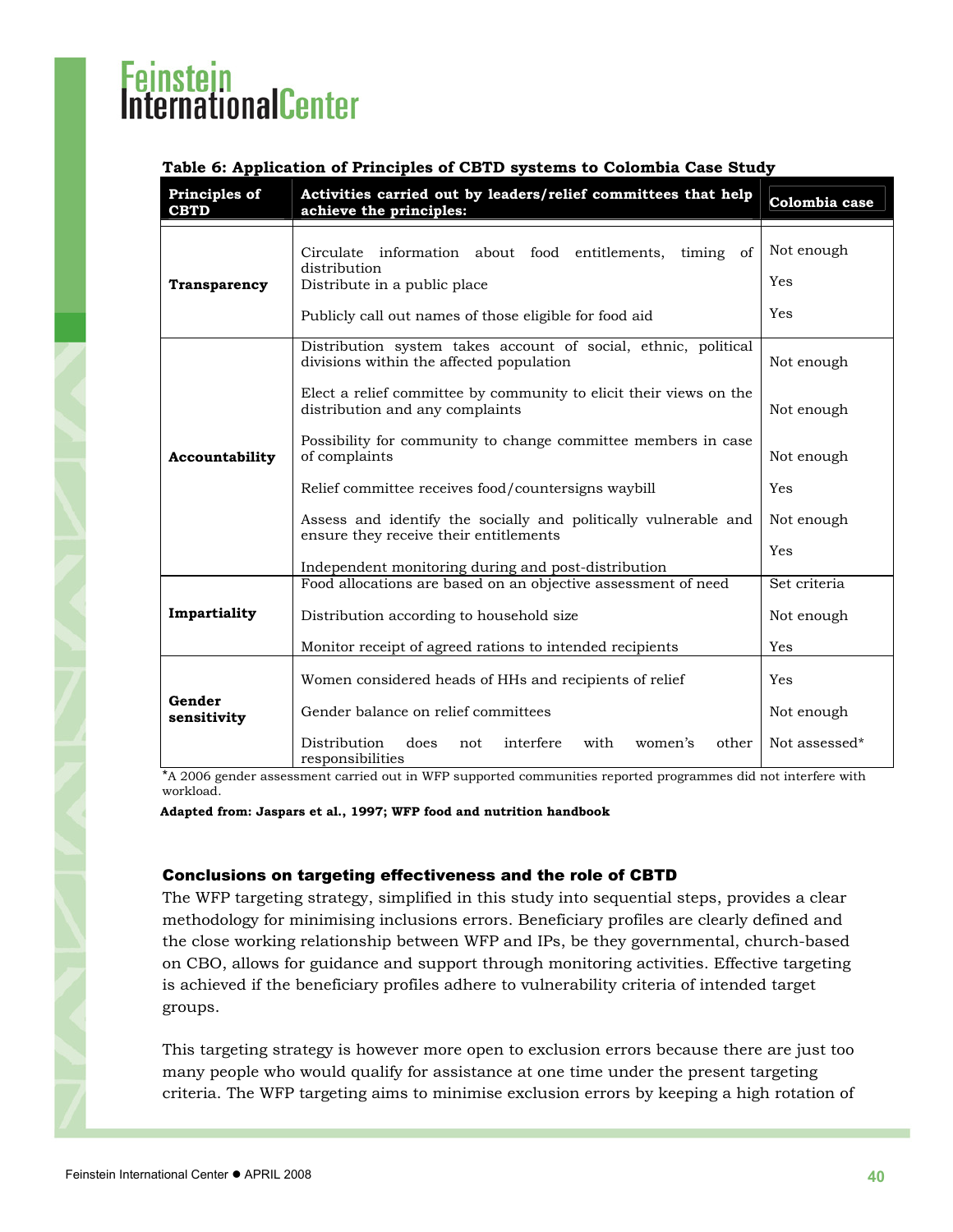beneficiaries. The targeting strategy can therefore be more effective because there is a time span attached to each food assistance modality provided by WFP, so there are clear exit criteria related to length of support. This allows for new beneficiaries to be identified and food can be provided to a new group for a specific time. Exclusion errors in WFP programmes were seen during the study to be minimised in various ways:

- **1.**Ensuring adequate funds to meet planned projects
- **2.**Working with whole communities, instead of targeting a subset of the community

**3.**Allocating more than one project to one community so that different community members can be included eg Nutritional Risk and Food for Work.

**4.**Applying the rotation system, where community members benefit in a sequence and know this will be the case.

**5.**Supplementing WFP food with other resources from an implementing partner.

**6.**Allowing community leaders to distribute food to all once, rather than to target a subgroup, justified through solidarity and equal needs.

**7.**Redistribution of food by individual community members (beneficiaries) to other individuals of their choice.

Where targeting mechanisms are controlled by the community and its leadership, effective CBTD was depends on:

- The chosen food assistance modality
- The community leadership structure

The allocation of food assistance modality to suit the implementing partner capacity and closeness to the community is WFP´s best tool to ensure targeting is effective. This observation applied to communities visited and is not intended as a generalisation of the WFP Colombia programme. However, the degree of proximity, access to and trust of beneficiaries in the implementing partner makes for better community acceptance of the established targeting strategy, even when they do not qualify for assistance.

#### **Enhanced practices of CBTD based on observation:**

• Involvement in needs assessment so that the implementing partner can be more sympathetic to community needs.

*Example:* social workers in Nariño work with WFP IPs to do the needs assessments and household visits and then provide a list to WFP.

• Scope for negotiating food assistance modality when WFP and implementing partner discuss options as the rations for different programmes are not the same and beneficiaries can only be in one programme –they should be aware which modality suits them most. *Example*: a household receiving food assistance through the mother who has been identified for a nutritional risk programme, is perceived by the community not to be eligible for a FFT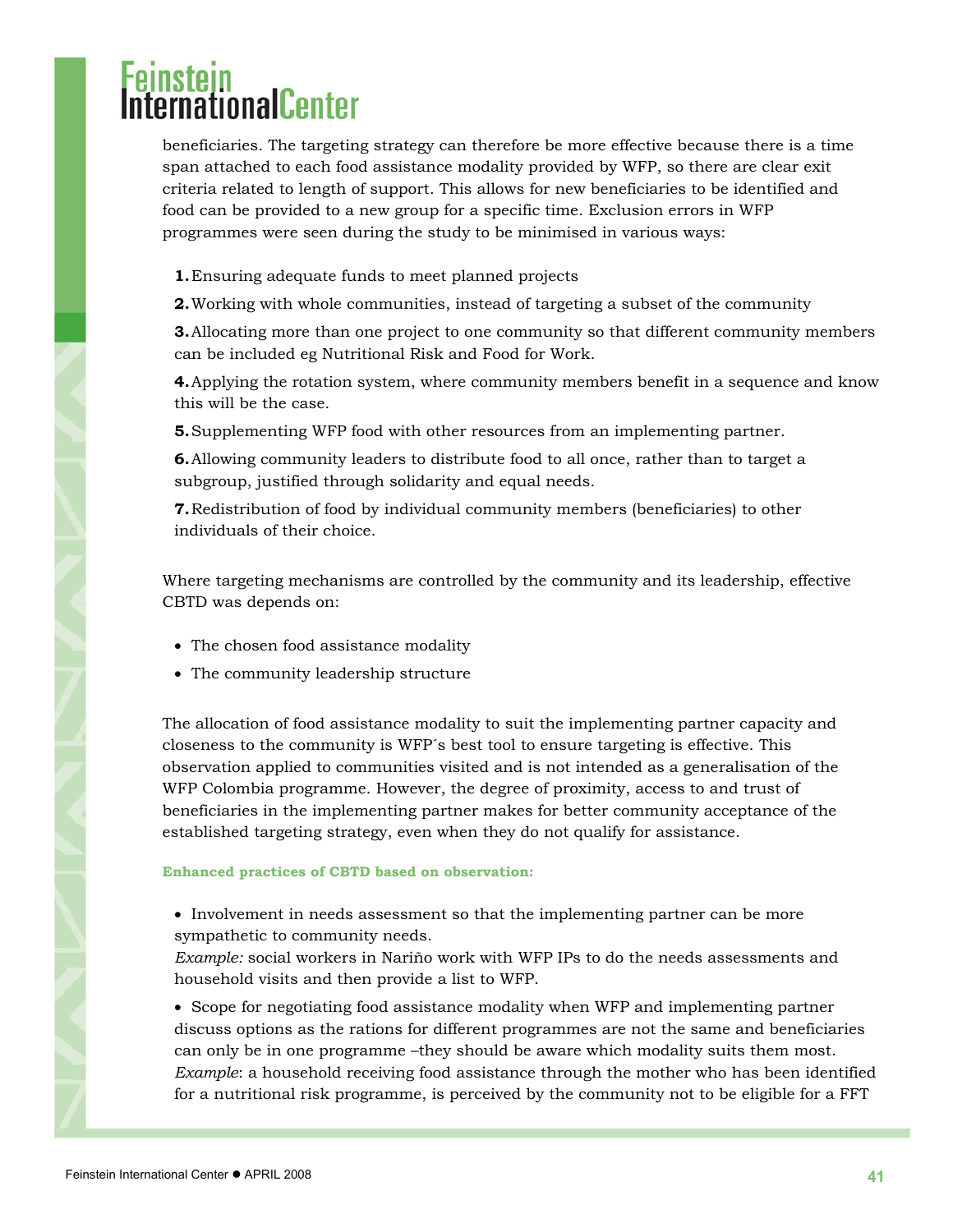programme as she is already seen to be receiving food assistance. Whilst WFP does not stipulate that households can only receive one form of assistance, for example it can combine a household with an individual level one eg FFW and nutritional risk, this is not always translated at community level. It is possible that the husband could learn a new skill through FFT and secure his household's future in a more sustainable way than the nutritional programme which is assistential.

• Specific Food (or relief) Committees to be created that separate power from the formal leadership structure. When leadership is good the Relief committee should pose no threat, when leadership is bad the community can have an alternative listening ear. *Example*: in many communities the relief committee is formed out of an existing leadership committee. This replicates existing leadership styles.

• Support modalities that unite rather than divide communities, such as relief and food for training.

*Example*: targeting of FFT or FFW assistance dependent on GoC selection procedures and available resources in small communities with less than 100 households, should aim for community programmes rather than individual household level programmes.

• Monitoring activities include questions on whether food was distributed to those not targeted and to state the reason as well as whether redistributions take place and whether there are inclusion and exclusion errors.

#### **Challenges to CBTD approach based on observation**

The main limitations to community based approaches in the current design are:

• Limited physical access by WFP staff to CBOs and dispersed beneficiaries who do not form a recognisable community. This is an obvious limitation of the *gota a gota* displacement in Colombia.

• The limited time to build strong partnerships with some CBOs due to duration of projects means that WFP visits are very brief and infrequent. While there is a high level of trust between IPs and WFP, this needs to be extended to CBOs. The longer WFP works with CBOs the more this is likely to improve.

• There is limited scope for challenging community leaders who are ineffective as some programmes only have 3 distributions, so there is little time to correct mistakes and bad practice during some of the monitoring visits. While it is recognised this may not be generalised beyond the study communities.

- Community divisions when food assistance is provided to some members of a community chosen under a separate selection system, such as FFW and FFT government schemes.
- Protective style of leadership role not allowing for access to beneficiaries and transparency accustomed to in humanitarian assistance do not allow for the collection of evidence that the targeting is community based and better than WFP criteria based.

• Limited knowledge by the community of the food assistance entitlements and modus operandum, especially for new projects, does not allow non beneficiaries to understand why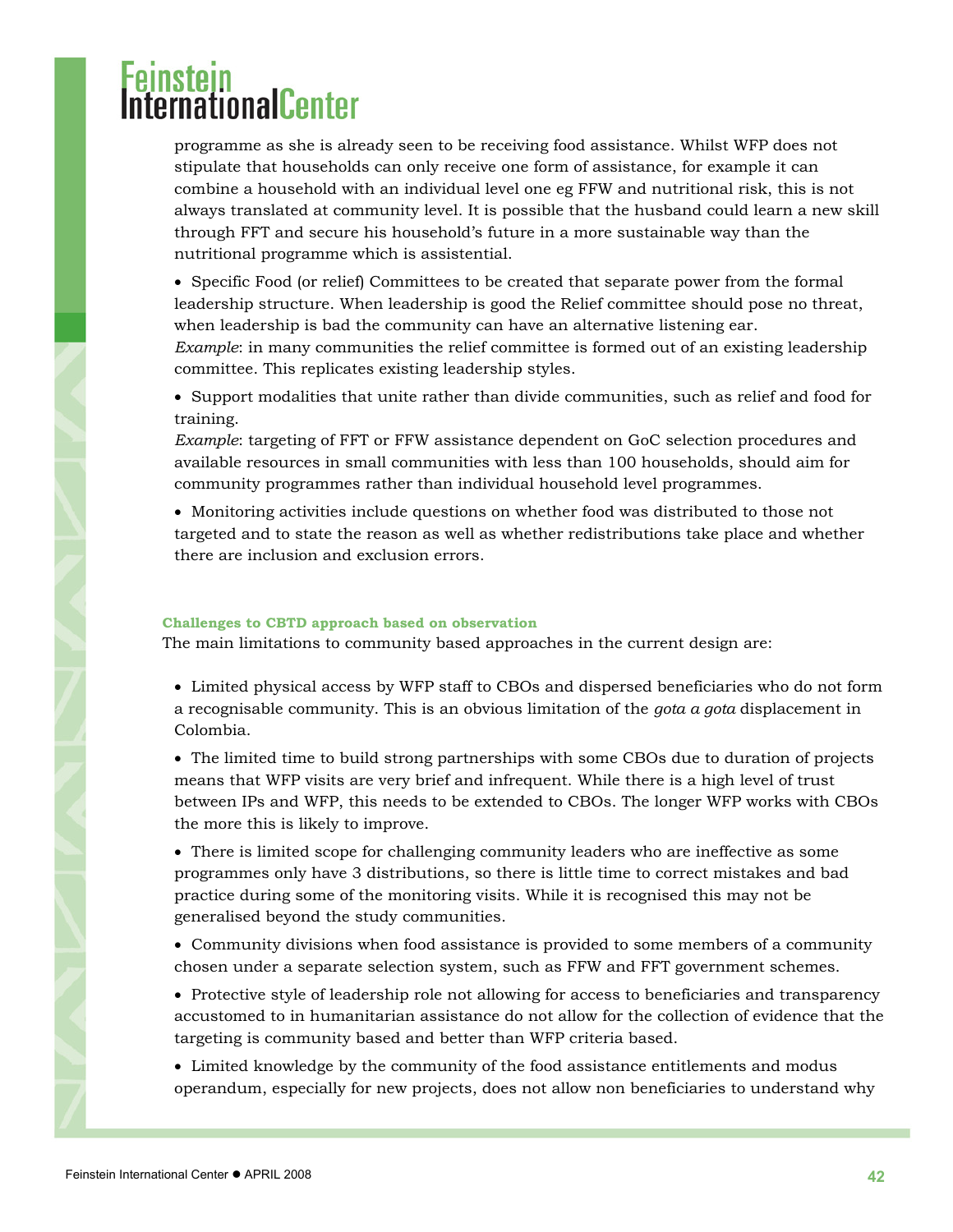<span id="page-42-0"></span>they have been excluded and differentiate bad leadership and relief committee actions from WFP rules that exclude them.

These are examples based on observations through discussions with communities and cannot be extrapolated beyond those communities. A remarkable observation is that whereas some beneficiaries and non-beneficiaries seemed somewhat ill informed about the operational aspects of the food assistance programme, in terms of exact ration entitlements, date of next delivery and length of programme, they also expressed a certain trust and confidence that food would eventually arrive and they would receive it. This perception of WFP´s commitment was extremely positive.

#### **Conclusions**

Several points can be highlighted from this discussion. CBTD through community leaders is not tantamount to good targeting practice. The strongest community based groups where those capable of identifying their own needs and negotiated for WFP support. The leadership style and the way food (or relief) committees are elected and allowed to do their work is very dependent on community cohesion and leadership interest in the food assistance project. It appears that leadership styles enhancing community participation allow for a distinct food (or relief) committee to take responsibility. In one community, this approach led to the leaders themselves being excluded from the programme as they did not fit the set criteria. On the other hand, bad leadership styles were observed to be a source of conflict when the food assistance was given as FFW or FFT modality, and where the beneficiaries of these programmes had been selected for the training or work scheme even before WFP negotiated a food ration. In these cases, WFP targeting exacerbates unfair selection systems which can lead to intra-community conflict. While it is not possible to generalise as to which type of food assistance modality lends itself most to enhanced CBDT, it is clear that community participation in any food programme is time consuming and competes with other responsibilities, and those attracted to take on leadership roles need to have the time to do this well. The operational aspects of targeting food assistance often take on more importance than the selection and identification of beneficiaries due to the commitment to deliver well.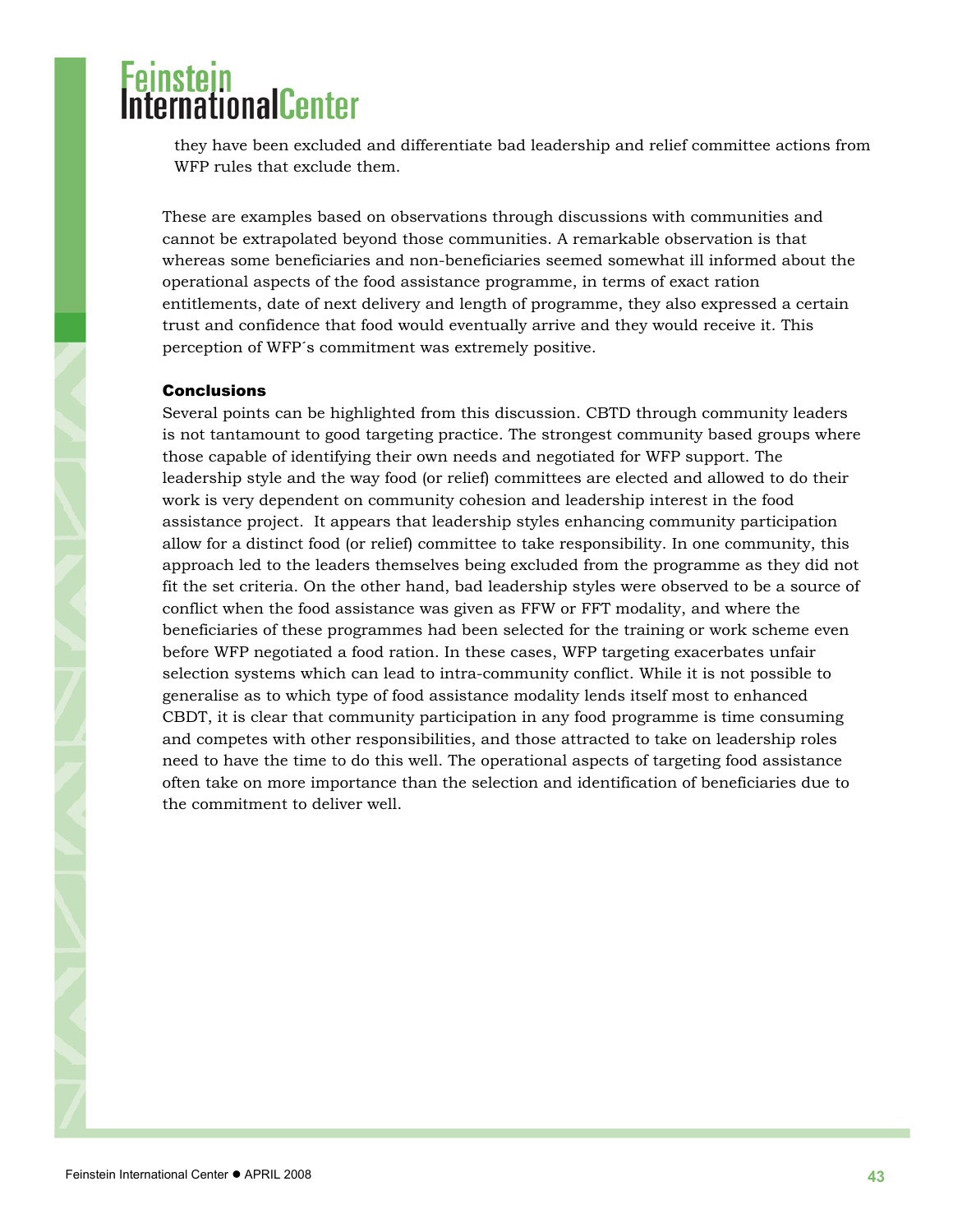### <span id="page-43-0"></span><sup>:</sup>einstein<br>nternationalCenter

### Section IV. Conclusions

Targeting in Colombia has been described here as a process with sequential steps. The first step involves a geographical and administrative method, involving partnership with two official government institutions, Accion Social and ICBF as well institutional targeting through choice of implementing partners. Some of these implementing partners are CBOs, and thus rooted in the community. The second step is an operational mechanism, involving a choice out of seven food assistance modalities based on methods to meet potential beneficiary needs and then selecting these through WFP implementing partners. Two of these modalities, FFW and FFT lend themselves to self targeting approaches which are generally recognised to be rooted in community participatory practices. However, in the cases observed in Colombia, many of the FFW and FFT projects are linked to government schemes for IDPs with their own targeting method and therefore much less participatory than may seem at first glance. CBOs represent about one third of WFP implementing partners in Colombia at any one time, providing ample scope for applying the CBDT approach when the community can select and identify criteria for assistance as well as the individuals who are eligible. This happens mainly after steps one and two described above.

The current targeting strategy has evolved through successive PRROs and increasingly aims to reach more difficult to access populations outside official government institution lists, such as IDPs that have not registered under RUPD, *blockaded* and *resistant* communities and marginalised ethnic groups. Beneficiary selection by implementing partners falls into three broad categories of selection. Those

- 1. dependent on another institution,
- 2. dependent on community leaders, and
- 3. dependent on individuals representing a CBO/NGO or a government representative

The CBDT applied in Colombia is not a default option for working in insecure areas, but rather a deliberate strategy of allowing some of the communities affected by violence that WFP target for food assistance to prove that they have a level or organisation that allows them to take control of some aspects of their lives again. This is limited in terms of setting criteria for programme and beneficiary selection.

The parts of the CBDT approach in Colombia geared at community leaders and CBOs, that are successful in effective targeting is dependent on existing community leadership styles and community cohesion. Ethnicity, rural and urban settings and gender have the greatest influence in leadership structures of the communities visited. Each impact on leadership styles in different ways, but definitely contribute to shaping the relationship between the leader and the beneficiary. When specific food assistance relief committees are elected they are somewhat able to counterbalance some of the authoritative leadership styles driven by self-interest, but this is not guaranteed. Where resources are scarce, and food assistance is targeted to specific groups within a community, the CBDT approach places an extra strain on weak communities with unfair leadership styles. The implementing partner´s relation with the communities can mitigate against this when the implementing partner has close contact with the community and a history of working with them. This is more difficult for implementing partners who work with a conflictive community for the first time. Some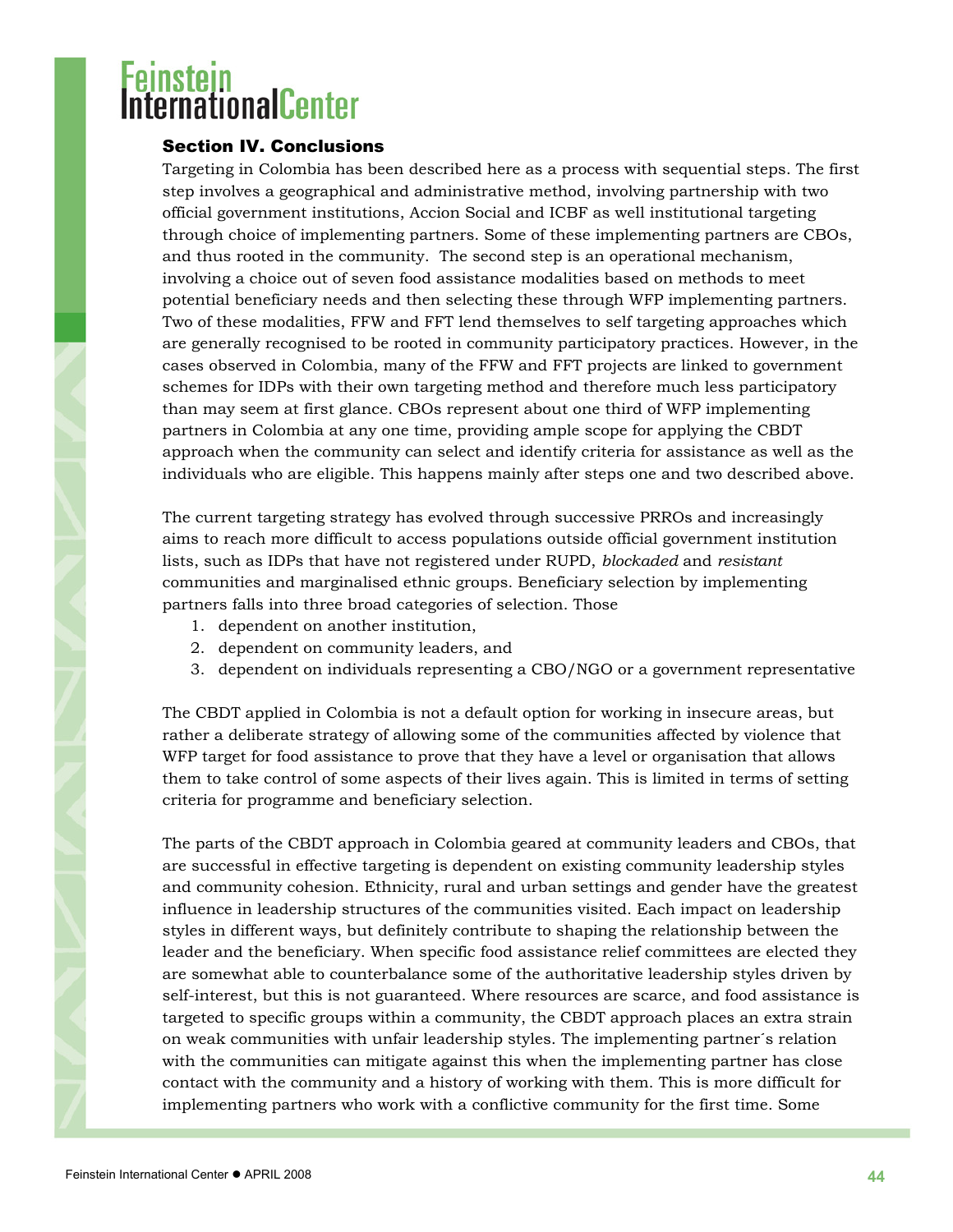# **THROUGH**

implementing partners admit to choosing not to work with these communities and seek out more collaborative ones. The weaker the community affected by the crisis, the more likely it is to become the object rather than the subject of food assistance. This reinforces the theory that CBDT is more feasible when an agency has long term presence within the target community (Mathys 2004) and the programme is directed towards livelihood support rather than prevention of mortality in an acute emergency.

Nevertheless the CBDT approach does allow potential beneficiaries to be targeted effectively even if their involvement is only at the distribution stage of the project cycle. In some instances at the beneficiary selection stage when they encourage relatives or neighbours to join a CBO and its activities and as a result are entitled to food assistance, similar to a selftargeting approach. This improves the inclusion of marginalised groups in some instances, but much of the decision lies with the leaders who in some instances show preference for people they trust. This is understandable in the complex environment the food assistance programmes take place. This enhances the potential for protection through the food assistance programme because of the presence of outsiders, but can also place leaders at risk if they are too visibly seen to be getting benefits for their community. WFP staff are open in the discussions with communities on this issue and can minimise negative outcomes.

Most exclusion happens through the programmes linked to government programmes such as housing schemes and vocational training schemes. The needs far outstrip the resources and selection for inclusion for these GoC run projects is neither transparent nor reliable. WFP food assistance programmes associated with these types of schemes risk making the exclusion worse by making non-beneficiaries feel they have missed out of two assistance programmes.

CBTD requires in-depth preparatory work with communities and their leaders and results in a very heavy work load on WFP staff due to the sheer number of projects at one time in Colombia. CO management admits that the workload is such that much of the contact with implementing partners and communities is focused on problem solving and monitoring. The time consuming nature of working with CBOs is however acknowledged by staff to be worth it if improves the targeting process, and establishes trust relationships quickly.

Finally food assistance in Colombia has no life saving role. However the PRRO modalities have a clear relief and rehabilitation objective to support people affected by conflict through a transition period until they stabilise. There is an 18 month cut off for assisting IDPs, which is in practice sometimes waived by IPs. Interviews revealed that many IDPs are nowhere near settled after 18 months, with many not having even gone through the official declaration process to be recognised legally as IDPs in that time. Mass displacements of 50 people or more are more visible to assist and get legal recognition than the daily drop by drop displacements. Strict adherence to the 18 month cut off may exclude people who may actually be in a worse economic situation than when they were first displaced, as they will have spent their savings, stayed with relatives and friends to the point they need to make on, and still not have received any official assistance they are entitled to. While it is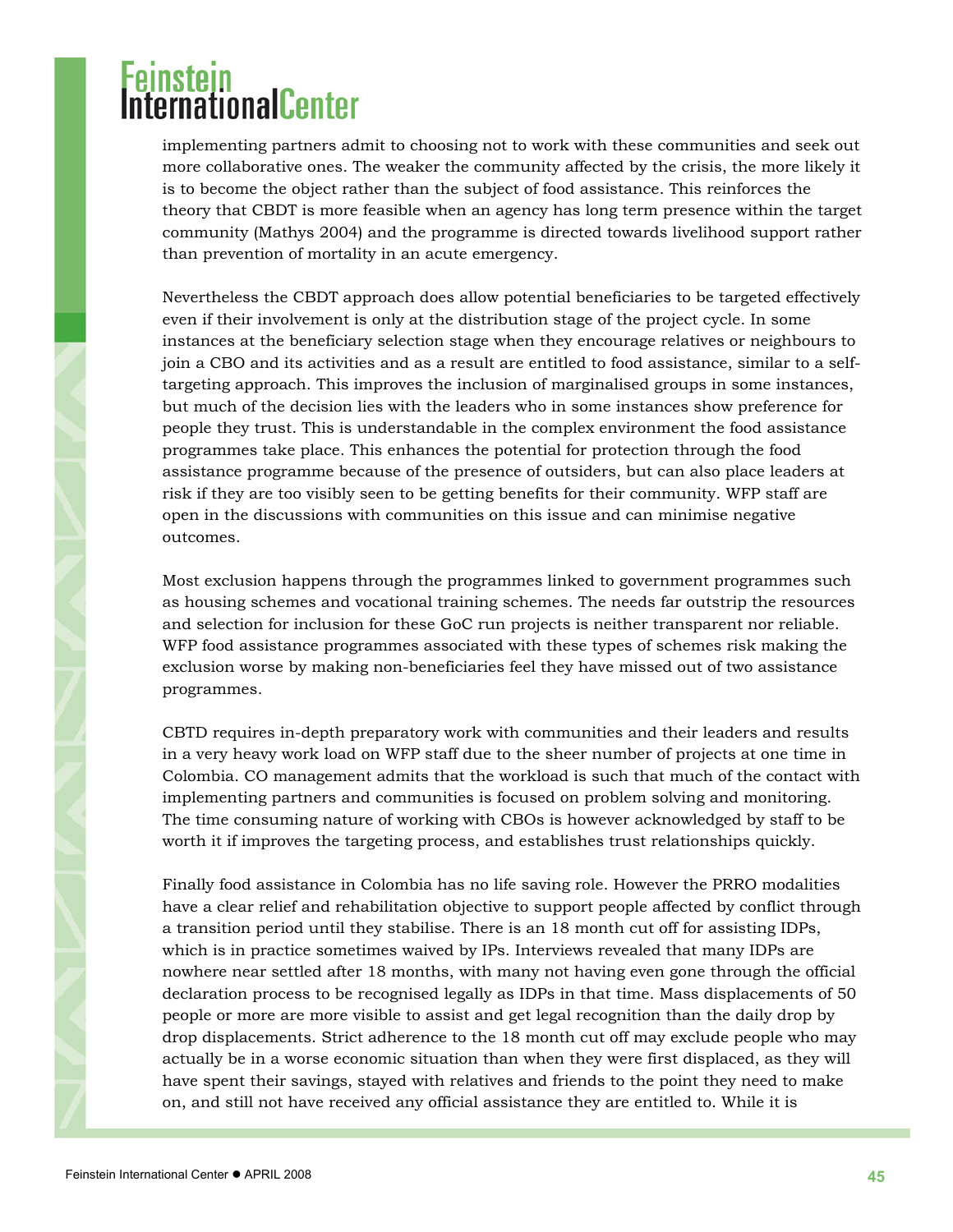# <span id="page-45-0"></span>ernationalCenter

acknowledged that a cut off is necessary to contain the numbers targeted by the programme, it is directly linked to the targeting of the most vulnerable.

#### Recommendations of the study

This case study has drawn on some of the observed successes and failures of the CBDT approach witnessed through interviews with different groups within seven different communities. Discussion with key informants at Bogota level revealed that food assistance has a minor role to play in restoring people´s rights and yet when the CBDT approach is adopted by WFP, it does seem to provide a model of assistance that enables communities to face the challenges of accessing scarce resources. Undoubtedly this is due to the specific targeting strategy in place which involves assisting small numbers of beneficiaries in a multitude of projects at one time. Whilst the dynamic nature of the targeting process is suited to the ever emerging needs of IDPs and vulnerable groups in Colombia, there may be some scope for WFP to identify appropriate community based exit strategies for food assistance modalities.

Observations related to best practice and constraints are summarised below. Table 7 provides more insights on how the conclusions and recommendations were arrived at:

#### **Enabling factors to participatory targeting**

- 1. Proximity and trust between community and some implementing partners. Continue fostering strong relationships with IP, with particular focus on the new ones who may require closer follow up at first.
- 2. Changing needs acknowledged in targeting strategy e.g. relief focus. Continue sending verification missions to respond to new emergencies as this successfully identifies new IDPs in need of assistance and minimises exclusion.
- 3. Protection element acknowledged through international presence. Continue using unmarked food aid bags in areas where IP is likely to have to pass through illegal group and military checkpoints, avoid keeping food stocks near *blockaded* communities, as these continue to be a specific marginalised group in need of support.
- 4. Communities with good leadership target fairly. Continue to monitor practice and encourage the use of more open community meetings to develop selection criteria and beneficiary lists. Ensure members of relief committees are not hand-picked by the community leaders through visits to the community and conversations with beneficiaries and non-beneficiaries.
- 5. Urban populations can come together for a collective action. Continue to provide opportunities for beneficiary led solutions and not only be limited by GoC criteria. WFP programmes linked to GoC assistance to IDP schemes run the risk of being perceived as being part of a lottery system, whereby assistance is not based on need or rights, but luck. WFP should continue to offer IDPs displace to urban centres an alternative form of assistance that rewards community cohesion.
- 6. Rural populations can be supported in their process of returning home, in the rare occasions when this return process respects the mandates laid out in the IDP principles. Continue to identify communities who seek this support, whilst advocating at central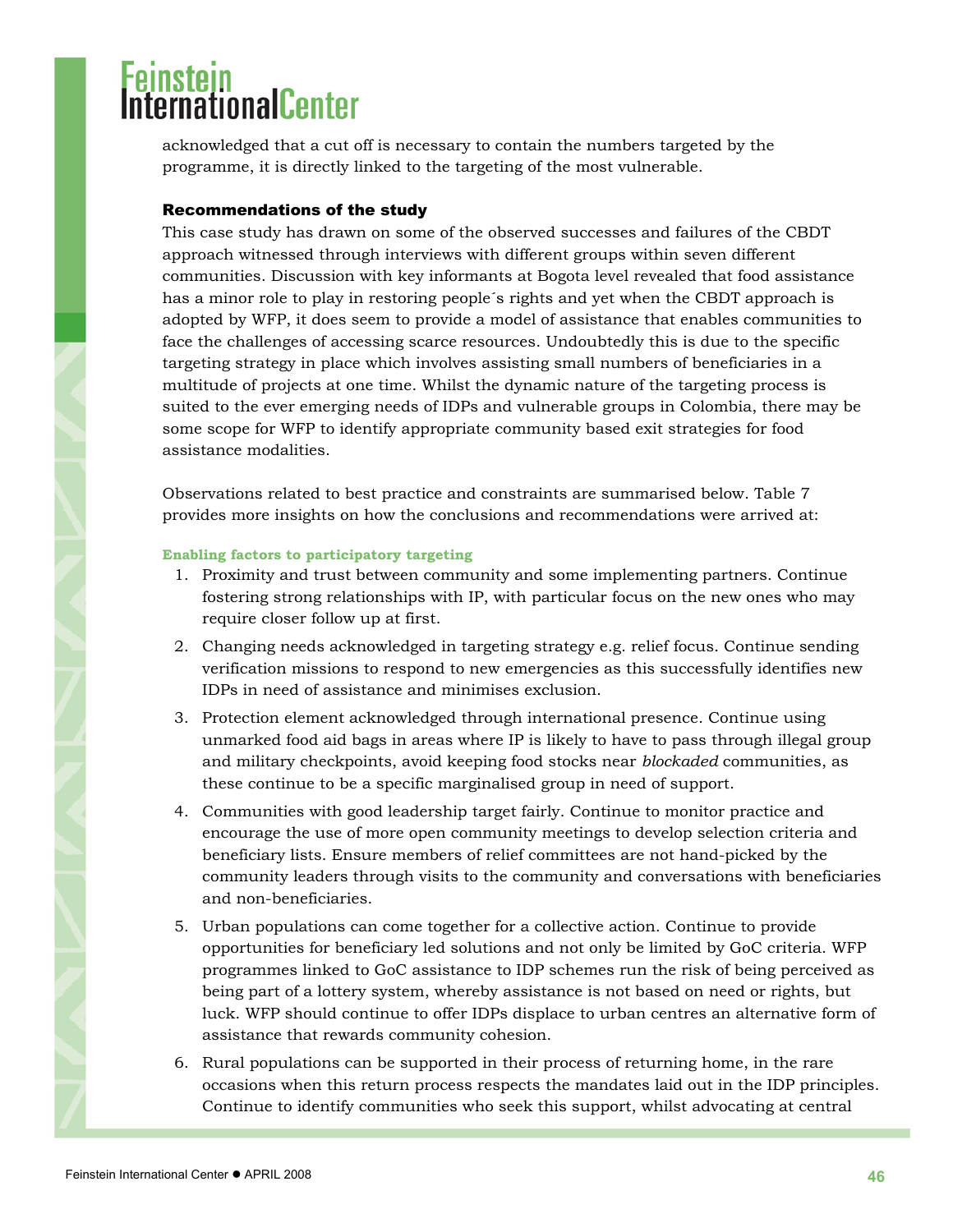level that the return process should adhere to IDP principles and not expose IDPs to further risks.

- 7. Some beneficiary involvement in selection for some modalities of food assistance. Continue to question which modality is most appropriate for a specific group and avoid the one size fits all approach. This is particularly true for the relief, FFW, FFT, pre-school and nutritional risk programmes which lend themselves to community based approaches more than the institutional school feeding.
- 8. Women empowered to take on leadership roles and reach to more marginal members of the community. Continue to foster the capacity of women leaders to lead fairly by questioning their selection criteria constantly. This has been very successful to date in urban settings where traditional leadership roles may be more dispersed.
- 9. Do not cut rations, as recommended by the 2007 evaluation; continue to deliver the food quantities promised before delivering to newly identified beneficiaries. The short nature of the programmes allows for very little contact between the community and WFP in some cases, and this can be improved by ensuring programmes run their intended course.

#### **Constraining factors to participatory targeting:**

- 1. Inadvertent support to existing systems of selection that are unfair and benefit the elite (Platteau 2004). WFP needs to be aware that communities do not always chose the best leaders, and use the relief committee as a way of mitigating against this.
- 2. Most interaction takes place between implementing partner and leaders, leaving insufficient information shared with beneficiaries and non-beneficiaries on targeting. More time is needed in communities to explain this.
- 3. Traditional leadership systems that are not transparent enough for monitoring purposes should be visited more regularly, for example the indigenous populations, in order to gain trust and understand how the CBTD is taking place.
- 4. Be aware that IPs may have a tendency to work with communities with higher degree of cohesion, for example communities with a history of complex leadership are excluded by some partners may exclude more vulnerable groups, seek out communities with failed projects.
- 5. Include community participation in monitoring activities to increase ownership and allow communities to develop their own criteria of a successful project. This may provide insights into community structures and processes.

These recommendations stem from the observations during discussions with the communities included in this case study. Whilst they are not intended to represent all the work of WFP Colombia, they are intended to provide insights into which community based aspects of targeting are successful in Colombia so that these may be compared with the other four case study countries that form part of this overall study, and contribute to central policy making on improved targeting practices. CBTD is an approach that needs to be judged for its contribution to more effective targeting as well as for its contribution to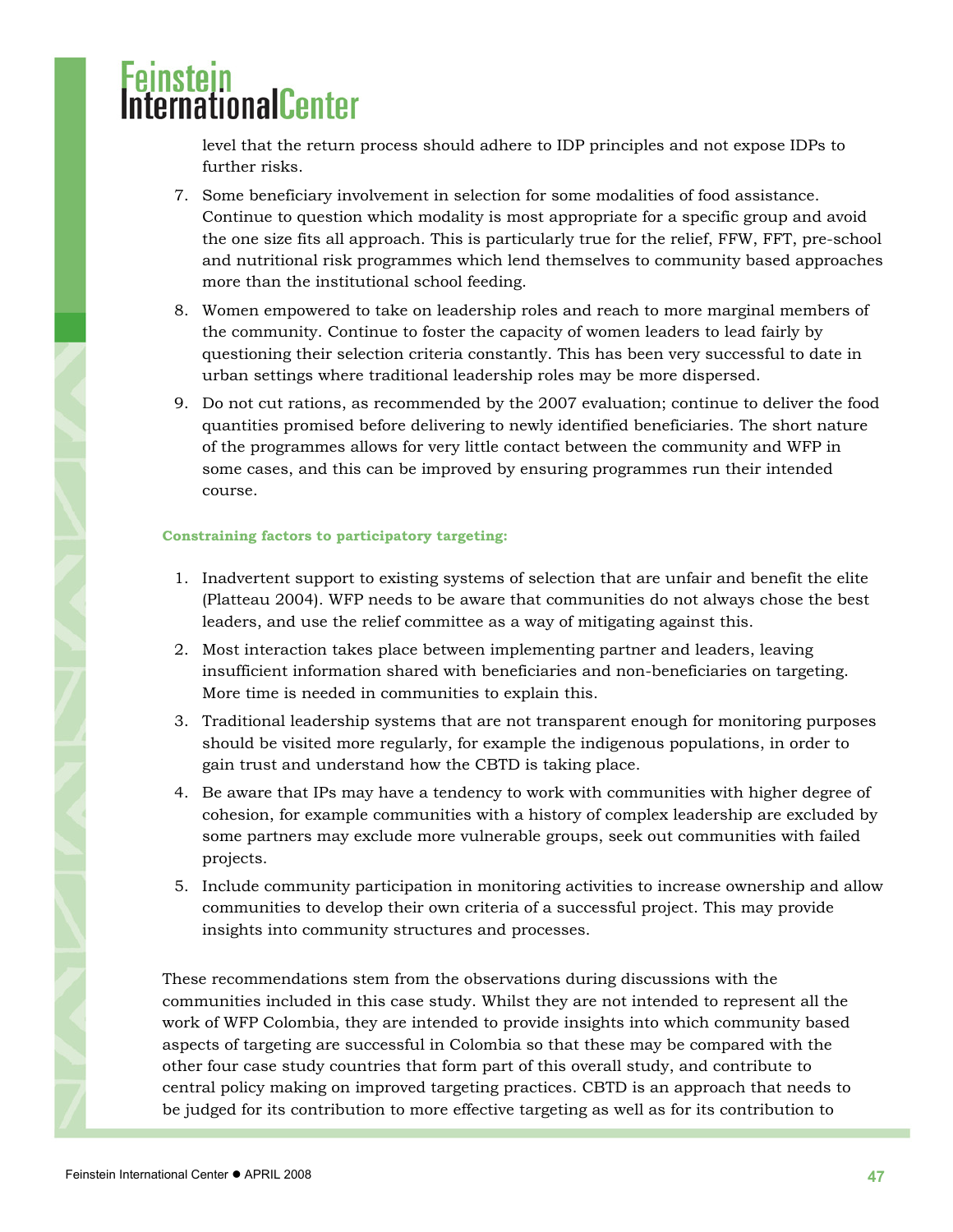more participatory programming methods. In the case of Colombia we have seen that in some instances, CBTD achieves both of these objectives, by empowering community members not used to roles of responsibility to gain new skills, and we have seen the opposite, where communities left to their own dynamics have fostered unfair systems of targeting causing further exclusion. The success of food assistance programmes should consider both of these aspects.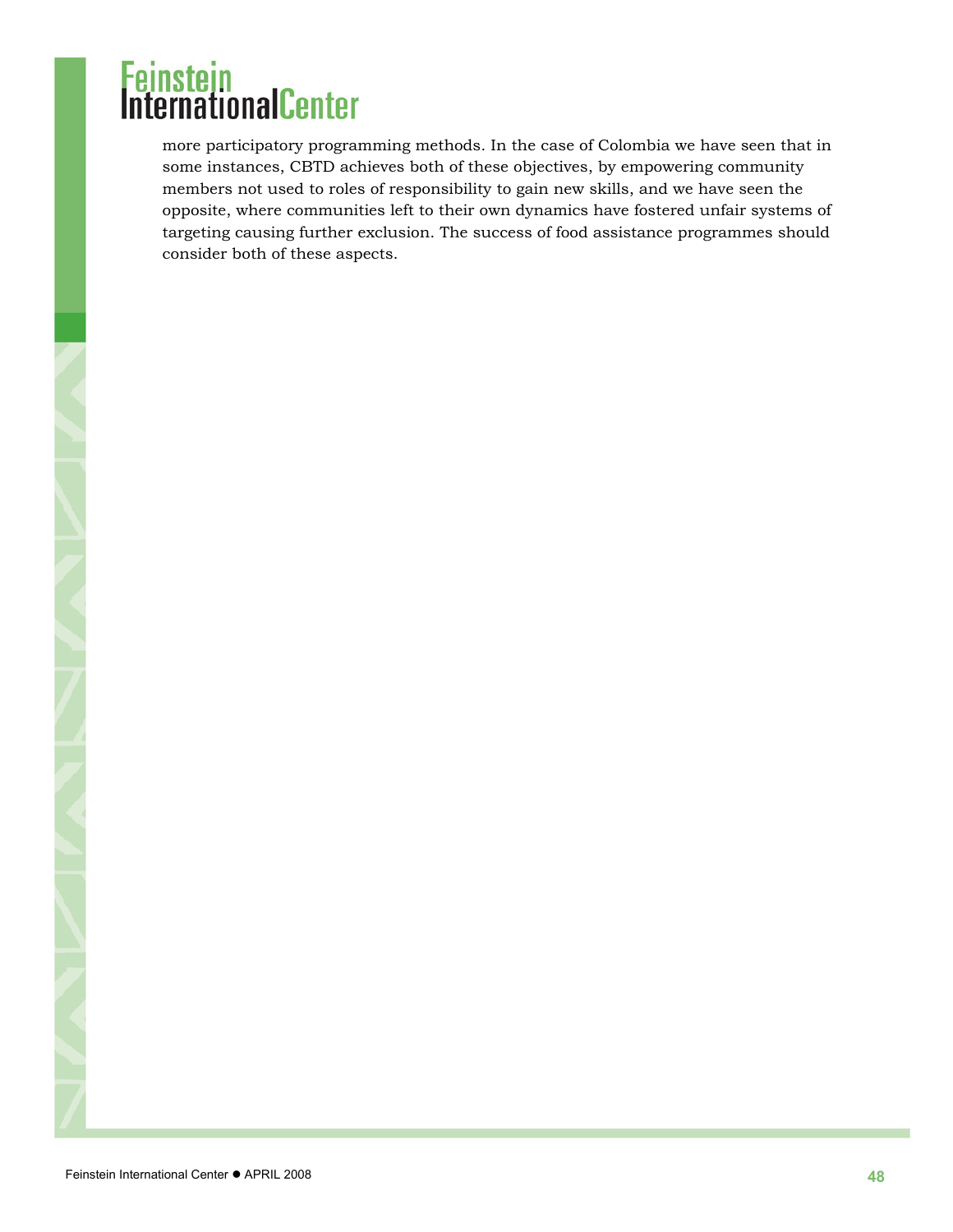### <span id="page-48-0"></span>**Table 7. Field work explanatory notes on conclusions [14](#page-48-1)**

|  | <b>Identified CBTD step</b>                                                                                                                                                                                                                                                        | Colombia case study observations                                                                                                                                                                                                                                                                                                                                                                                                                                                                                                                                                                                                                                                                                                                                                                                                                                                                                                                                                                                                                                                                                                                                                  |
|--|------------------------------------------------------------------------------------------------------------------------------------------------------------------------------------------------------------------------------------------------------------------------------------|-----------------------------------------------------------------------------------------------------------------------------------------------------------------------------------------------------------------------------------------------------------------------------------------------------------------------------------------------------------------------------------------------------------------------------------------------------------------------------------------------------------------------------------------------------------------------------------------------------------------------------------------------------------------------------------------------------------------------------------------------------------------------------------------------------------------------------------------------------------------------------------------------------------------------------------------------------------------------------------------------------------------------------------------------------------------------------------------------------------------------------------------------------------------------------------|
|  | Implementing agency meets<br>with local authorities and<br>community members to<br>explain the nature of the<br>programme in public meetings.<br>If only a proportion of the<br>population is to be targeted for<br>assistance then this is also<br>explained                      | This procedure is part of the targeting system by WFP: Implementing partners are<br>very diverse - local government, local NGOs religious organisations, beneficiary<br>groups, INGOs, and very rarely WFP themselves. Access to the beneficiary<br>population usually requires close contact between the implementing agency and<br>local authorities (legal and illegal actors). Targeting for most programmes is based<br>on WFP selection criteria that Implementing partners communicate to the potential<br>beneficiaries. This is not necessarily done through public meetings though, as<br>these do not happen often, but rather through meetings with representatives of<br>smaller beneficiary groups. The type of food assistance programme determines who<br>is eligible for criteria                                                                                                                                                                                                                                                                                                                                                                                |
|  | The community elects a relief<br>committee (RC) at a public<br>meeting. The aim should be<br>to have a broadly<br>representative committee,<br>including adequate<br>representation of women, and<br>the ethnic, social, economic<br>and political groups within the<br>community. | The creation of a new Relief Committee is not always necessary; WFP encourages<br>use of community based structures in place for other community programmes. It is<br>normal for a community served by WFP with food, to be getting support in other<br>ways as well. All food assistance programmes have a committee in charge of<br>selecting and distributing, but this is often based on committees existing for other<br>community representational matters, for example IDP groups representatives,<br>health centre committee, mothers of beneficiaries committee. Where Relief<br>Committees are set up from scratch, the WFP implementing partner has the best<br>knowledge of the community and decides on the characteristics of the<br>representation, not WFP. Most communities have a tendency to group themselves<br>by place of original displacement which often implies ethnic and social and political<br>similarities. There is a high level of mistrust among urban communities living in a<br>geographical space made up of communities displaced from different locations. In<br>this sense, it is probably impossible to achieve complete representation. |
|  | The implementing agency and<br>RC discuss the criteria that<br>should be used for beneficiary<br>selection. These criteria may<br>then be discussed in a public<br>meeting.                                                                                                        | This seems to be made very clear from the outset. An agreement on selection<br>criteria and total numbers to be assisted. Public meetings are unlikely to be used<br>frequently.                                                                                                                                                                                                                                                                                                                                                                                                                                                                                                                                                                                                                                                                                                                                                                                                                                                                                                                                                                                                  |
|  | The RC registers the<br>beneficiaries for the<br>programme. The list of<br>beneficiaries may be read out<br>at a public meeting, so that                                                                                                                                           | This does not always happen. Lists are sometimes made on the basis of selection<br>criteria related to non-WFP programmes, e.g. the Red Social Government registered<br>IDP housing programme or government IDP training programmes. In this case,<br>officially registered IDPs are entitled to food aid because they have been selected to<br>be in the government programme. This type of selection is the one that is reported<br>consistently by communities to be the most unfair of all. The issues with the<br>Colombian IDP registration system are very complex and well documented and<br>criticized.                                                                                                                                                                                                                                                                                                                                                                                                                                                                                                                                                                  |
|  | everyone in the community<br>has an input in ensuring that<br>only the poorest or worst<br>affected, and all those meeting<br>the selection criteria, are                                                                                                                          | Beneficiaries entitled to WFP food through one of these associated government<br>schemes are not entitled to be selected for another type of food assistance<br>programme at the same time. Relief committees can ensure this double registration<br>does not occur.<br>The other targeting method where Relief Committees have no say in the ICBF                                                                                                                                                                                                                                                                                                                                                                                                                                                                                                                                                                                                                                                                                                                                                                                                                                |
|  | included in the programme.                                                                                                                                                                                                                                                         | welfare services system, where vulnerability criteria are applied to identify<br>households in need of various forms of support, regardless of their IDP status.                                                                                                                                                                                                                                                                                                                                                                                                                                                                                                                                                                                                                                                                                                                                                                                                                                                                                                                                                                                                                  |

l

<span id="page-48-1"></span><sup>14</sup> Sources: Jaspars, S. & Shoham, J. (1999) Jaspars, S. & Creti. P (2006); Taylor, A. & Seaman, J. (2004, July)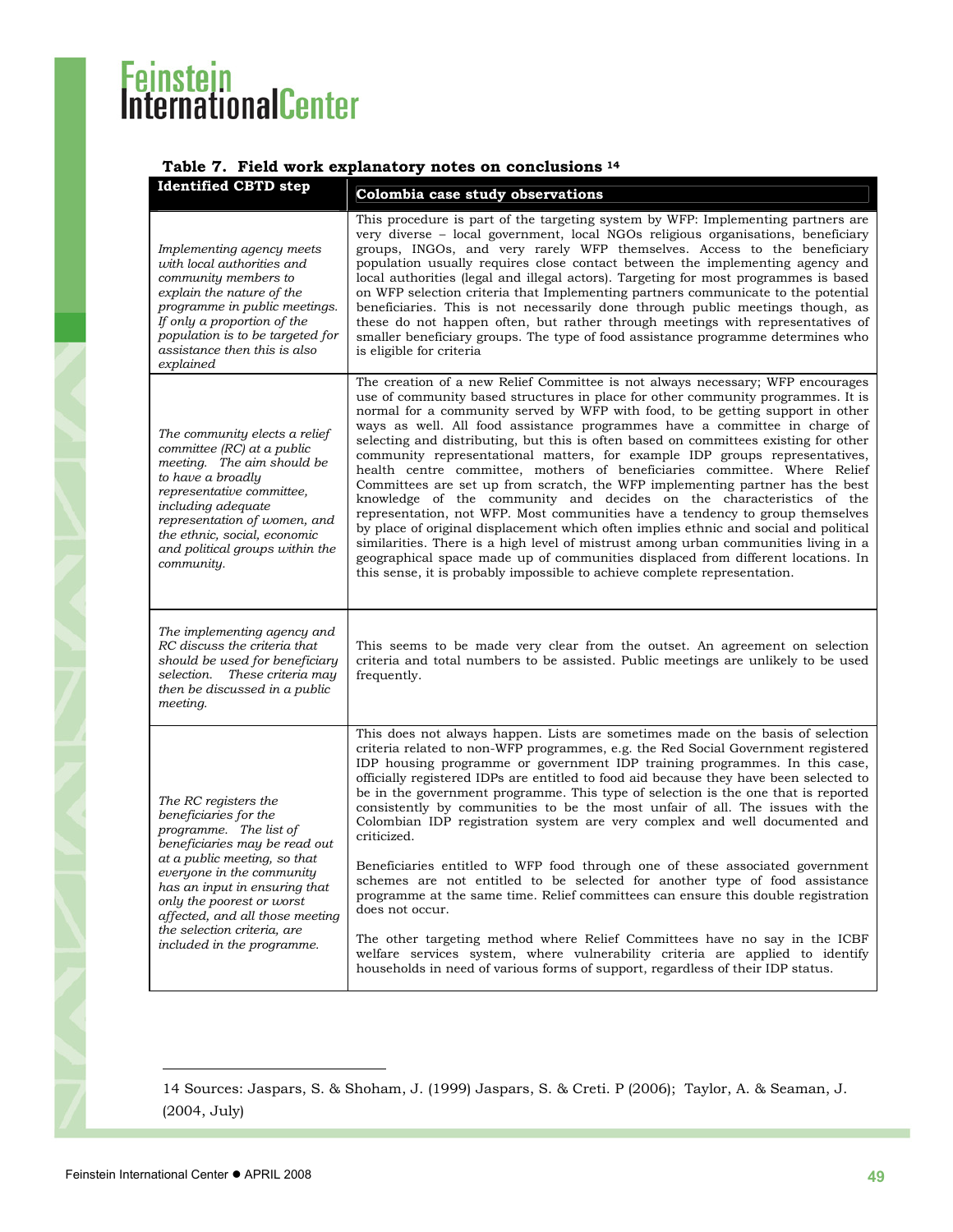| <b>Identified CBTD step</b>                                                                                                                                                                                                                                                                                                                                                                                                                                 | Colombia case study observations                                                                                                                                                                                                                                                                                                                                                                                                                                                                                                                                                                                                                                                                                                                                                                                                                                                                       |  |  |  |  |  |
|-------------------------------------------------------------------------------------------------------------------------------------------------------------------------------------------------------------------------------------------------------------------------------------------------------------------------------------------------------------------------------------------------------------------------------------------------------------|--------------------------------------------------------------------------------------------------------------------------------------------------------------------------------------------------------------------------------------------------------------------------------------------------------------------------------------------------------------------------------------------------------------------------------------------------------------------------------------------------------------------------------------------------------------------------------------------------------------------------------------------------------------------------------------------------------------------------------------------------------------------------------------------------------------------------------------------------------------------------------------------------------|--|--|--|--|--|
| Distribution, or payment, is<br>carried out by the RC together<br>with a monitor from the<br><i>implementing agency.</i>                                                                                                                                                                                                                                                                                                                                    | Food distribution is carried out by RC or equivalent. It was not possible to ascertain<br>whether it is normal for a monitor from the implementing agency to be present.<br>Although it is acknowledged that WFP staff carries out monitoring activities, the<br>number of projects does not lend itself to WFP presence at every distribution.<br>Monitoring systems are diverse, as food assistance can be given on a daily basis as<br>cooked food, or can be a 40 day ration. It was not possible to assess whether the<br>implementing partners of WFP all carry out the same type of monitoring visits, but<br>monthly monitoring reports are compiled by the WFP sub-offices according to a<br>standard format, and then compiled by Bogota into quarterly reports. The volume of<br>work means WFP staff is unlikely to be able to visit all communities being served on<br>a quarterly basis. |  |  |  |  |  |
| The RC receives feedback on<br>the targeting and distribution<br>method from the community,<br>and informs the agency<br>monitor. The monitor<br>organizes for the programme<br>to be adapted if necessary to<br>be more effective. The<br>community can also give direct<br>feedback to the monitor with<br>any issues regarding the relief<br>committee. New members can<br>be elected if some or not found<br>to be fulfilling their<br>responsibilities | Since in Colombia most food assistance is delivered by existing committees (not<br>necessarily newly created Relief Committees), the community has already<br>established a communication mechanism with them because these representatives<br>have other functions, and this is especially true of IDP representatives. The<br>exception is the Relief Committees created when the food assistance programme is<br>run by women, such as canteens and FFT.<br>Here Relief Committees seem to focus on the function of the food and the<br>associated activity (training or attendance at the canteen).                                                                                                                                                                                                                                                                                                |  |  |  |  |  |
| Post distribution monitoring is<br>carried out by the<br>implementing agency with<br>input from the RC.                                                                                                                                                                                                                                                                                                                                                     | This appears to be so, using WFP standardized forms as per the Colombia<br>Operations Manual. WFP also carries out PDM aiming to cover 50% of projects.<br>Targeting in Colombia is logistical complex in view of the diversity of communities<br>assisted and the myriad of IPs involved. The WFP Colombia programme tends to<br>target very small numbers in each location, and identifies new ones on a quarterly<br>basis, suggesting a very refines system. This minimizes inclusion errors, although it<br>is not clear if it minimizes exclusion errors as under present criteria 3 million<br>people would be eligible for WFP food assistance for at least 3 months.                                                                                                                                                                                                                          |  |  |  |  |  |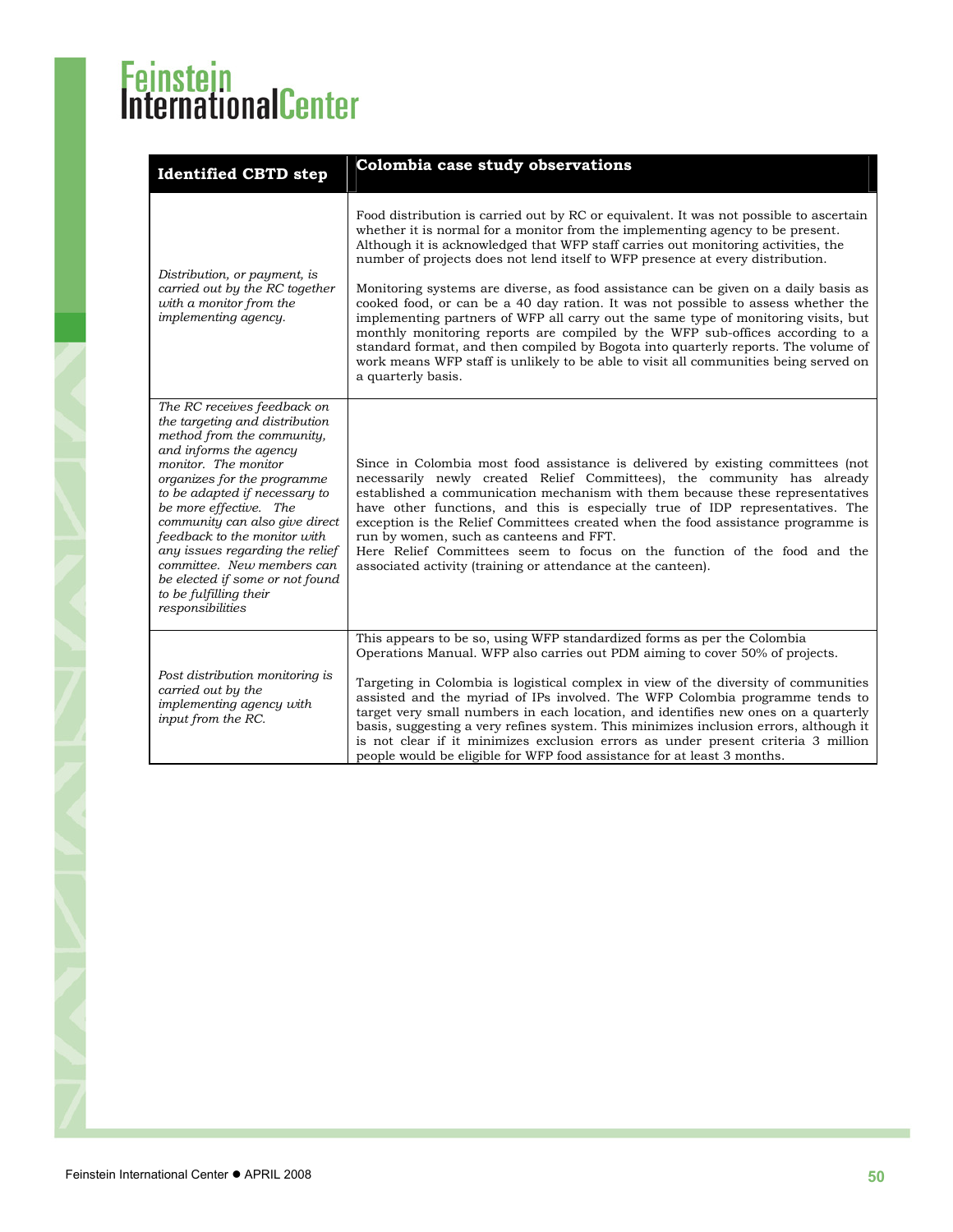### <span id="page-50-0"></span>Annex 1: Map of Colombia

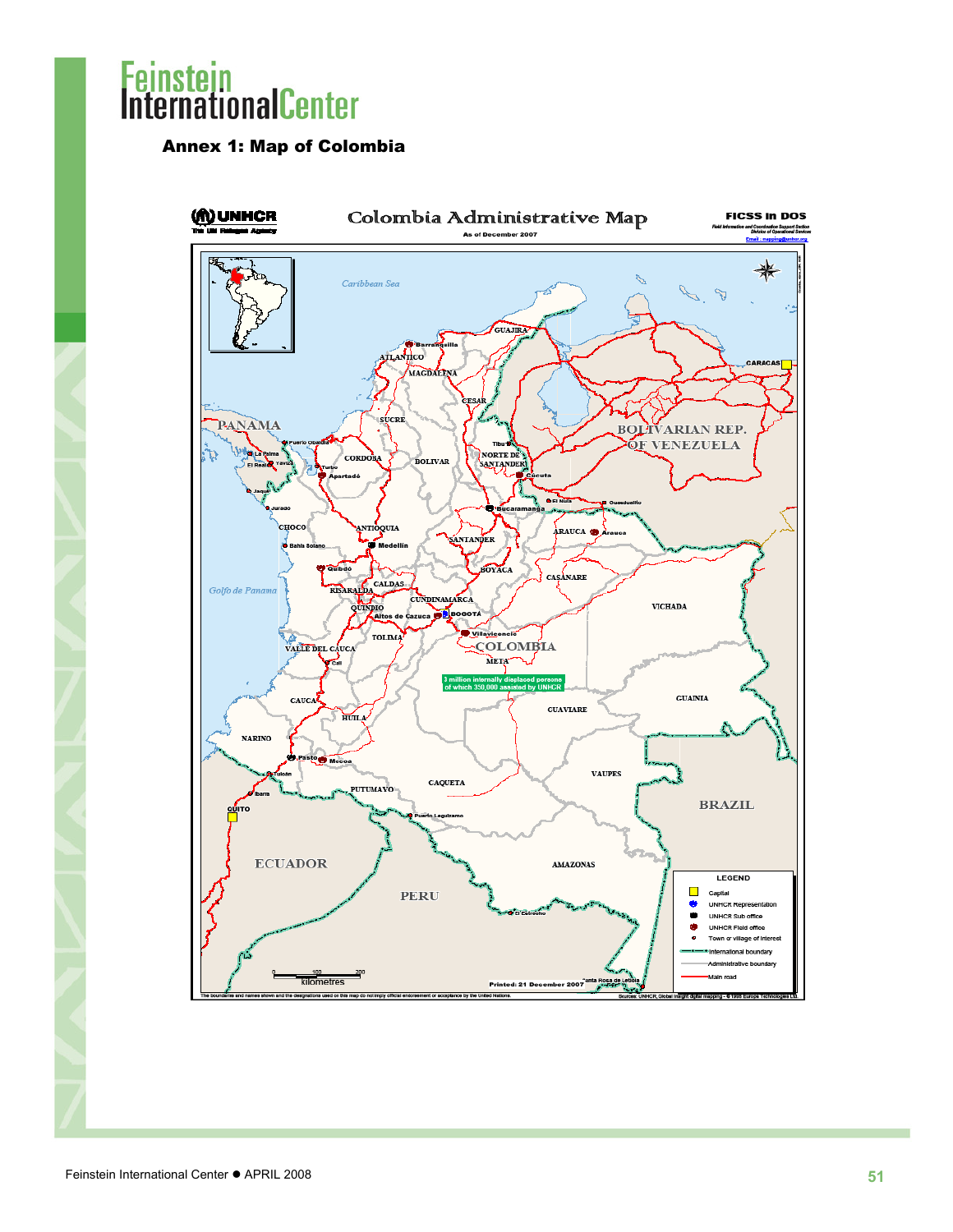### <span id="page-51-0"></span>ernationalCenter

### Annex 2: Research Methodology

### Research objectives

The Colombia study is one of four cases in a broader research project entitled "Targeting in Complex Emergencies" which has the following objectives:

**1.**Identify and describe success and failure factors associated with current WFP targeting and distribution approaches in complex emergencies, and what role community dynamics and levels of participation play in these approaches.

**2.**Identify and analyze the linkage between assessment findings, specific programming objectives, targeting criteria and WFP's current TCE approaches—with due consideration of the process and elements of CBTD—and how these can be strengthened.

**3.**Identify a range of pragmatic options for the implementation of participatory targeting and distribution approaches in complex emergencies that achieve programming objectives and are consistent with WFP targeting policy.

**4.**Propose a framework for determining the suitability, feasibility and effectiveness of implementing participatory targeting methodologies across a range of complex emergency contexts and WFP programming interventions

Research questions include:

**1.**How is targeting currently done in the context of complex emergency?

**2.**What role can CBTD play in ensuring that food assistance reaches those most in need of assistance in complex emergencies:

**3.**Can CBTD contribute to improved representation of poor, marginalized or excluded groups in a complex emergency?

**4.**How can a community-based approach to targeting in complex emergencies enhance the potential for protection, and conversely, how does it exacerbate the potential for conflict or fuel existing tensions and conflict?

**5.**What are the main lessons for general programme guidance on the CBTD process in complex emergency situations, including how to match elements of CBTD to specific conditions on the ground?

### Colombia case study research methodology

The research involved a combination of secondary and primary data collection following a protocol established for all the case studies in this project (Feinstein International Center, 2007a).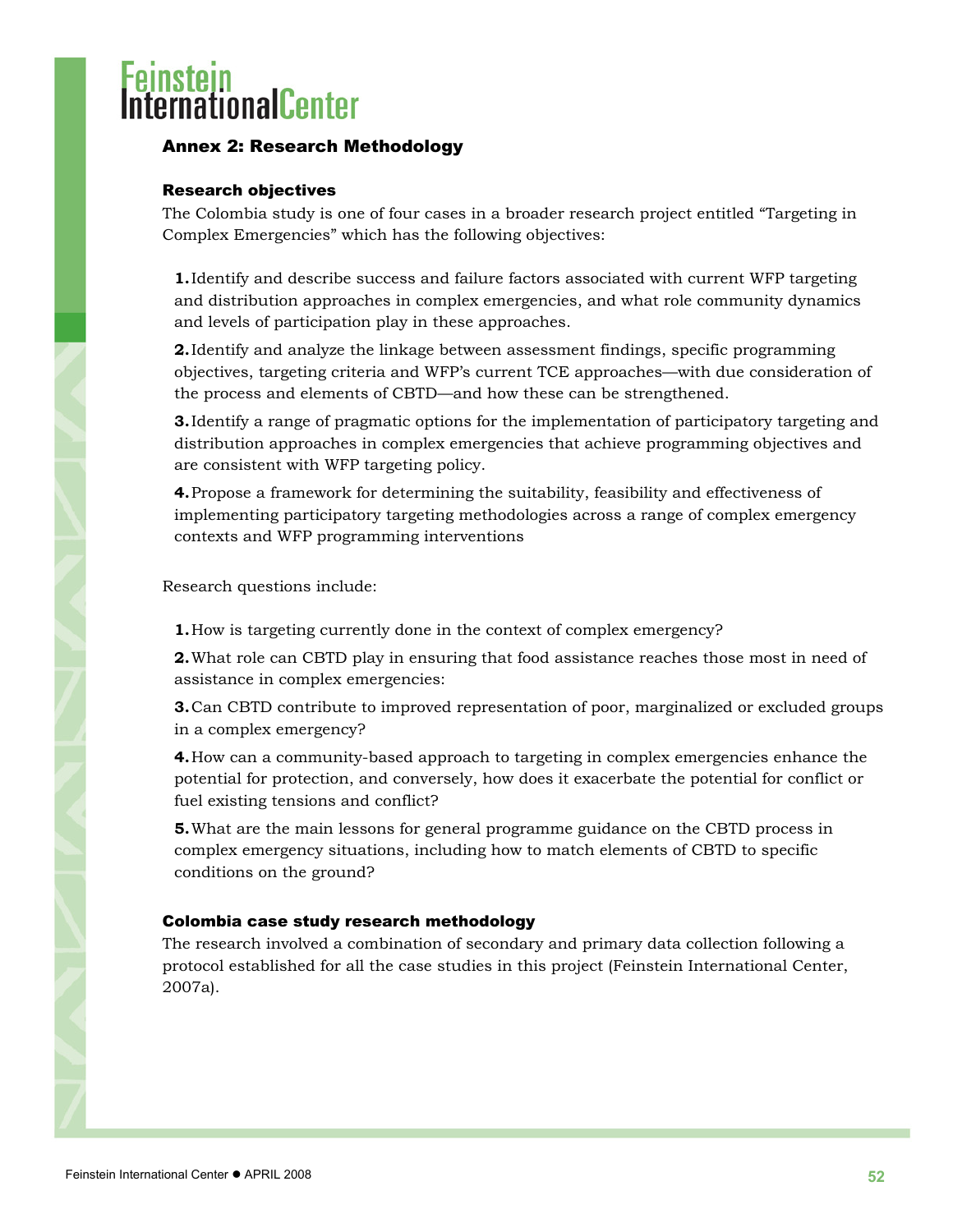### <span id="page-52-0"></span>nationalCenter

#### The Research field work dates

The field work for this study was carried out between 15 November and 14 December 2007.

#### The Research Team

• The country specific research team consisted of one Tufts Researcher who carried out the preparatory work. Upon arrival in Colombia, a local researcher was recruited for 14 days to support with the field work. The two researchers then devised the joint research field methodology outlined below. This two person team was supported by WFP country staff from the CO, three sub-offices and 2 subsidiary offices. A total of 19 WFP Colombia members of staff were involved at different stages of the field research. There was no WFP HQ member involved in this case study, unlike the other three case studies that form part of this research.

• No translators were required during the field work.

#### Literature review and preparatory work

• Part of the secondary data collection and analysis was carried out before arrival in country by the Tufts researcher with support from a Tufts research assistant. Documentation was gathered on the nature and political economy of conflict in Colombia, the history of targeting issues, and food aid modalities. Country-specific secondary data for 2005-2007 was requested from WFP in advance and reports are listed in the Reference section.

• WFP CO staff was consulted on the identification of organizations influencing or engaged in, or supporting, targeting of food assistance (or other) for interview. WFP CO staff was also consulted for the selection of study sites to visit according to the criteria in the study protocol in order to reflect as wide a variety as possible of different contexts. This process was begun two weeks prior to arrival in country and revised upon arrival.

#### Field data collection methodology

This was qualitative in nature and involved interviews with key identified stakeholders in the targeting process following an interview guide. Interviews were conducted in seven different locations in Colombia (see Table 9) with 24 key informants and 21 focus groups in the different locations, in addition to discussions with 15 WFP CO programme staff. These interviews relied on a semi-structured protocol, with the same initial questions for respondents, but with ample latitude for exploring in depth, issues arising in the course of the discussion. The key informants included WFP staff, GOC national and local authorities, partner and non-partner NGO representatives, traditional authorities, community leaders, programme beneficiaries and non-beneficiaries. These included:

- **1.**Consultation with WFP CO staff
- **2.**Introductory meeting CO staff 25 November
- **3.**Planning meetings with programme staff in Bogota 26, 27 November
- **4.**Sub-office level meetings (pre and post field site)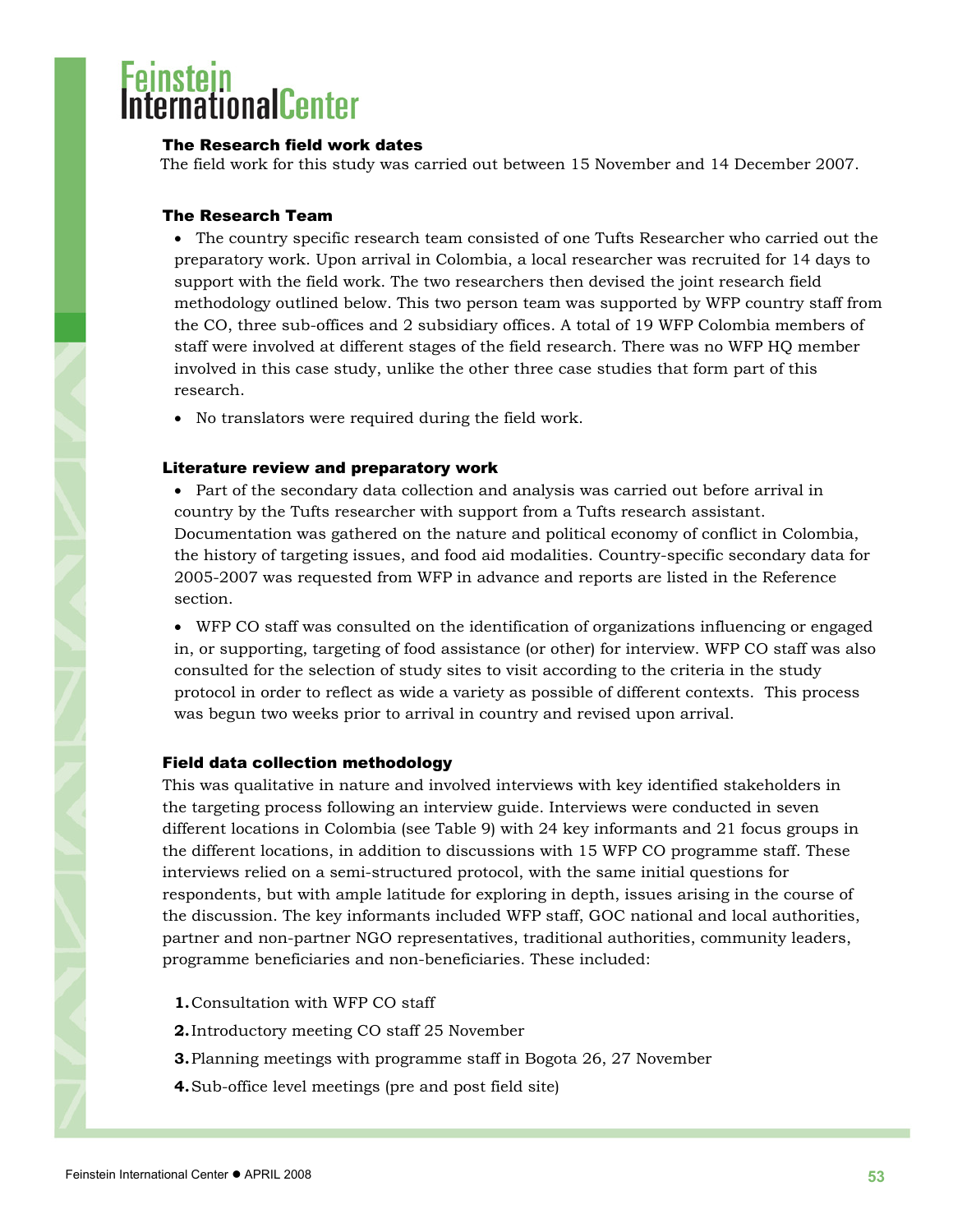# rnationalCenter

- **5.**Meeting with WFP GoC partners Accion Social and ICBF
- **6.**Final meeting with CO staff to present progress to date 14 December

**7.**Complimentary secondary data was requested from each of the following groups interviewed:

- i. National authorities/WFP partners:
	- ICBF and Accion Social in Bogota
- ii. WFP implementing agencies:
	- Accion contra el Hambre and Oxfam GB in Bogota
	- Pastoral Social in Meta and Nariño
- iii. Implementing partners community level in El Castillo, Pasto and Santa Marta
- iv. Other agencies with an interest in distribution of assistance:
	- ICRC in Bogota
	- PIUR and UMATA Nariño
- v. Donors funding distribution programmes
	- ECHO
	- USAID
- vi. Local authorities involved in targeting and providing services:
	- ICBF and Accion Social in Meta, Buenaventura and Santa Marta
- vii. In each of the communities visited, interviews and focus group discussions were held with:
	- Local leaders representing communities and organizations
	- Relief committees or equivalents set up to oversee food distribution
	- Different groups of conflict affected populations including beneficiaries, nonbeneficiaries and marginalised groups

All interviews were semi-structured, lasting between one to four hours, and involving one to five people. WFP CO staff was consulted regularly through six formal and informal meetings with programme staff at Country level and one or two meetings at each sub-office, and subsidiary office level.

Field visits to communities included semi-structured group discussions (of between seven and twenty two people) with members of the community split into four different categories:

- **1.**Local community representatives
- **2.**WFP food relief committee or equivalent
- **3.**WFP food aid recipients (beneficiaries)
- **4.**Members of the same community not receiving food aid (non-beneficiaries)

Field visits were announced by WFP staff one to seven days before the arrival of the research team to ensure maximum participation by members of the community as in many instances it involved the community gathering at an agreed place.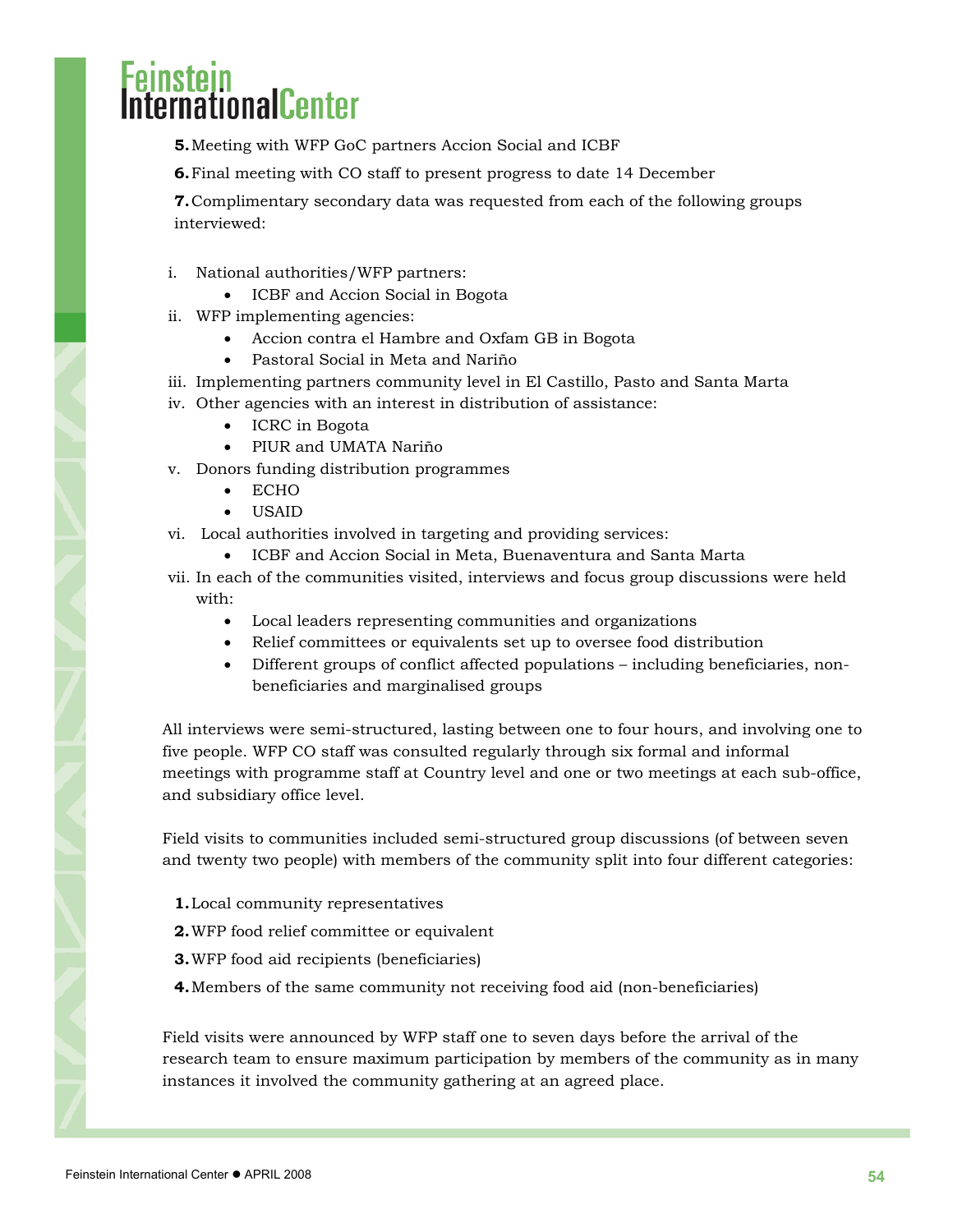# <span id="page-54-0"></span>**ProtectionalCenter**

An introductory meeting was held in plenary at the start of the visit. The study aims, the independent nature of the researchers and the voluntary and anonymous nature of the participation were communicated directly by the researchers with support from WFP staff allowing time for clarification questions from the community.

Formal consent for carrying out the research was obtained verbally during the introductory plenary meeting as laid out in the study protocol. Great care was taken to ensure those present understood participation in the study would not affect their present entitlement to food assistance from WFP.

Rapid rural appraisal techniques were used to collect some of the data in the interview guides. The following main techniques were used in the communities to complement the semi-structured interview guide.

- **1.**Introductions and profile to identify characteristics of group
- **2.**Participation in the project cycle to assess level of involvement of group at stages
- **3.**Matching problems to solutions to assess level of involvement of the group
- **4.**Role play of the food distribution day to asses level of involvement of group
- **5.** The life of the commodity to assess level of involvement of the group in end use
- **6.**Before and after comparisons to assess views on changes to community cohesion

The recruitment of respondents into the study was organised by WFP staff and implementing partners who announced the meeting with the community in advance. Excellent turn out of relief committee leaders end beneficiaries was thus ensured on the appointed day, although it was more difficult to recruit formal leaders and nonbeneficiaries on the appointed day.

#### Methodological limitations

• Colombia was the first of three countries to be visited by the Research team and the study protocol was only finalized and agreed between Tufts and WFP Rome 5 days prior to arrival in-country of the researcher. This left the WFP country team with little time to prepare.

• Only the essential documentation was translated into Spanish by the researcher and shared with sub-office teams a few days prior to field visits.

- The number of suggested site visits was reduced significantly
- Two community visits were cancelled one due to security constraints, and a neighbouring town was visited instead, the other due to time constraints was not replaced.

• A fifth study objective applied to other case study countries where WFP HQ staff accompany the research team was excluded from the Colombia case study (WFP will be solely responsible for meeting the objective on the development of a costing framework for targeting in complex emergencies)

• The nature of the research questions was perceived by some WFP staff to be of an evaluative nature, which somewhat interfered with responses.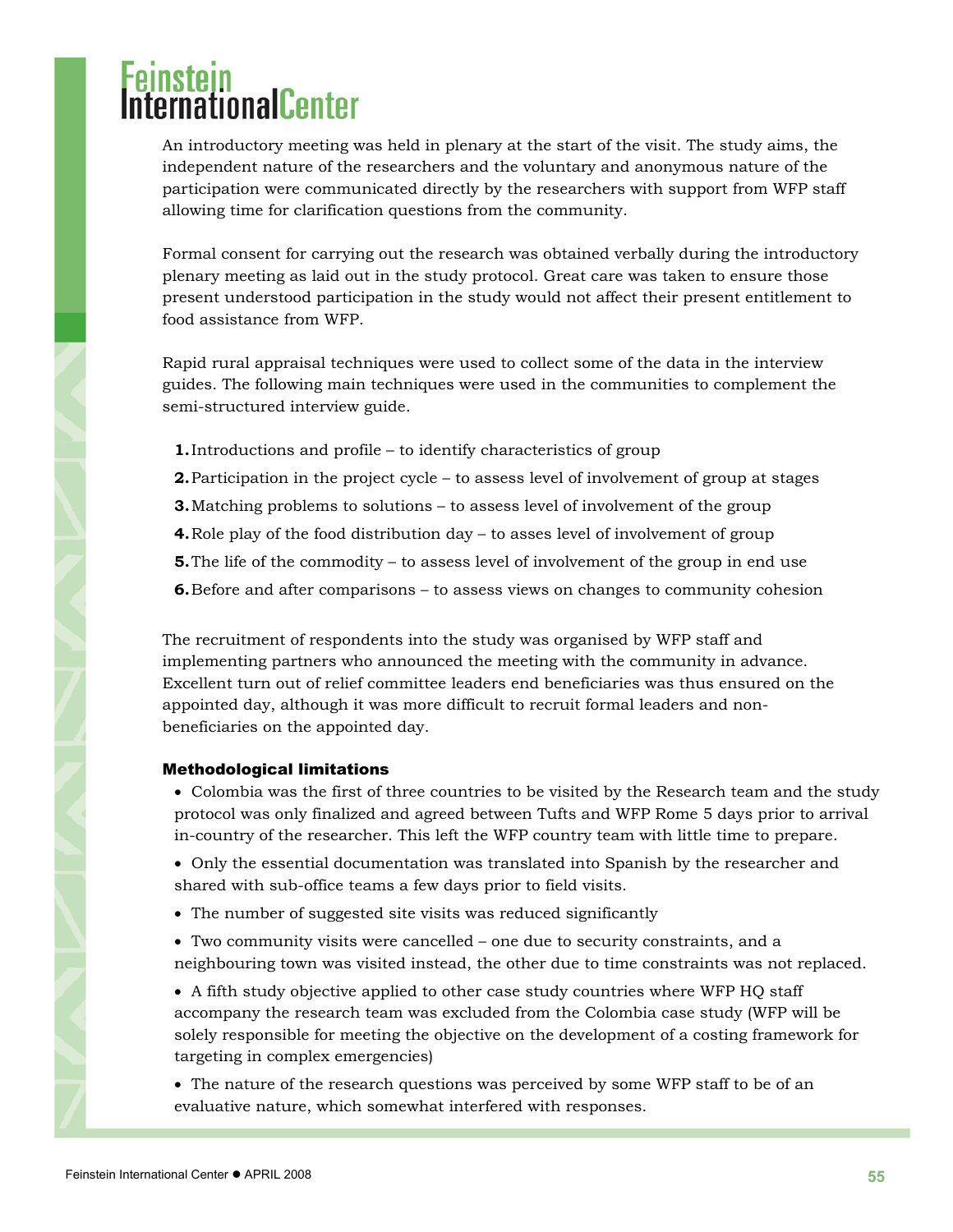### <span id="page-55-0"></span>**ustelli**onalCenter

### Selection of study sites (table 8)

The selection was done to include as wide a variety of communities as possible including:

- Different kinds of aid targeting, in particular relief modalities and community based
- Different "community" types including rural and urban populations, different ethnic groups, and different forms of displacement and settlement status (IDP, officially or not officially registered, accompanied or spontaneous return)
- Different forms of leadership and governance (e.g. areas under control of government and opposition, or under control of different factions)

| Communities visited by Research Team                |                                     |                                                      |                            | Interviews with target groups    |                                  |                           |                                                        |
|-----------------------------------------------------|-------------------------------------|------------------------------------------------------|----------------------------|----------------------------------|----------------------------------|---------------------------|--------------------------------------------------------|
| <b>LOCATION</b><br>(Department)                     | <b>POPULATION</b><br><b>PROFILE</b> | <b>FOOD</b><br><b>ASSITANCE</b><br><b>MODALITIES</b> | <b>Official</b><br>leaders | <b>Relief</b><br>Commi-<br>ttees | <b>WFP</b><br>benefi-<br>ciaries | Non-<br>benefic<br>iaries | <b>WFP</b> partner<br><b>CBO IN</b><br><b>CAPITALS</b> |
| SOACHA*,<br>Cundina-<br>marca                       | Urban<br>Women's<br>group           | FFT /<br>Mother and child<br>Nut risk                | Women<br>group<br>only     | $\sqrt{}$                        | √                                | √                         | <b>SISDECOP</b>                                        |
| <b>EL</b><br>CASTILLO,<br>Meta                      | Rural<br>Spontaneous<br>retunees    | Relief<br>Pre-school                                 | √                          | $\sqrt{ }$                       | √                                | √                         | Pastoral social                                        |
| <b>SOTOMAYOR</b><br>**(Nariño)                      | Urban                               | $FFW - housing$<br>scheme                            | $\mathbf x$                | $\mathbf{x}$                     | √                                | $\mathbf{x}$              | Pastoral social                                        |
| <b>PASTO</b>                                        | Peri-urban<br>Women's<br>group      | FFT- agriculture<br>and crafts                       | Women<br>group<br>only     | √                                | √                                | $\mathbf x$               | <b>HUELLAS DE</b><br><b>MUJER</b>                      |
| <b>SAN</b><br><b>MARCOS</b><br>(Valle del<br>Cauca) | Rural<br>$ArO-$<br>Colombian        | FFW - housing<br>scheme<br>Nutritional risk          | √                          | √                                | √                                | √                         | Arquitectu-<br>rando                                   |
| <b>GUMAKE,</b><br>(Magdalena)                       | Rural<br>Indigeneous                | $FFW - housing$<br>scheme<br>Nutritional risk        | √                          | $\mathbf x$                      | √<br>Women<br>only               | $\mathbf x$               | <i><b>INDIGENAS</b></i><br><b>ARHUACOS</b>             |
| <b>STA. MARTA</b><br>(Cartagena y<br>Valledupar)    | Urban<br>Vulnerable<br>group        | $Relief - \text{soup}$<br>kitchen                    | Women<br>group<br>only     | X                                | $\sqrt{}$                        | $\sqrt{ }$                | <b>MUNDO</b><br><b>CREATIVO</b>                        |

### **Table 8. Profile of the seven communities visited during the study[15](#page-55-1)**

\*Soacha served as a pilot for the study to test the study tools.

\*\*This town replaced a programmed visit to a neighbouring town due to security constraints.

<span id="page-55-1"></span>15 Only 7 of the almost 3,000 project were selected for this study, and the results are therefore not meant to be representative of the country programme. One community had to be excluded from the study as only 3 hours had been allocated for the visit which was deemed too short by the research team.

 $\overline{a}$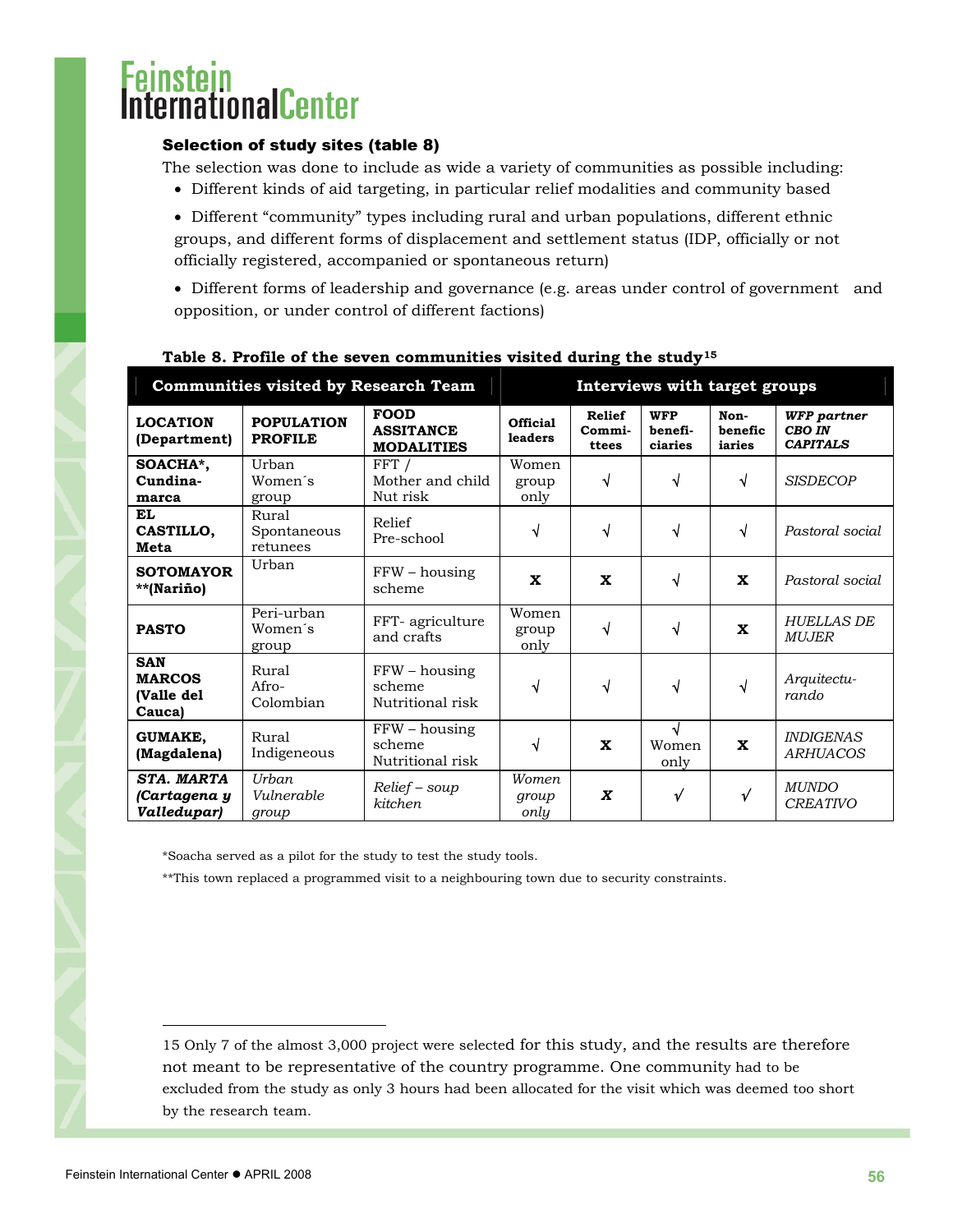### <span id="page-56-0"></span>nationalCenter

### **References**

ALNAP (2003) *Participation by Crisis-Affected Populations in Humanitarian Action: A handbook for practitioners.* ALNAP c/o Overseas Development Institute

Andreuzzi, F. (undated) *Targeting in emergencies; an analysis of institutional alternatives to the state*. PhD Thesis, University of Rome, economics Department.

Barrett, C. and D. Maxwell. 2005. *Food Aid after Fifty Years: Recasting its Role*. London: Routledge.

Conning, J. and Kevane, M. 2000. C*ommunity-based targeting mechanisms for social safety nets. Williams College, Boston University and Santa Clara university, USA.*

Chazan, N. 1992. *Politics and Society in Contemporary Africa*. Boulder: Lynne Rienner.

ECHO 2007. *Humanitarian Aid for Conflict affected people and refugees in Colombia and neighbouring countries GLOBAL PLAN 2007*

Glaser, M.P. 2006. Humanitarian engagement with non-state armed actors. The parameters of negotiated access. HPN Network paper, London: Overseas Development Institute.

Godefroy de, V. 2005. ALNAP Participation of crisis affected populations in humanitarian action. The case of Colombia.

Internal Displacement Monitoring Centre. Colombia (2007): *Resisting displacement by combatants and developers: Humanitarian Zones in north-west Colombia. A profile of the internal displacement situation.* **<http://www.internal-displacement.org/>** consulted December 2007

Mathys, E. 2004. *Community/managed targeting and distribution of food aid. A review of Save the Children UK in sub-Saharan Africa. SCUK, London.*

Jaspars, S. 2000. Solidarity and Soup Kitchens: A Review of Principles and Practice for Food Distribution in Conflict. HPG Report 7. Humanitarian Policy Group, Overseas Development Institute (ODI), London.

Jaspars, S. and J. Shoham. 1999. Targeting the Vulnerable: A Review of the Necessity and Feasibility of Targeting Vulnerable Households. *Disasters* 23(4): 359-72.

Meertens, D. 2003. *Forced displacement in Colombia. Public policy. Gender and initiatives for reconstruction.* National University of Colombia, paper prepared for Conference on African Migration in Comparative perspective, Johannesburg, South afruica June 2003.

Platteau, JP. 2004. *Monitoring elite capture in community-driven development.* Development and change 35(2): 223-246.